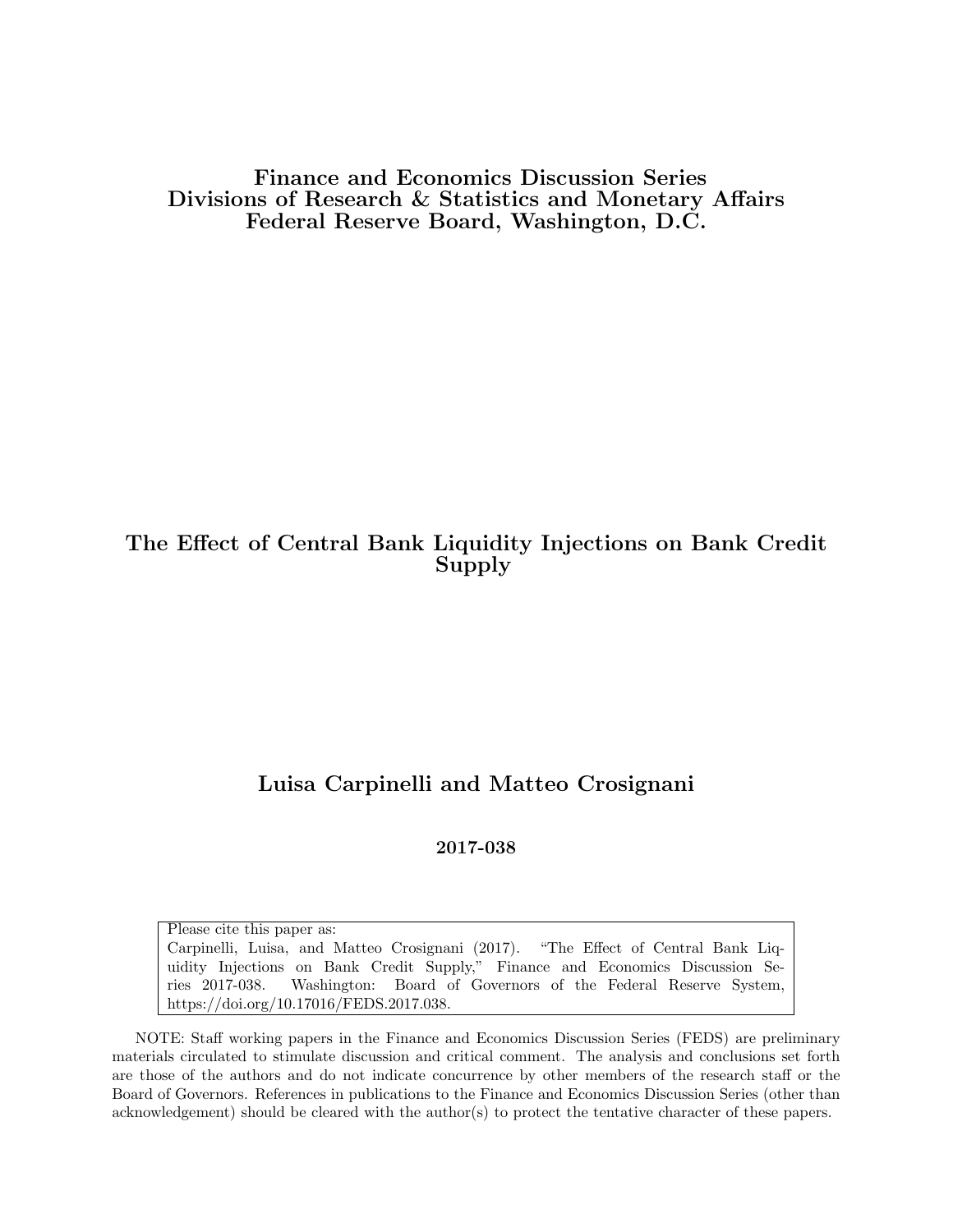# The Effect of Central Bank Liquidity Injections on Bank Credit Supply <sup>∗</sup>

Luisa Carpinelli

Matteo Crosignani

Bank of Italy

Federal Reserve Board

March 2017

#### Abstract

We study the effectiveness of central bank liquidity injections in restoring bank credit supply following a wholesale funding dry-up. We combine borrower-level data from the Italian credit registry with bank security-level holdings and analyze the transmission of the European Central Bank three-year Long Term Refinancing Operation. Exploiting a regulatory change that expands eligible collateral, we show that banks more affected by the dry-up use this facility to restore their credit supply, while less affected banks use it to increase their holdings of high-yield government bonds. Unable to switch from affected banks during the dry-up, firms benefit from the intervention.

JEL: E50, E58, G21, H63

Keywords: Unconventional Monetary Policy, Bank Credit Supply, Bank Wholesale Funding

<sup>∗</sup>We are extremely grateful to Viral Acharya, Philipp Schnabl, Alexi Savov, and Andres Liberman for their excellent guidance in this project. We thank our discussants Michele Boldrin, Marco Di Maggio, Camelia Minoiu, Alessandro Barattieri, and Sven Klinger. We also thank Marcello Bofondi, Eduardo Dávila, Antonella Foglia, Xavier Gabaix, Valentina Michelangeli, Holger Mueller, Stefano Neri, José-Luis Peydró, Matteo Piazza, Johannes Stroebel, Luigi Zingales, and seminar and conference participants at the Bank of Italy, NYU Stern, McGill Desautels, European Central Bank, Boston Fed, UCLA Anderson, Fordham Gabelli, Federal Reserve Board, 2017 AFA Meetings in Chicago, Fifth MoFiR Workshop on Banking, Fourth Workshop in Macro Banking and Finance, Third ECB Forum on Central Banking (Sintra), CREDIT "Credit Solutions for the Real Economy" conference, "The Impact of Extraordinary Monetary Policy on the Financial Sector" (Atlanta Fed) conference, and Workshop on Empirical Monetary Economics (Sciences Po) for valuable discussions and comments. We also thank Alberto Coco, Stefania De Mitri, Roberto Felici, and Nicola Pellegrini for helping us interpret the data and understand the institutional setting. Matteo Crosignani is grateful for the support of the Macro Financial Modeling Group (Becker Friedman Institute). The views expressed in this paper are solely the responsibility of the authors and should not be interpreted as reflecting the views of the Board of Governors of the Federal MarchReserve System, the European Central Bank, Bank of Italy, or anyone associated with these institutions. All results have been reviewed to ensure that no confidential information is disclosed. All errors are our own. First draft: December 2015. Emails: [luisa.carpinelli@bancaditalia.it](mailto:luisa.carpinelli@bancaditalia.it) and [matteo.crosignani@frb.gov](mailto:matteo.crosignani@frb.gov).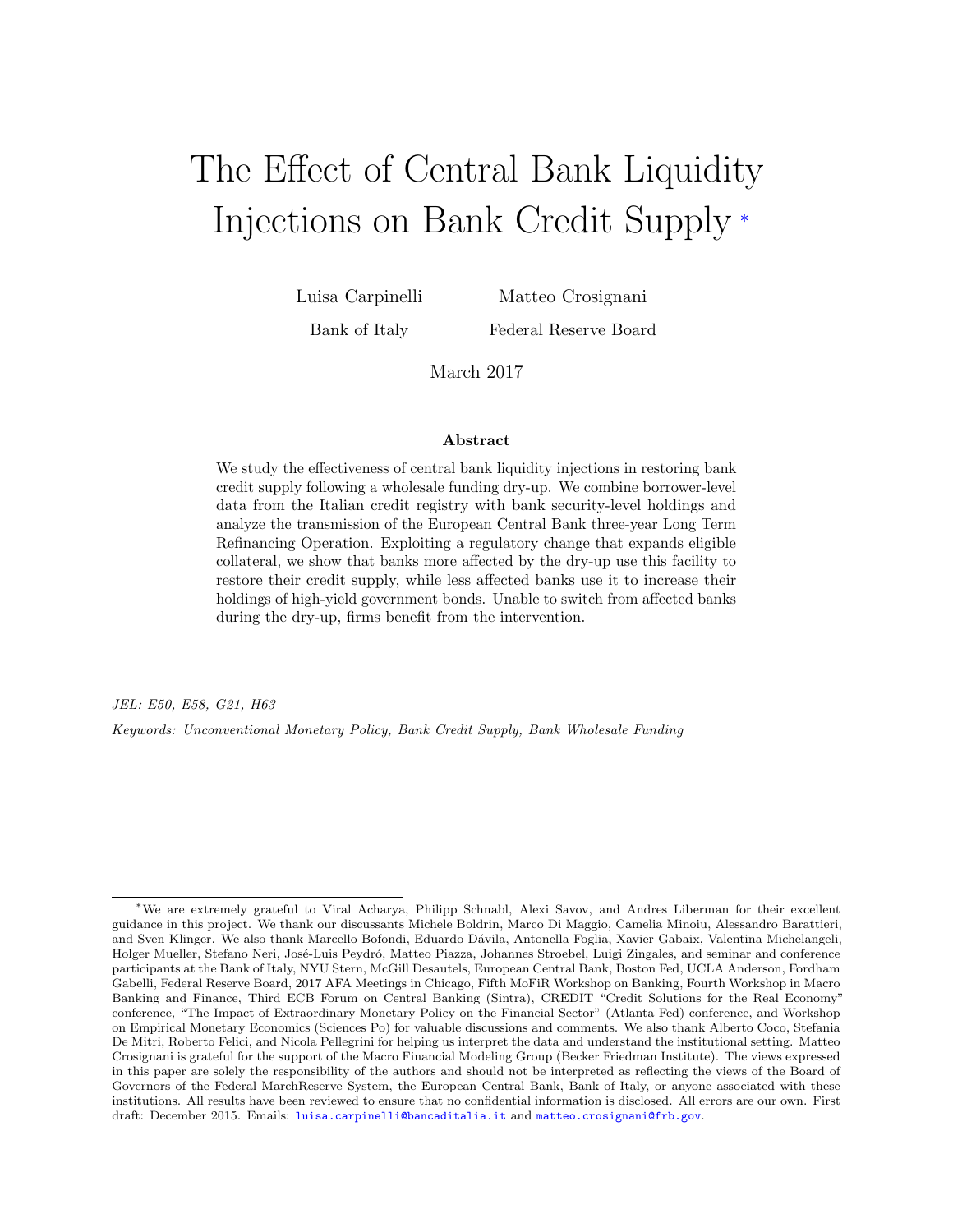## 1 Introduction

Since the 2008 financial crisis, many central banks have adopted unprecedented measures to restore and maintain the regular functioning of financial markets. The designs of these so-called unconventional monetary policies vary and include new communication strategies, large scale asset purchases, and capital and liquidity injections. While a large body of research analyzes the negative effects of asset market disruptions on bank credit supply, little work has been done on how central banks can sustain lending in bad times.<sup>[1](#page-2-0)</sup> Our goal is to narrow this gap by evaluating the effectiveness of unconventional monetary policy and documenting the channels through which it operates.

In this paper, we ask whether central banks can restore bank credit supply by lending to banks hit by a shock.<sup>[2](#page-2-1)</sup> The theory behind the transmission of liquidity provisions is based on the observation that banks hold fewer liquid assets than liquid liabilities and are therefore vulnerable to sudden funding contractions, or dry-ups. Following a dry-up, intermediaries might be unable, especially during bad times, to promptly replace their funding sources and therefore might be forced to engage in costly fire sales, reducing credit supply. Central banks can counter this negative effect by providing liquidity to banks to avoid an inefficient credit contraction.

While intuitive and dating back to [Bagehot](#page-46-0) [\(1873\)](#page-46-0), this theory has been proven elusive to test mainly because of lack of suitable episodes and available data. We contribute to this seminal literature by analyzing the effect of the largest central bank liquidity injection ever conducted, the December 2011 European Central Bank (ECB) long-term liquidity provision, on Italian bank credit

<span id="page-2-0"></span><sup>&</sup>lt;sup>1</sup>The effect of bank funding shocks on credit supply is studied by [Khwaja and Mian](#page-49-0) [\(2008\)](#page-49-0), [Schnabl](#page-49-1) [\(2012\)](#page-49-1), [Ivashina](#page-48-0) [and Scharfstein](#page-48-0) [\(2010\)](#page-48-0), [Iyer et al.](#page-48-1) [\(2014\)](#page-48-1), and [Paravisini](#page-49-2) [\(2008\)](#page-49-2). In recent work, [Goldstein et al.](#page-48-2) [\(2016\)](#page-48-2), [Di Maggio](#page-48-3) [et al.](#page-48-3) [\(2016b\)](#page-48-3), and [Darmouni and Rodnyansky](#page-47-0) [\(2016\)](#page-47-0) analyze the effect of quantitative easing on credit.

<span id="page-2-1"></span><sup>&</sup>lt;sup>2</sup>In the U.S., the Term Asset-Backed Securities Loan Facility and the Term Auction Facility helped banks refinance their short-term debt by lending to them. Outside the U.S., the Bank of England Funding for Lending Scheme and the European Central Bank Long Term Refinancing Operations (LTROs/TLTROs) provided long-term funding to banks. The Central Bank of Russia and the People's Bank of China have also recently adopted similar measures.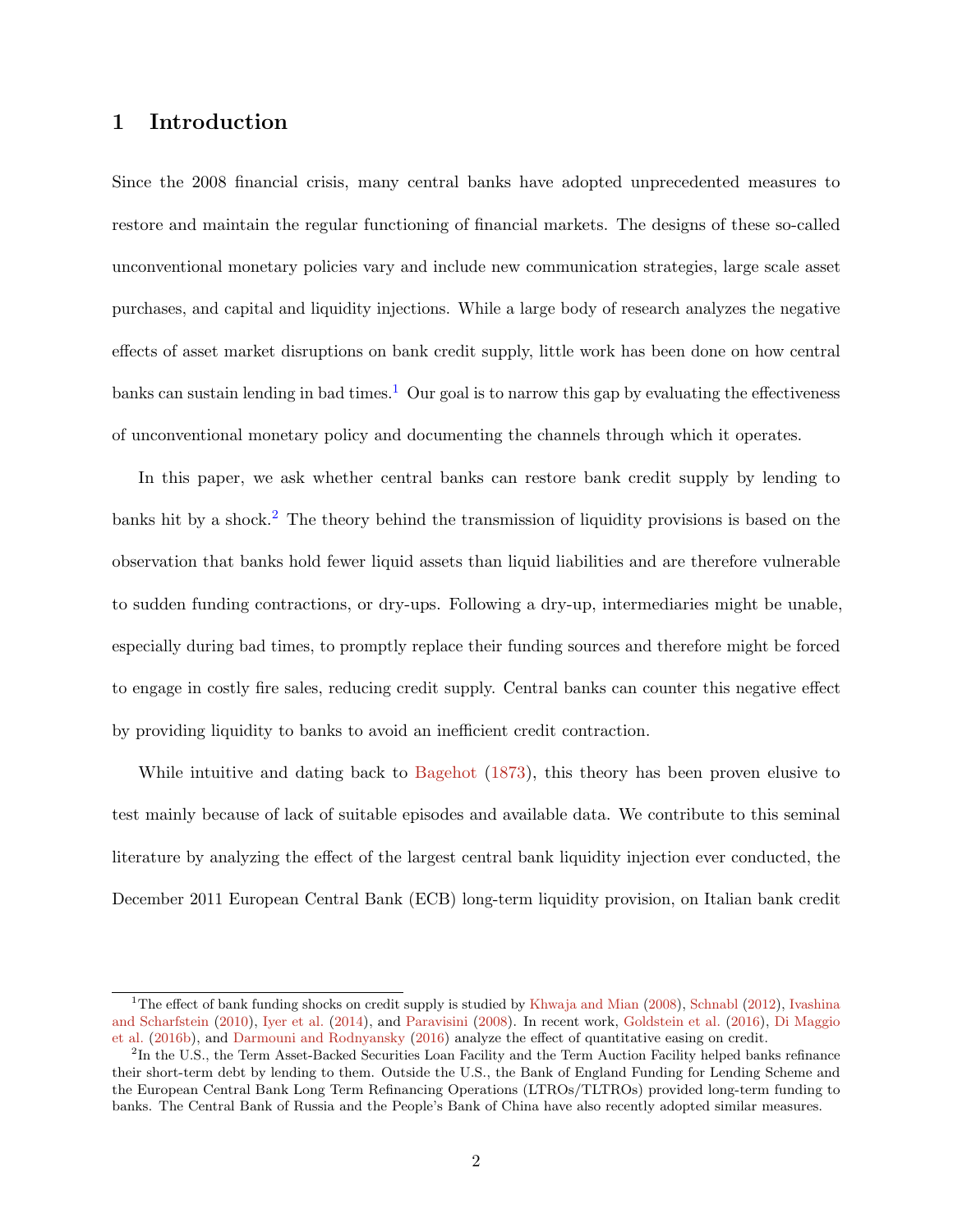supply. The intervention, called the three-year Long Term Refinancing Operation (LTRO), consisted of an unlimited offering of three-year maturity collateralized cash loans. On two "allotment" dates, December 21, 2011 and February 29, 2012, eurozone banks could obtain a three-year loan provided they pledged sufficient eligible collateral. Unprecedented in scale, the ECB liquidity facility provided  $\epsilon$ 1 trillion to 800 eurozone banks with the goal of "supporting bank lending."<sup>[3](#page-3-0)</sup>

There are three reasons that make our setting the perfect laboratory to study the transmission of central bank liquidity injections. First, Italian banks are hit by sudden withdrawals in their (foreign) wholesale funding sources in the six months before the central bank intervention giving us a rare case of a funding dry-up followed by a central bank liquidity injection.[4](#page-3-1) Second, a regulatory change on collateral eligibility, unique to the Italian setting, allows us to dissect the transmission of central bank liquidity to private credit supply and holdings of securities. Third, we are the first ones to combine security-level data contained in supervisory reports submitted by intermediaries to the Bank of Italy with the comprehensive national credit registry and detailed bank and firm balance sheet characteristics. Hence, in our final data set, we observe all outstanding loans to firms with a balance above  $\epsilon$ 30,000 and holdings of *all* securities held by banks located in Italy, thus obtaining an unprecedented view of banks' balance sheets.

The analysis of the pass-through of liquidity injections poses two empirical challenges. First, as firms are not randomly assigned to banks, we need to control for firm heterogeneity. In other words, if we observe an increase in credit granted by bank  $j$  to firm i following the intervention, it might not necessarily be the case that the bank is supplying more credit, as the firm might also be

<span id="page-3-0"></span><sup>&</sup>lt;sup>3</sup>The stated goal was to provide "credit support measures to support bank lending and liquidity in the euro area money market." Source: [ECB website.](https://www.ecb.europa.eu/press/pr/date/2011/html/pr111208_1.en.html)

<span id="page-3-1"></span><sup>&</sup>lt;sup>4</sup>In the six months preceding the LTRO, from June 2011 to December 2011, we observe a significant contraction of foreign deposits (mainly certificates of deposit and commercial paper held in the U.S.) and eurozone centrally cleared repurchase agreements [\(Chernenko and Sunderam](#page-47-1) [\(2014\)](#page-47-1)).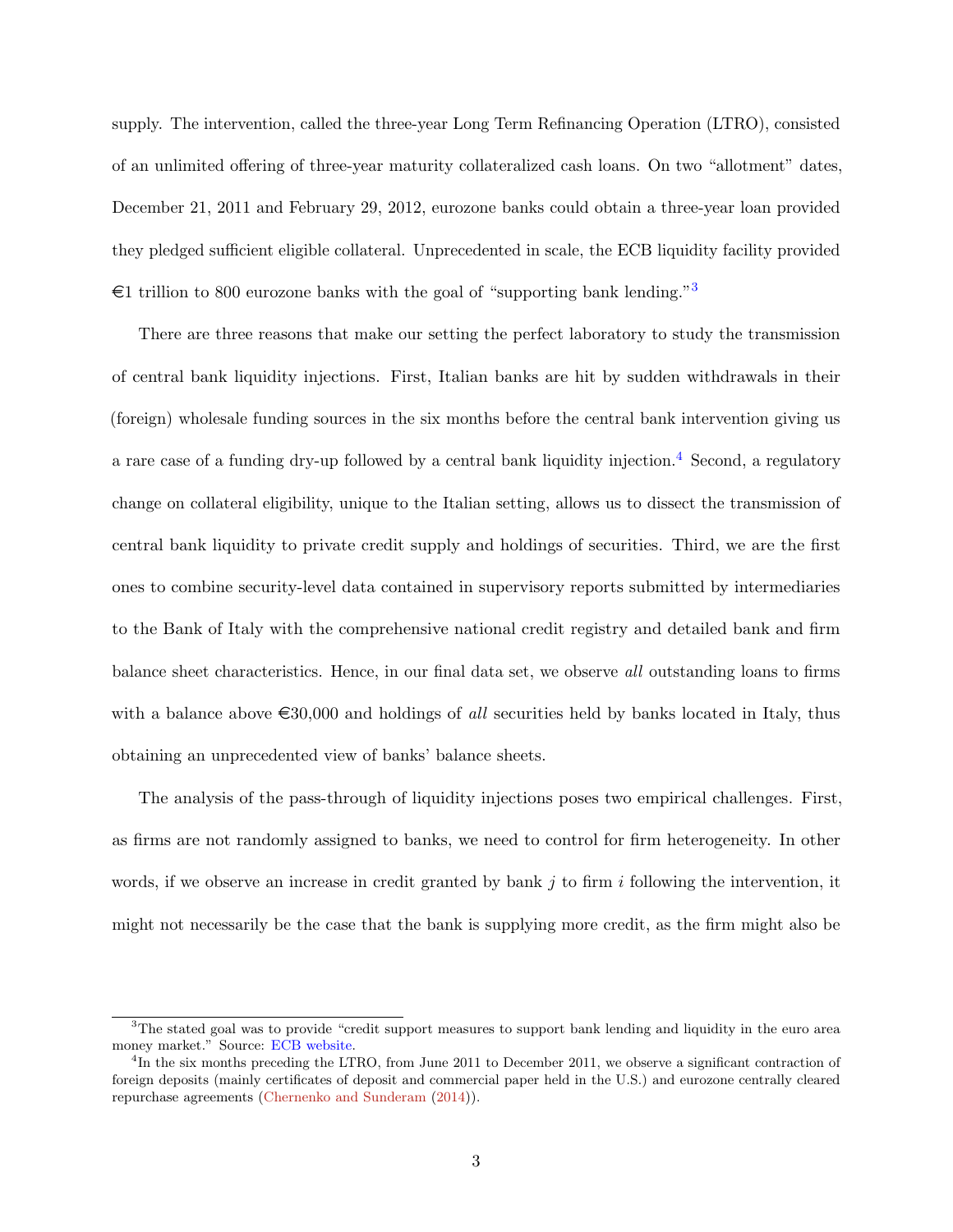demanding more. To address this problem and isolate the supply of credit, we take advantage of the richness of our data set by selecting firms that borrow from two or more banks and plugging firm fixed effects in our specifications [\(Khwaja and Mian](#page-49-0) [\(2008\)](#page-49-0)).

Second, banks are not randomly hit by the wholesale funding shock and can choose how much to borrow from the central bank. Hence, using the bank-level uptake of ECB liquidity as a source of variation, we would probably capture other bank characteristics and our results would suffer from an omitted variable bias. To this end, we proceed in two steps. First, we use bank reliance on the foreign wholesale market in June 2011, prior to the June 2011-December 2011 dry-up, as a measure of differential bank exposure to the funding shock [\(Iyer et al.](#page-48-1) [\(2014\)](#page-48-1)). Second, we exploit a regulatory intervention that expands the definition of ECB eligible collateral, together with data on collateral, to link the actual bank-level uptake of central bank liquidity to bank credit supply.

In the first step, we track the credit supply of banks exposed to the foreign wholesale market during the funding dry-up and the period after the ECB intervention. The following example clarifies our exercise. We consider firm F that borrows from bank H and bank L. The two banks have a high and low exposure to the foreign wholesale market in June 2011, respectively. We compare the stock of credit granted by bank H to firm F and the stock of credit granted by bank L to firm F during (i) the "normal" period (December 2010 to June 2011) when funding markets are well functioning, (ii) the "dry-up" period (June 2011 to December 2011) when we observe a dry-up in bank foreign wholesale funding, and (iii) the "intervention" period (December 2011 to June 2012) after the central bank steps in to provide liquidity to the banking sector.

We find that banks with a large exposure to the foreign wholesale market reduce their credit supply during the dry-up and restore it during the intervention period, compared with banks with a smaller exposure. As the composition of bank funding is not randomly assigned (more exposed banks tend to be larger and more levered in our sample), we saturate our specifications with bank-firm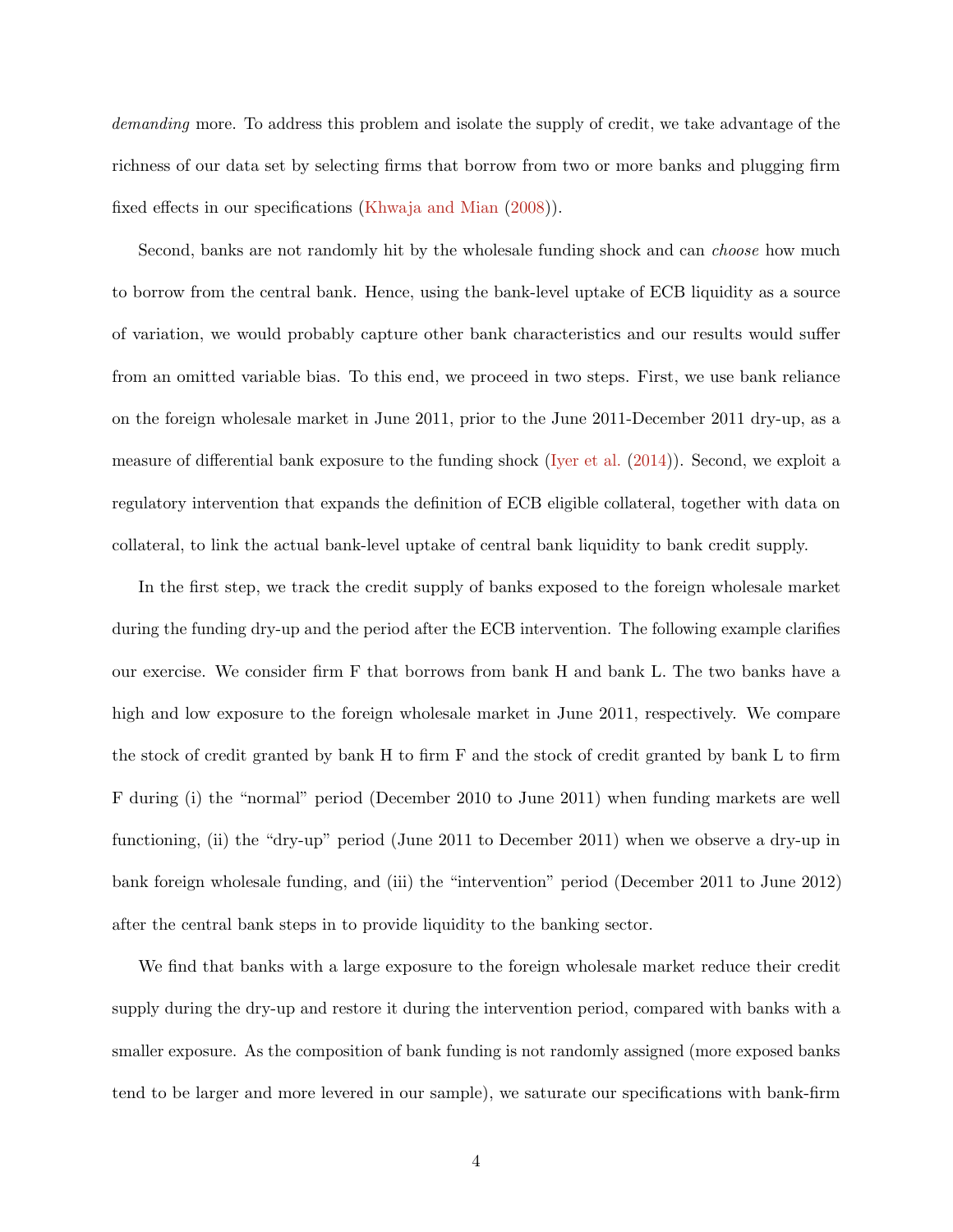fixed effects and key time-varying bank balance sheet controls. Our results indicate that, during the intervention period, credit granted by banks with high exposure to the dry-up (top decile of the exposure distribution) grew by about 1 percentage point more than credit granted by banks with low exposure to the dry-up (bottom decile of the exposure distribution), effectively undoing an equivalent credit contraction during the dry-up period.

In the second step, having documented the time-series evolution of credit supply for banks with different exposure to the dry-up, we link the actual bank-level uptake of central bank liquidity to credit supply. We observe that the attractive pricing of the LTRO successfully attracts almost all banks to tap the facility, regardless of their exposure to the dry-up. The ECB intervention was in fact an opportunity not to be missed for banks as even those relatively unaffected by the dry-up borrow from the central bank facility. Hence, to confirm our narrative, we need to reconcile the observation that the banks hit by dry-up restored credit supply after the LTRO with the observation that the endogenous uptake of LTRO liquidity is uncorrelated with the initial funding shock.

To this end, we exploit a regulatory intervention by the Italian government that offered banks a government guarantee, against the payment of a fee, on securities otherwise ineligible at the ECB. As the central bank accepts all government-guaranteed assets as collateral, the program effectively gave banks a technology to "manufacture" collateral and therefore increase their borrowing capacity at the central bank. On the one hand, we show that banks hit by the dry-up, having eroded their holdings of collateral during the dry-up, self-selected in the government guarantee program to access the ECB liquidity.<sup>[5](#page-5-0)</sup> On the other hand, banks relatively unaffected by the dry-up borrowed at the LTRO pledging their own collateral, thus avoiding the payment of the fee.

<span id="page-5-0"></span><sup>&</sup>lt;sup>5</sup>The stated goal of regulatory intervention by the national government was exactly to "allow banks to restore their medium-long term funding capacity" in conjunction with the LTRO liquidity injection.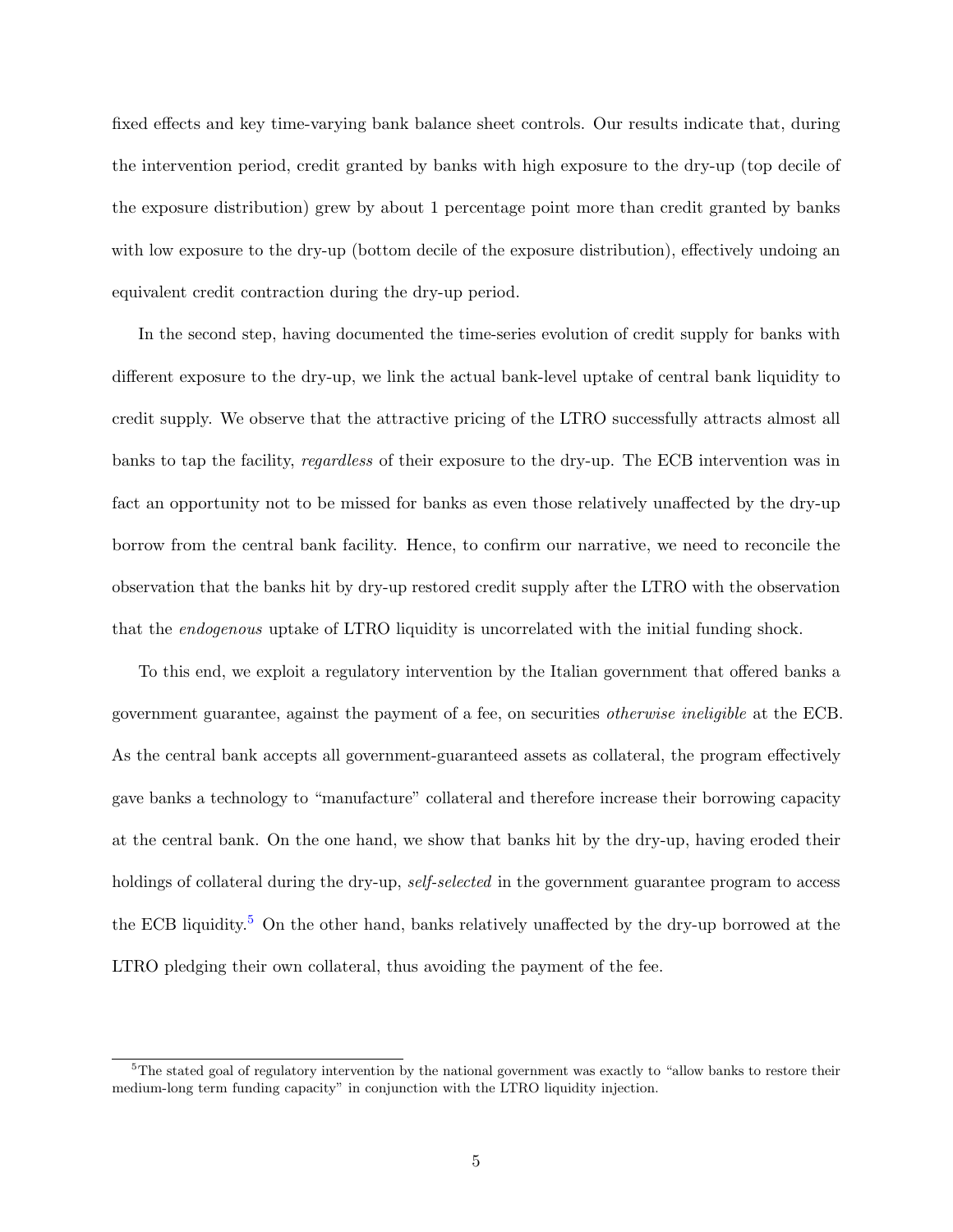Consistent with our previous analysis, we find that the uptake of LTRO liquidity backed by government-guaranteed securities (57% of the total borrowing) drives the restoration of private credit supply. Moreover, we find that banks less affected by the dry-up, which mainly pledge their own collateral, use the central bank liquidity injection to buy high-yield securities in the form of domestic government bonds. These securities are particularly attractive, as they offer a high yield, carry a zero regulatory risk weight, and can be pledged at the ECB for new liquidity.

Banks exposed to the dry-up invested, for every euro borrowed at the LTRO,  $\epsilon$ 0.13 in private credit and  $\epsilon$ 0.44 in government bonds. Banks relatively less exposed purchased exclusively public debt, investing  $\epsilon$ 0.83 in government bonds for every euro borrowed at the LTRO. Overall, we find that the banks in our sample, of the  $\in$ 181.5 billion borrowed at the LTRO, invested  $\in$ 22.6 billion in credit to firms and  $\epsilon$ 82.7 billion in government bonds. The effect on private credit supply is nevertheless sizable: in a counterfactual exercise, we find that without the LTRO, private credit would have contracted by 5.6% in the intervention period, instead of the observed 3.6%.

We then analyze the heterogeneity across firms and banks. In the cross section of banks, we find that high-leverage banks drive the increase in credit supply, consistent with expansionary monetary policy working mainly through constrained banks [\(Kashyap and Stein](#page-49-3) [\(1995\)](#page-49-3)). In the cross section of firms, we find that banks reduce credit supply especially to risky firms and restore it especially to low-profitability and risky firms, consistent with a risk-taking channel [\(Jimenez et al.](#page-48-4) [\(2014\)](#page-48-4)).

Finally, we examine firm borrowing behavior. In a frictionless world, firms are able to switch lenders during bad times effectively "undoing" the credit crunch and central bank interventions do not necessarily affect firm borrowing as firms might not be constrained as a result of the bank credit contraction. We collapse our data set at the firm-level and find that firms (i) are unable to completely substitute missing credit from exposed banks with new credit from non-exposed banks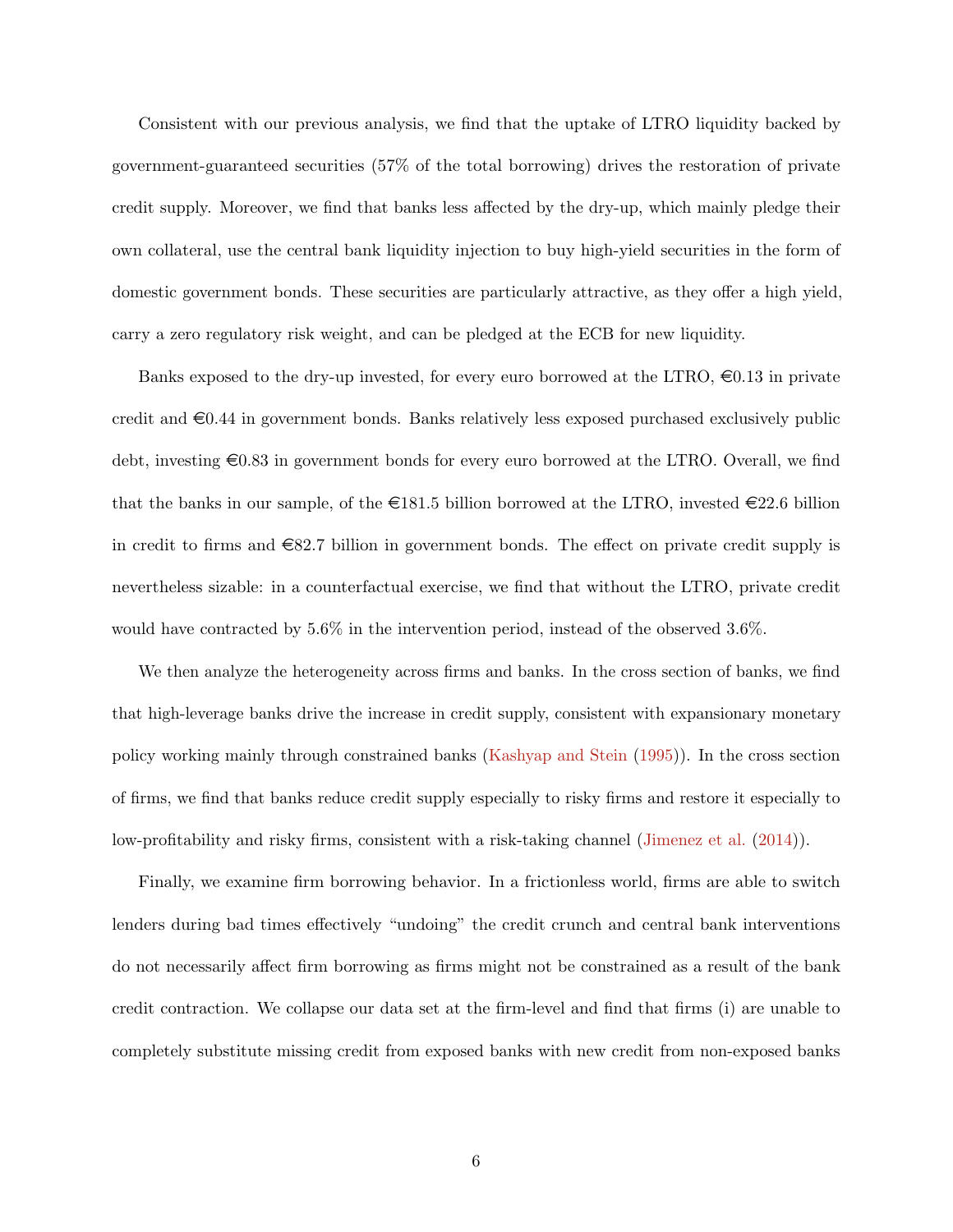during the dry-up and (ii) increase total borrowing after the intervention.<sup>[6](#page-7-0)</sup>

Contribution to the Literature This paper contributes to two strands of literature. First, we contribute to the literature on the transmission of funding shocks to bank credit supply. Early theoretical work [\(Bernanke and Blinder](#page-46-1) [\(1988\)](#page-46-1), [Bernanke and Gertler](#page-46-2) [\(1989\)](#page-46-2), [Holmstrom and Tirole](#page-48-5) [\(1997\)](#page-48-5), [Stein](#page-49-4) [\(1998\)](#page-49-4)) stresses the importance of credit market frictions for a funding shock to cause a credit supply contraction. While the first contributions to the empirical literature focused on time series [\(Bernanke and Blinder](#page-47-2) [\(1992\)](#page-47-2), [Bernanke](#page-46-3) [\(1983\)](#page-46-3)) and cross-sectional analyses [\(Gertler](#page-48-6) [and Gilchrist](#page-48-6) [\(1994\)](#page-48-6), [Kashyap et al.](#page-48-7) [\(1994\)](#page-48-7), [Kashyap and Stein](#page-49-5) [\(2000\)](#page-49-5), [Ashcraft](#page-46-4) [\(2006\)](#page-46-4)), in more recent work, researchers use within borrower estimation, sometimes together with quasi-exogenous liquidity shocks, to disentangle the effects of credit supply and credit demand [\(Khwaja and Mian](#page-49-0) [\(2008\)](#page-49-0), [Paravisini](#page-49-2) [\(2008\)](#page-49-2), [Schnabl](#page-49-1) [\(2012\)](#page-49-1)). In line with the most recent literature, our specifications include firm fixed effects to control for borrower observed and unobserved heterogeneity. In this paper, we first confirm that a negative funding shock causes banks to reduce their credit supply and then contribute to the literature by showing how a positive funding shock, namely the central bank liquidity injection, can restore bank credit supply.

Since the recent U.S. financial and eurozone sovereign debt crises, many researchers have studied the transmission of these asset market disruptions on credit supply through bank balance sheets. In the U.S. context, the effect of the crisis on credit supply and real outcomes has been analyzed by, among others, [Chodorow-Reich](#page-47-3) [\(2014b\)](#page-47-3), [Ivashina and Scharfstein](#page-48-0) [\(2010\)](#page-48-0), [Benmelech et al.](#page-46-5) [\(forthcoming\)](#page-46-5), and [Puri et al.](#page-49-6) [\(2011\)](#page-49-6). In the eurozone context, in their theoretical work, [Bocola](#page-47-4) [\(2016\)](#page-47-4) and [Perez](#page-49-7) [\(2015\)](#page-49-7) analyze, using general equilibrium models, the pass-through of sovereign

<span id="page-7-0"></span><sup>&</sup>lt;sup>6</sup>Firms might be unable to switch because the capital of unaffected banks is "slow moving" [\(Duffie and Strulovici](#page-48-8) [\(2012\)](#page-48-8)) or because borrowers left looking for a new lender are adversely selected [\(Darmouni](#page-47-5) [\(2016\)](#page-47-5)).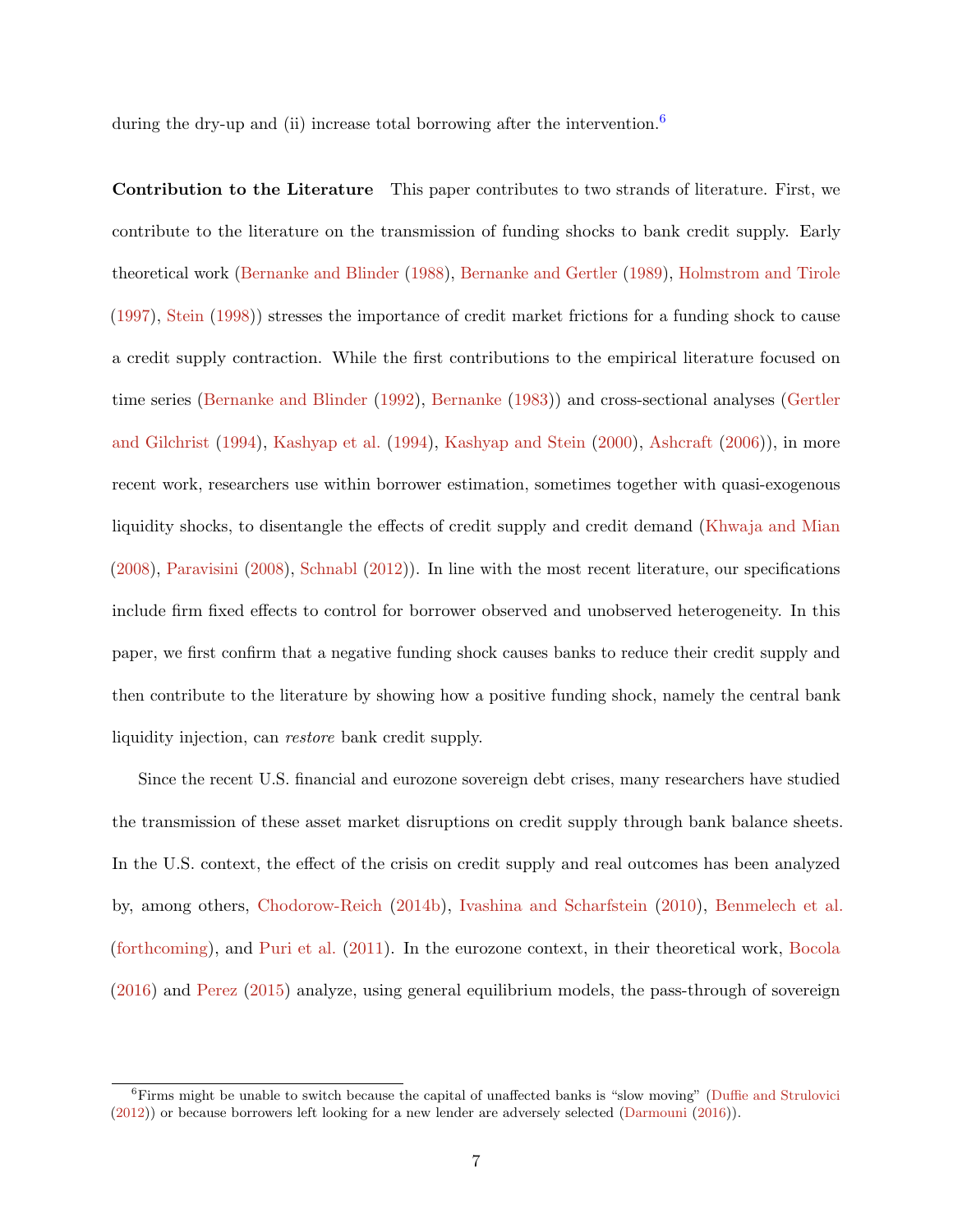credit risk on intermediated credit. The related empirical literature [\(Popov and van Horen](#page-49-8) [\(2015\)](#page-49-8), [De Marco](#page-47-6) [\(2015\)](#page-47-6), [Cingano et al.](#page-47-7) [\(2016\)](#page-47-7), [Bofondi et al.](#page-47-8) [\(forthcoming\)](#page-47-8), [Acharya et al.](#page-46-6) [\(2016a\)](#page-46-6), [Beltratti and Stulz](#page-46-7) [\(2015\)](#page-46-7), [Bottero et al.](#page-47-9) [\(2017\)](#page-47-9), [Del Giovane et al.](#page-47-10) [\(2013\)](#page-47-10)) almost unanimously confirms the negative spillover. Our paper complements these applied studies by analyzing how the ECB liquidity injection helped undoing the ongoing credit crunch.

Second, we contribute to the literature on the transmission of monetary policy to credit supply (see [Jimenez et al.](#page-48-9) [\(2012\)](#page-48-9) and [Jimenez et al.](#page-48-4) [\(2014\)](#page-48-4) for credit to firms and [Agarwal et al.](#page-46-8) [\(2016\)](#page-46-8) and [Di Maggio et al.](#page-48-10) [\(2016a\)](#page-48-10) for credit to households). In particular, we analyze unconventional monetary policy [\(Chodorow-Reich](#page-47-11) [\(2014a\)](#page-47-11), [Di Maggio et al.](#page-48-3) [\(2016b\)](#page-48-3), [Goldstein et al.](#page-48-2) [\(2016\)](#page-48-2), [Kandrac and](#page-48-11) [Schlusche](#page-48-11) [\(2017\)](#page-48-11), [Darmouni and Rodnyansky](#page-47-0) [\(2016\)](#page-47-0)) aimed at restoring bank credit supply by lending to banks following a negative shock. This type of intervention relates to the seminal lender of last resort literature [\(Bagehot](#page-46-0) [\(1873\)](#page-46-0), [Thornton](#page-49-9) [\(1802\)](#page-49-9)) as it is based on the idea that central banks can prevent a credit contraction by supplying liquidity to banks following a dry-up. We contribute by showing, in the cross-section of banks, how central bank liquidity is transmitted to private credit supply and increased holdings of risky securities, therefore linking the literature on the bank lending channel with the one on the risk-taking channel of monetary policy.

In the eurozone, the effect of the ECB interventions during the recent crisis is analyzed in [Casiraghi et al.](#page-47-12) [\(2013\)](#page-47-12), [van der Kwaak](#page-49-10) [\(2015\)](#page-49-10), [Vissing-Jorgensen et al.](#page-49-11) [\(2015\)](#page-49-11), [Crosignani et al.](#page-47-13) [\(2017\)](#page-47-13), [Daetz et al.](#page-47-14) [\(2016\)](#page-47-14), [Alves et al.](#page-46-9) [\(2016\)](#page-46-9), [Andrade et al.](#page-46-10) [\(2015\)](#page-46-10), and [Garcia-Posada and](#page-48-12) [Marchetti](#page-48-12) [\(2015\)](#page-48-12). The last four papers also study the effect of the ECB liquidity on bank private credit supply. Compared to these contributions, we analyze the effect of the central bank intervention following a bank funding dry-up allowing us to study the eventual restoration of credit supply following a credit crunch. Moreover, compared to these papers that simply rely on banks' endogenous uptake of ECB liquidity as a source of variation, we identify the causal effect of the liquidity injection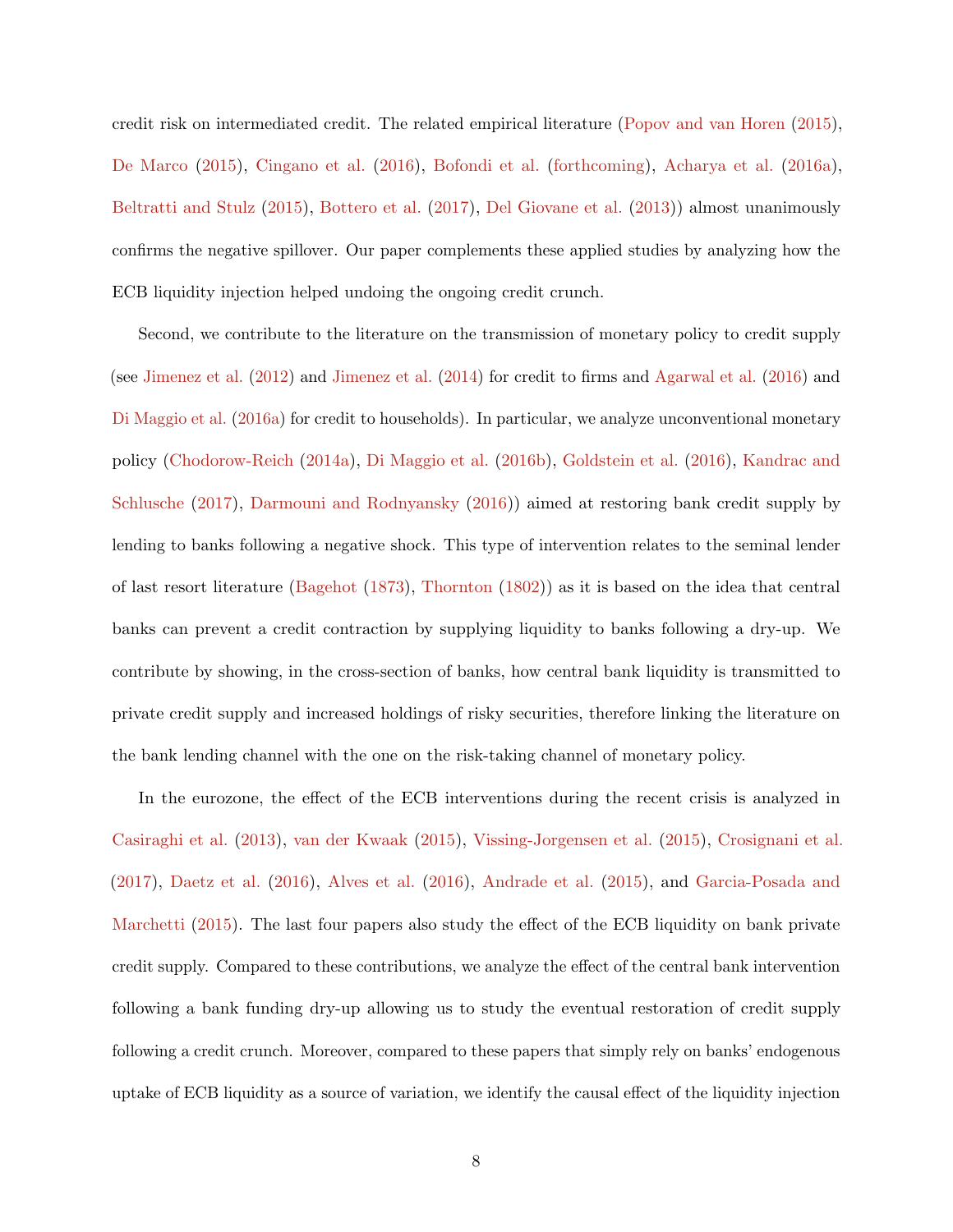and analyze the joint transmission to bank private credit supply and holdings of securities.

The remainder of the paper is structured as follows. In [Section](#page-9-0) [2,](#page-9-0) we describe the empirical setting and the data set and provide summary statistics. We analyze the effect of the central bank intervention on bank credit supply and holdings of securities in [Section](#page-16-0) [3.](#page-16-0) In [Section](#page-35-0) [4,](#page-35-0) we examine the heterogeneity of the effects across banks and firms. In [Section](#page-39-0) [5,](#page-39-0) we analyze firms' borrowing behavior and calculate aggregate effects. Concluding remarks are given in [Section](#page-44-0) [6.](#page-44-0)

## <span id="page-9-0"></span>2 Setting and Data

Our laboratory is Italy from December 2010 to June 2012. In this section, we first describe the Italian macroeconomic picture during our sample period and then show that Italian banks are hit by a dry-up in their (foreign) wholesale funding during the six-month period before the ECB LTRO, making this intervention a textbook case of a central bank liquidity injection following a negative bank funding shock. We conclude by describing our unique security- and loan-level data set obtained by combining several supervisory data sources at the Bank of Italy.[7](#page-9-1)

#### 2.1 Macroeconomic Picture

Until the end of 2008, the credit risk of core eurozone countries was basically identical to the credit risk of "peripheral" countries. In the next three years, rising concerns about public debt sustainability caused a divergence in the credit risk of core countries with respect to countries like Greece, Italy, Ireland, Portugal, and Spain.

<span id="page-9-1"></span> $^7$ As Italian banks are among the largest users of the LTRO and Italian firms are heavily dependent on bank credit, our analysis sheds light on the effectiveness of this unprecedented intervention. LTRO loans extended to Italian banks constitute 26% of total LTRO loans, just below Spanish banks. For comparison, the Italian share of capital at the ECB was 12.3% as of January 2013. Other large contributions come from Deutsche Bundesbank (18%), Banque de France (14.2%), and Banco de Espana (8.8%). In the Online Appendix, we show LTRO uptake by country.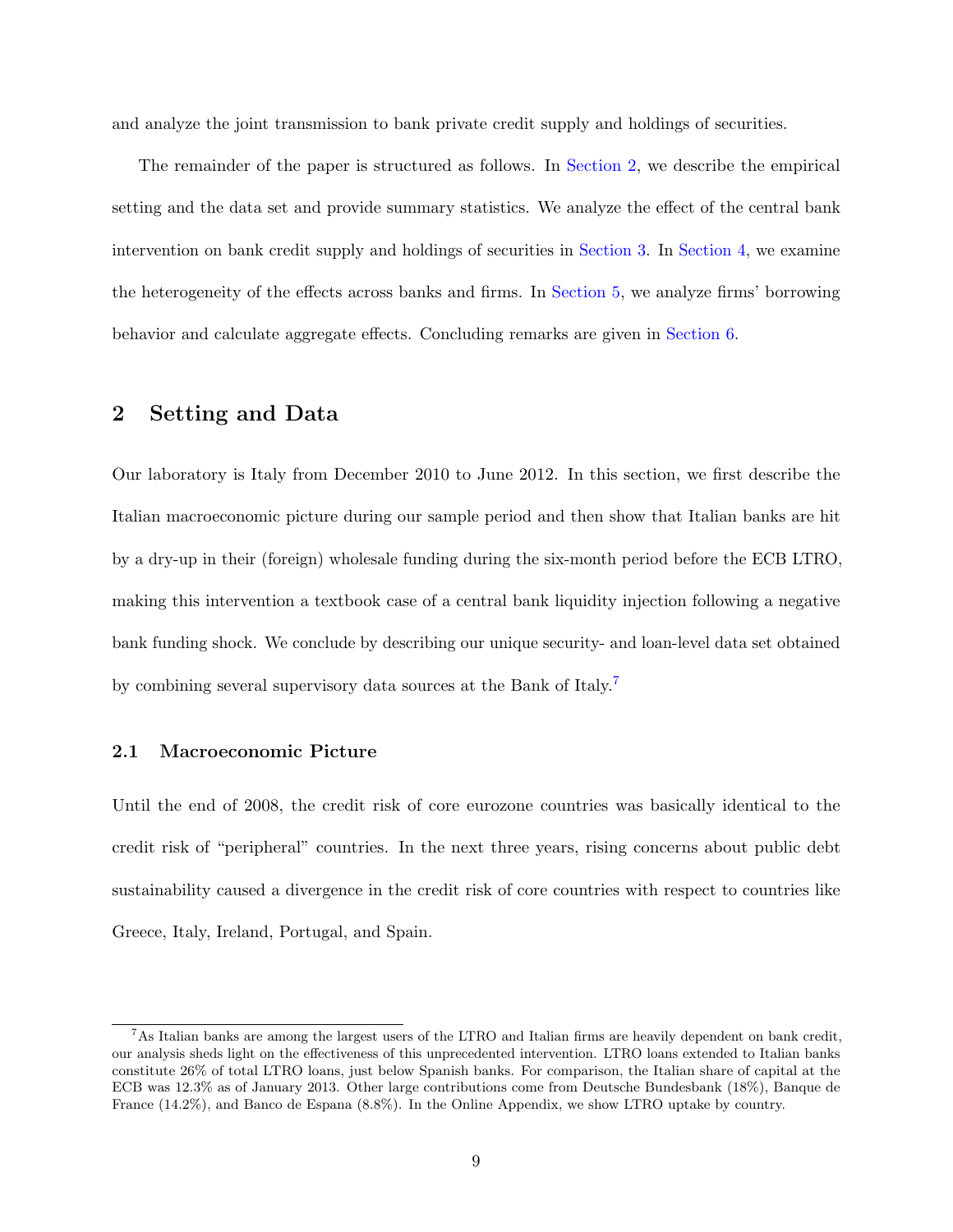The crisis in Italy started in 2009 and can be divided into two phases. During the first phase, from 2009 to mid-2011, Italian government bond prices fell by about 25% while sovereign CDS spreads doubled to reach approximately 200 basis points as investors became progressively concerned that the crisis affecting Greece and Portugal was going to spread to Italy. Political uncertainty, large government debt, and the long-standing slack in GDP growth made, and still make, Italy very vulnerable to shocks. Investors' concerns materialized in June 2011 when Standard & Poors downgraded Greek debt to CCC and announcements of involving the private sector in Greek debt restructuring led to contagion in Italy.

During the second phase, from June 2011 to December 2011, investors suddenly started demanding very large risk premiums and sovereign CDS spreads and bond yields started increasing very sharply, reaching a record high in November  $2011<sup>8</sup>$  $2011<sup>8</sup>$  $2011<sup>8</sup>$  As concerns about the solvency of the sovereign and its financial sector mounted, Italian banks experienced a dry-up of their wholesale funding driven by withdrawals of foreign investors. In the next subsection, we illustrate this dry-up, also called a "quiet run" by [Chernenko and Sunderam](#page-47-1) [\(2014\)](#page-47-1).

#### 2.2 Bank Funding During the Crisis

During the first phase of the crisis, from January 2008 to June 2011, retail funding slightly increased whereas wholesale funding dropped by 3 percentage points. Short-term central bank liquidity partially substituted this drop, reaching 2.2% of total assets in June 2011. During the second phase of the crisis, in just six months from June 2011 to December 2011, wholesale funding declined by 5

<span id="page-10-0"></span><sup>8</sup>Greece was downgraded five times by the three main credit rating agencies in June and July. As documented in [Bofondi et al.](#page-47-8) [\(forthcoming\)](#page-47-8), sovereign yields then abruptly rose in Italy too, as investors feared that Italy might have also been unable to repay its public debt. With sovereign yields rising, the support for the Italian government fell, forcing Prime Minister Silvio Berlusconi to resign in favor of the technocratic government led by Mario Monti. In [Figure](#page-51-0) [B.1](#page-51-0) in the Appendix, we show the time series evolution of various macroeconomic variables around this time.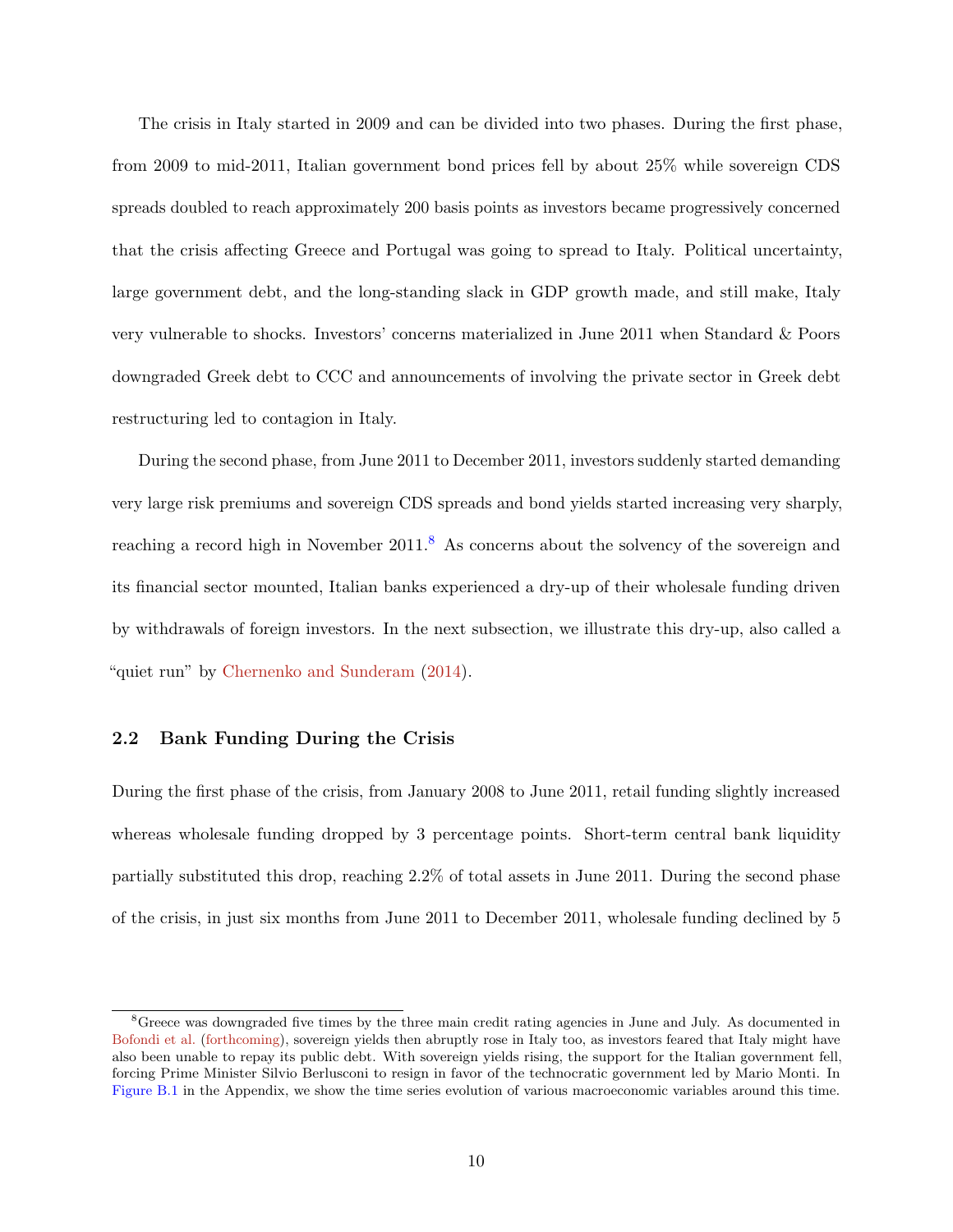<span id="page-11-0"></span>

Figure 1: Foreign Wholesale Funding Dry-Up. This plot shows the total wholesale market funding (foreign and domestic wholesale, excluding bond financing) and the foreign wholesale market funding of our sample banks. The total wholesale funding corresponds to the sum of the blue and red areas. See [Figure](#page-52-0) [B.2](#page-52-0) in the Appendix for the time series evolution of additional funding sources. Quantities are in billion euro. Source: Bank of Italy.

percentage points. This drain in funds was offset by short-term central bank liquidity, which, at the end of 2011, represented 5.7% of total assets.

This drastic decline in wholesale funds was driven by a sharp reduction in foreign funding, mainly caused by sudden drops in certificates of deposits and commercial paper held by U.S. money market funds and eurozone centrally cleared repurchase agreements. In [Figure](#page-11-0) [1,](#page-11-0) we illustrate the drop in wholesale funding, driven by foreign withdrawals, between June 2011 and December 2011. In December 2011, the collapse in wholesale funding stopped as the ECB announced its three-year Long Term Refinancing Operation.<sup>[9](#page-11-1)</sup>

The ECB started providing extraordinary liquidity to banks as early as October 2008, when it switched to a "fixed-rate full-allotment" mode for its refinancing operations. This change means

<span id="page-11-1"></span><sup>&</sup>lt;sup>9</sup>In [Figure](#page-52-0) [B.2](#page-52-0) in the Appendix, we illustrate the time series evolution of household deposits, firm deposits, domestic interbank funding, and bond financing. The foreign wholesale dry-up is also described by [Giannone et al.](#page-48-13) [\(2012\)](#page-48-13), [Chernenko and Sunderam](#page-47-1) [\(2014\)](#page-47-1), and [Bank of Italy](#page-46-11) [\(2011\)](#page-46-11).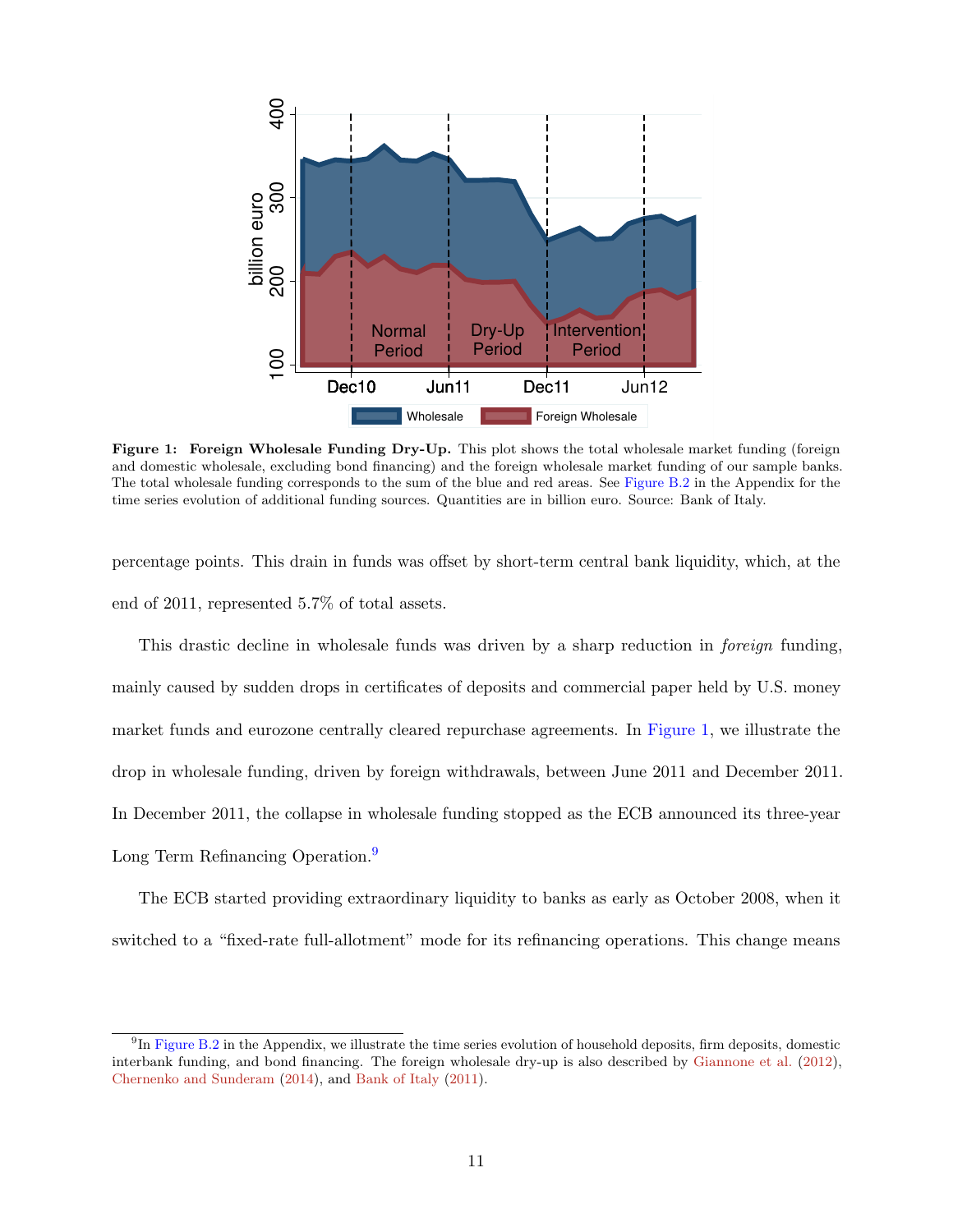that eurozone banks can obtain unlimited short-term liquidity from the central bank at a fixed rate provided that they pledge sufficient collateral. The ECB applies a haircut that depends on the asset class, residual maturity, rating, and coupon structure of the pledged security. There is no limit on how much a bank can borrow provided that it pledges sufficient collateral.<sup>[10](#page-12-0)</sup>

The LTRO On December 8, 2011, the ECB increased its support to the eurozone banking sector even further, announcing the provision of two three-year maturity loans, the three-year LTRO, allotted on December 21, 2011 (LTRO1) and February 29, 2012 (LTRO2), with the stated goal "to support bank lending and liquidity in the euro area." The distinctive feature of the LTRO, compared to pre-existing liquidity facilities, is the long three-year maturity. The interest rate and haircut did not change compared to previous standing operations.<sup>[11](#page-12-1)</sup>

Note that, in a frictionless world with no uncertainty, the LTRO is a redundant tool and should not attract banks as they would be indifferent between borrowing at the central bank at a three-year maturity and borrowing at the central bank at, say, a two-week maturity and then rolling over bi-monthly for three years. However, the two strategies are not equivalent if there is uncertainty about the ECB's role as a liquidity provider in the next three years, likely the case at the end of 2011 as the continuation of the unlimited feature of the ECB liquidity provision and the future of the eurozone were both unclear. $^{12}$  $^{12}$  $^{12}$ 

<span id="page-12-0"></span> $10E$ ligible collateral includes government and regional bonds, covered bonds, corporate bonds, asset-backed securities, and other uncovered credit debt instruments. The haircut schedule is publicly available on the [ECB website.](https://www.ecb.europa.eu/paym/coll/risk/liquidity/html/index.en.html) In the Online Appendix, we discuss the ECB collateral framework in detail.

<span id="page-12-1"></span><sup>&</sup>lt;sup>11</sup>The interest rate on the two LTRO loans is the average rate of the main refinancing operations over the life of the operation, to be neutral compared to pre-existing short-term loans. In addition, no major changes were made on the haircuts or eligibility of collateral securities, with the exception of selected asset-backed securities (ABS). In December 2011, the ECB started in fact accepting ABS with a second-best rating of at least "single A". The ECB also allowed national central banks to temporarily accept selected bank loans ("additional credit claims") in addition to those eligible before the intervention, but this change was implemented only in July 2013 by the Bank of Italy. Banks had the option to repay the LTRO loans early, after one year.

<span id="page-12-2"></span> $12$ More specifically, there was uncertainty on whether the full-allotment procedure would have been in place during the three years of the LTRO. Crucially, the LTRO was not protecting banks against changes in collateral eligibility or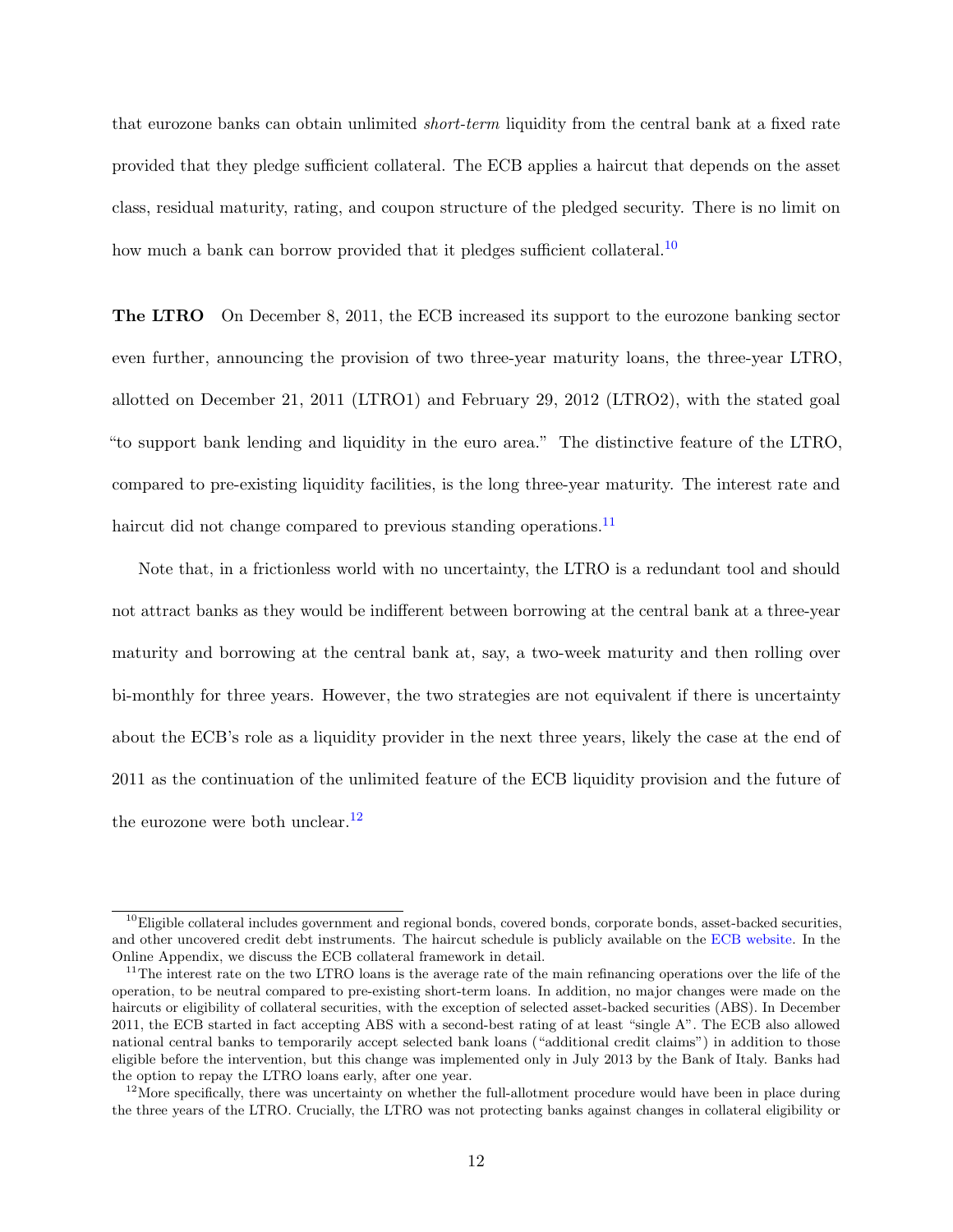The LTRO intervention successfully attracted many banks. In our sample, 69 banks tap this facility obtaining  $\in$ 181.5 billion, consisting of  $\in$ 88.4 billion at LTRO1 and  $\in$ 93.1 billion at LTRO2. It is an economically large quantity as the median uptake is  $9.7\%$  of total assets.<sup>[13](#page-13-0)</sup> The large uptake is perhaps not surprising: the LTRO was an opportunity not to be missed for banks, as the ECB provided long-term liquidity at more favorable terms compared to the private market. In peripheral countries like Italy the combination of haircuts and interest rate was, indeed, generally more attractive compared with prices in the private markets.<sup>[14](#page-13-1)</sup>

#### 2.3 Data

In this section, we describe the data set construction and empirical work. For details, the reader is referred to the Online Appendix. The unit of observation is at the  $(i, j, s, t)$  level, where  $i \in \mathcal{I}$  is a firm,  $j \in \mathcal{J}$  is a bank,  $s \in \mathcal{S}$  is a security, and  $t \in \mathcal{T}$  is a date. Data on banks refer to the banking group level, consolidated at the national level.

We combine information from various sources. First, at the  $(i, j, t)$  firm-bank-period level, we obtain data on all outstanding loans with a balance above  $\epsilon$ 30,000 from the Italian Credit Registry. We have information on term loans, revolving credit lines, and loans backed by account receivables. For each firm-bank pair, we observe the type of credit as well as the amounts granted and drawn. The quality of this data set is extremely high as banks are required by law to disclose this information

haircuts, as the central bank makes margin calls, if the value of collateral drops (or the haircuts increase) during the loan period. Marketable assets used as collateral are marked to market daily.

<span id="page-13-0"></span><sup>&</sup>lt;sup>13</sup>The average is 10.9% of total assets. Banks' enthusiasm in tapping LTRO is also confirmed by the observation that 47 out of the 48 sample banks that borrow from the ECB in November 2011 tap LTRO. For more descriptive statistics of LTRO borrowing by banks operating in Italy, see [Bank of Italy](#page-46-12) [\(2012\)](#page-46-12).

<span id="page-13-1"></span><sup>&</sup>lt;sup>14</sup>Consistent with the observation that the ECB liquidity provision to banks was particularly attractive in the eurozone periphery, approximately two thirds of the total LTRO liquidity was allotted to Italian and Spanish banks. Banks located in core eurozone countries could in fact, in general, obtain cheaper funding in the private markets. See [Drechsler et al.](#page-48-14) [\(2016\)](#page-48-14) for a discussion of the ECB subsidy.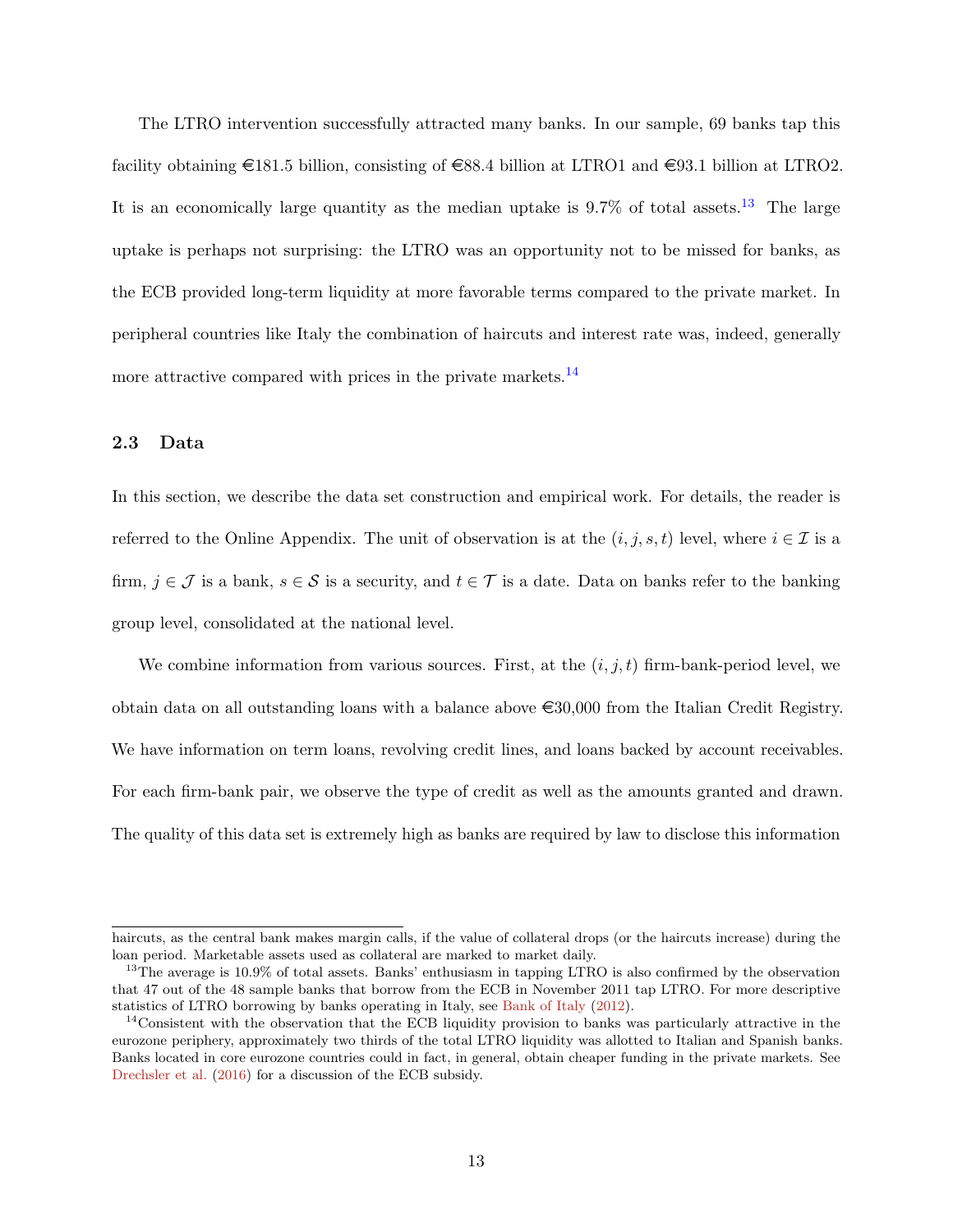<span id="page-14-0"></span>

| <b>Bank-Level</b>                 |                   | Jun10    | Dec10          | Jun11   | Dec11                | Jun12    | Dec12                      |
|-----------------------------------|-------------------|----------|----------------|---------|----------------------|----------|----------------------------|
| Total Assets                      | $\in$ billions    | 37.3     | 36.7           | 36.6    | 36.4                 | 37.5     | 37.7                       |
| Leverage                          | Units             | 11.9     | 12.3           | 12.2    | 12.2                 | 13.2     | 13.5                       |
| Tier 1 Ratio                      | Units             | 19.0     | 15.2           | 14.3    | 13.9                 | 13.8     | 13.4                       |
| Risk-Weighted Assets              | $\%$ Assets       | 69.3     | 69.0           | 68.3    | 67.8                 | 62.2     | 60.5                       |
| Non-performing Loans              | $\%$ Loans        | 8.2      | 8.5            | 9.1     | 9.9                  | 11.7     | 12.7                       |
| Private Credit                    | $\%$ Assets       | $59.5\,$ | 62.8           | 65.2    | 66.8                 | 67.6     | 69.4                       |
| - Credit to Households            | $\%$ Assets       | 16.3     | 17.5           | 18.2    | 18.7                 | $19.2\,$ | 19.9                       |
| - Credit to Firms                 | $\%$ Assets       | 38.4     | 40.5           | 42.2    | 43.4                 | 43.6     | 44.6                       |
| Securities                        | %Assets           | 17.4     | 16.9           | 16.3    | 17.3                 | 24.2     | 23.7                       |
| - Government Bonds                | $\%$ Assets       | 5.6      | 6.5            | 8.0     | 9.1                  | 16.6     | 19.6                       |
| Cash Reserves                     | $\%$ Assets       | $0.4\,$  | 0.5            | $0.5\,$ | $0.5\,$              | $0.4\,$  | $0.5\,$                    |
| <b>ROA</b>                        | Profits/Assets    | 0.1      | 0.3            | 0.1     | 0.0                  | 0.1      | 0.1                        |
| Central Bank Borrowing            | %Assets           | 0.9      | 2.0            | 2.2     | 5.7                  | 12.5     | 13.5                       |
| Household Deposits                | $\%$ Assets       | 33.0     | 32.0           | 30.8    | 30.3                 | 29.3     | 29.8                       |
| Wholesale Funding                 | %Assets           | 8.1      | 8.5            | 8.4     | 7.7                  | 8.0      | 8.5                        |
| <b>Bond Financing</b>             | $\%$ Assets       | 18.6     | 18.5           | 19.2    | 18.0                 | 16.3     | 14.8                       |
|                                   |                   |          | Normal Period  |         | $Dry$ - $Up\ Period$ |          | <i>Intervention Period</i> |
| Loan-Level                        | Loan Type         |          | $Dec10$ -Jun11 |         | Jun11-Dec11          |          | Dec11-Jun12                |
| $\Delta$ ln(Total Credit Drawn)   | All Types         |          | $6.2\%$        |         | $-2.1\%$             |          | $-3.1\%$                   |
| $\Delta$ ln(Total Credit Granted) | All Types         |          | 4.7%           |         | $-2.2\%$             |          | $-3.6\%$                   |
| $\Delta$ ln(Total Credit Drawn)   | Credit Lines Only |          | 8.7%           |         | $-1.6\%$             |          | $-1.6\%$                   |
| $\Delta$ ln(Total Credit Granted) | Credit Lines Only |          | 4.0%           |         | $-0.5\%$             |          | $-3.5\%$                   |

Table 1: Summary Statistics: Bank Characteristics and Credit Growth. This table shows summary statistics. The top panel shows cross-sectional means of selected balance sheet characteristics from June 2010 to December 2012. The bottom panel shows bank firm credit growth during the December 2010 - June 2011 period, the June 2011 - December 2011 period, and the December 2011 - June 2012 period. The table shows changes in (i) total credit on term loans and drawn from revolving credit lines and loans backed by account receivables, (ii) total credit on term loans and committed on revolving credit lines and loans backed by account receivables, (iii) total credit drawn from revolving credit lines, and (iv) total credit committed on revolving credit lines. Source: Bank of Italy.

to the Bank of Italy.

Second, at the  $(j, t)$  bank-period level, we observe standard balance sheet characteristics (most of them biannually), detailed funding sources, and the LTRO uptake from the Supervisory and Statistical Reports submitted by intermediaries to the Bank of Italy.

Third, at the  $(s, j, t)$  security-bank-period level, we observe holdings of each marketable security held by Italian banks from Supervisory Reports. A typical observation is "holdings by bank j of security ISIN  $s$  in month  $t$ ." For each security, we also know whether the security is pledged (at the ECB or in the private market) or if it is available. We merge each security with Thomson Reuters, Datastream and Bloomberg to obtain additional time-invariant information (e.g., coupon structure,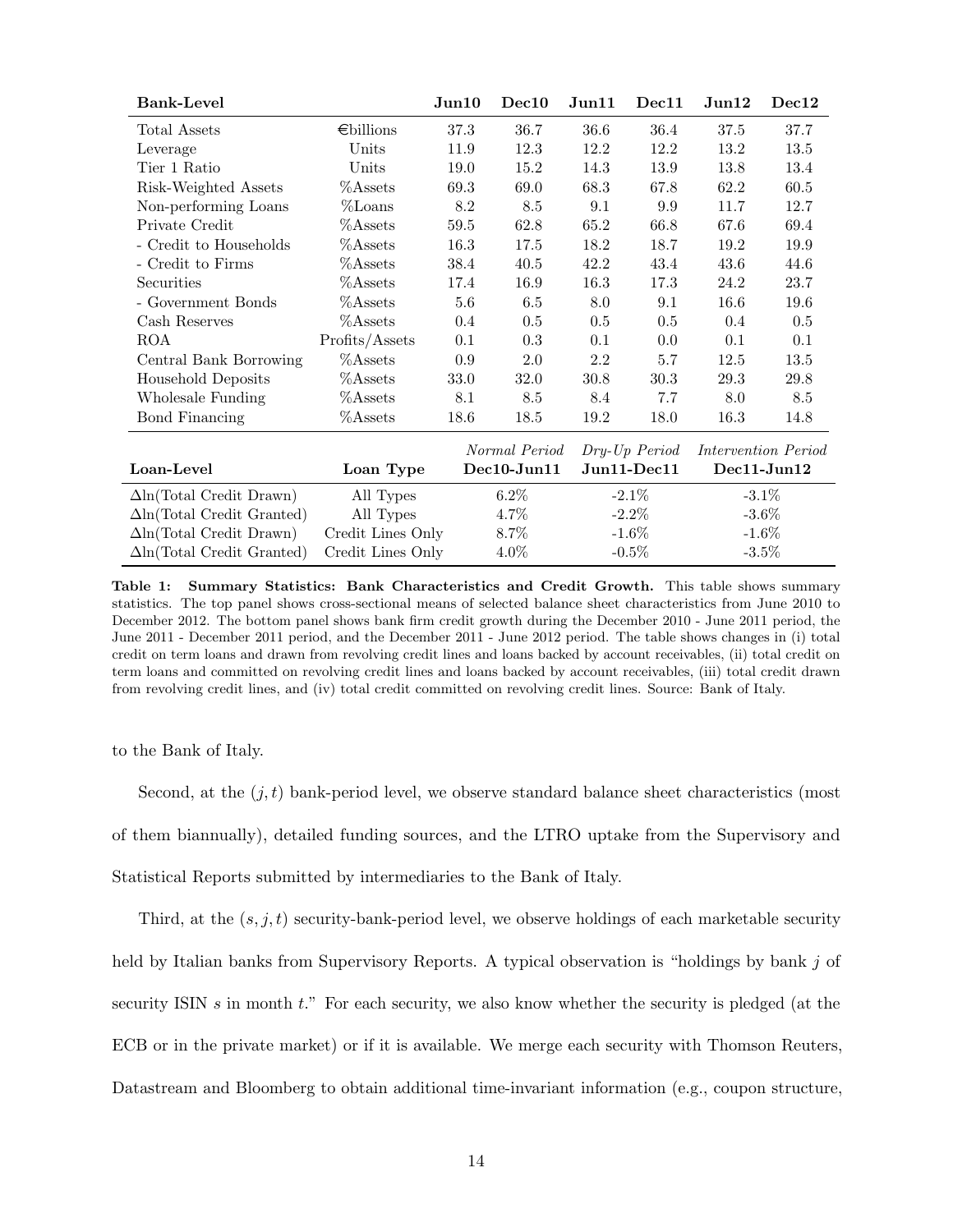maturity, issuer, issue date). Finally, we also match each security with the list of eligible securities and their haircuts at LTRO1 and LTRO2 from the ECB.

Fourth, at the  $(i, t)$  firm-period level, we also have information on firms' characteristics from end of year balance sheet data and profitability ratios from official firm reports deposited to the Italian Chamber of Commerce (Cebi-Cerved database). We lose approximately 45% of observations by merging firm-level characteristics with our bank-firm observations.

Our final data set is obtained by merging all our data sources. We exclude some specific banks from the sample. First, we do not consider foreign banks (branches and subsidiaries) operating in Italy, as we only observe the liquidity injections that they obtain from the ECB through the Bank of Italy and not their overall ECB borrowing, which is in fact likely to be much larger. Second, we exclude banks involved in extraordinary administration procedures around the time of the introduction of the LTRO, as their management decisions and credit policies are likely to have very small discretion margins. Third, our final sample does not include mutual banks nor their central institutes, as in most cases the latter tapped the ECB liquidity and then redistributed funds among the former, but we do not observe the allocation of liquidity among affiliated banks. Finally, we exclude banks that specialize in specific activities, such as wealth or non-performing loans management. We then restrict our analysis to banks that were counterparties of the Bank of Italy at least once in the sample period. Thus, our final sample consists of 74 banks.

In [Table](#page-14-0) [1,](#page-14-0) we show, in the top panel, bank-level summary statistics. We observe (i) an increase in size and leverage after December 2011, (ii) an increase in holdings of securities and government bonds between December 2011 and June 2012, and (iii) two jumps in central bank borrowing in correspondence with the two LTRO allotments (December 2011 and February 2012). The bottom panel shows changes in firm credit. Total credit drawn is defined as the sum of term loans and credit drawn from revolving credit lines and loans backed by account receivables. Total credit granted is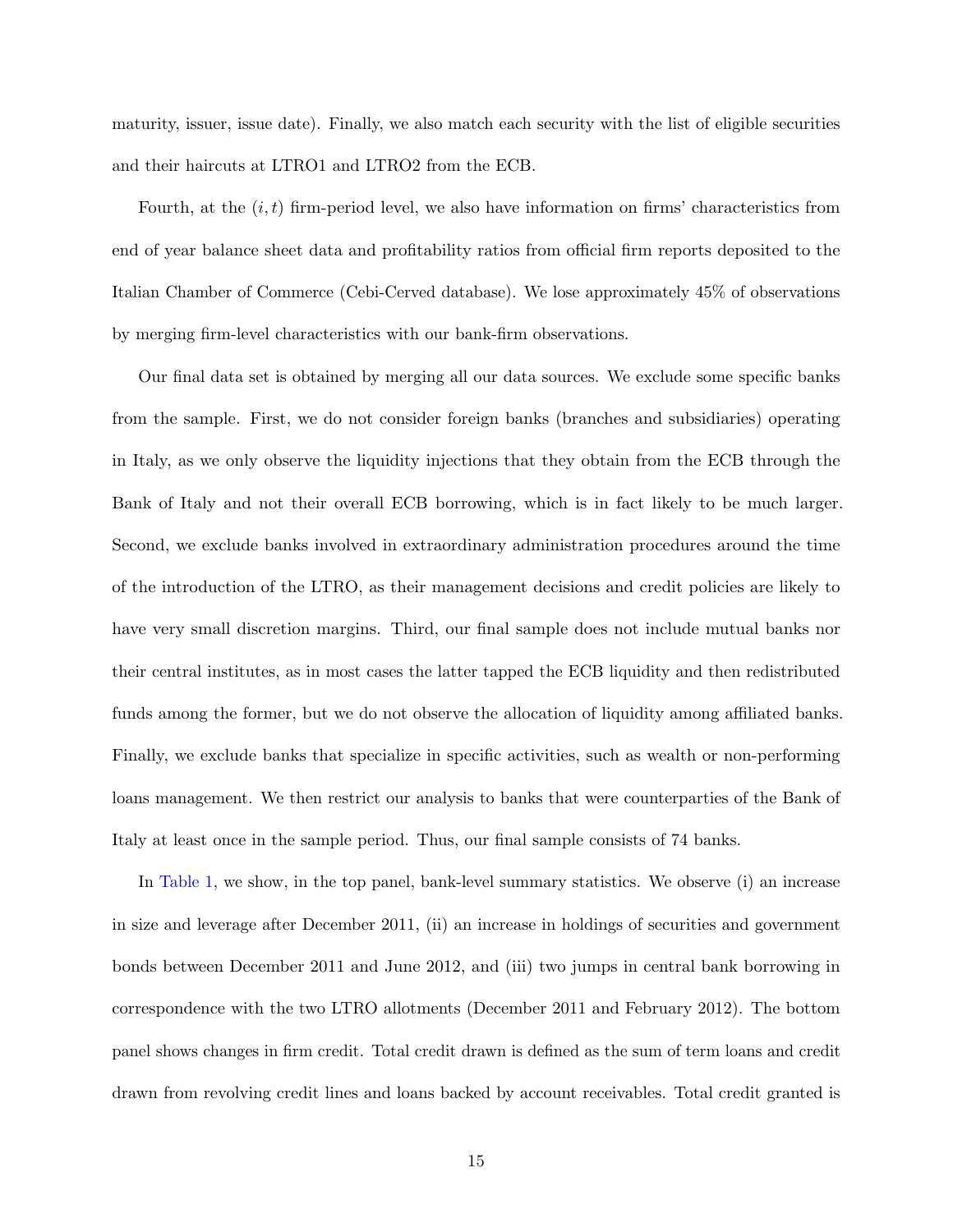defined as the sum of term loans and credit committed from revolving credit lines and loans backed by account receivables. Changes in both credit granted and drawn are negative and large after June 2011, when Italian banks are hit by the wholesale funding dry-up.

## <span id="page-16-0"></span>3 Funding Dry-Up and LTRO: Effects on Bank Credit Supply

In this section, we analyze the effect of the funding dry-up and the effect of the central bank liquidity injection on bank credit supply. In the ideal experimental setting, we would (i) make the firm-bank match random and (ii) randomly assign funding dry-ups and subsequent central bank liquidity injections to banks.

As there would not be systematic differences in the match between lenders and borrowers, we would be able to estimate the causal effect the dry-up on bank credit using the cross-sectional heterogeneity in dry-ups as a source of variation. Similarly, using the cross-sectional heterogeneity in central bank liquidity injections, we would be able to estimate the causal effect of central bank liquidity on bank credit. Thanks to the firm-bank random match, the effects would be fully attributable to changes in bank credit supply, as opposed to changes in firm credit demand. Unfortunately, as these conditions are not satisfied in our setting, we face two empirical challenges.

The first empirical challenge comes from the observation that the stock of credit that firm i obtains from bank  $j$  at time  $t$  is an equilibrium quantity resulting from both bank supply and firm demand for credit. Hence, we need to isolate the change in bank credit originating from a change in bank credit supply. To this end, we restrict our sample to the large number of firms that are borrowing, in any given period, from two or more banks and compare changes in borrowing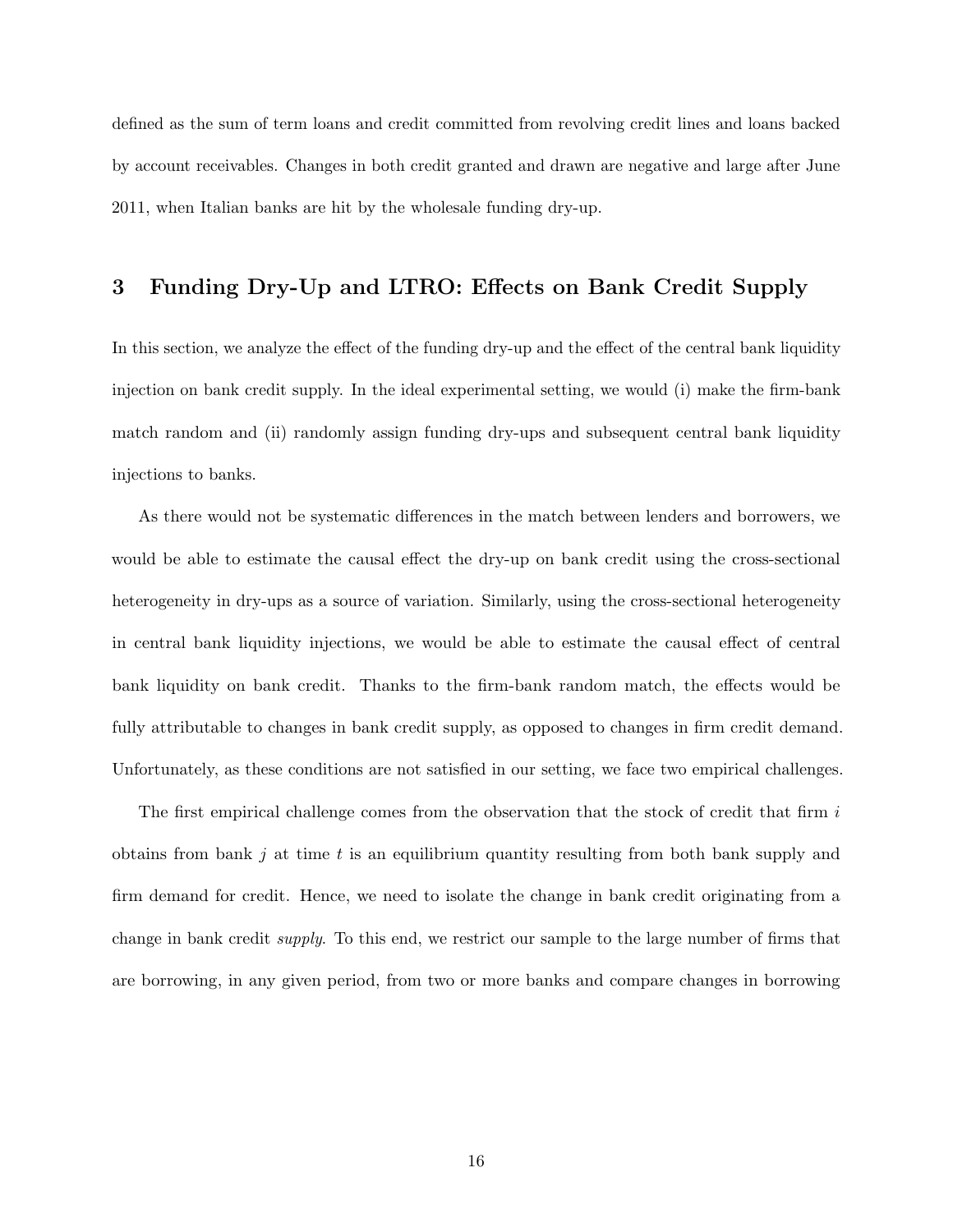from different banks within firms [\(Khwaja and Mian](#page-49-0)  $(2008)$ ).<sup>[15](#page-17-0)</sup> Using this subsample, we can fully control for firm observed and unobserved heterogeneity using firm fixed effects. In other words, we can compare how the same firm's loan growth from one affected bank changes relative to the loan growth from another less affected bank.

The second empirical challenge comes from the non-random nature of funding dry-ups and banks' endogenous choice of LTRO borrowing. In the remainder of this section, we tackle this empirical challenge and present our main results. In [Section](#page-17-1) [3.1,](#page-17-1) we discuss our strategy to measure banks' differential exposure to the wholesale funding shock. In [Section](#page-20-0) [3.2,](#page-20-0) we show that banks more exposed to the funding dry-up reduced their credit supply during the dry-up and restored it after the central bank intervention, compared with less exposed banks. In [Section](#page-25-0) [3.3,](#page-25-0) we illustrate our strategy to link the endogenous bank-level uptake of ECB liquidity to bank portfolio choice. Finally, we estimate the effect of the central bank liquidity injection on bank private credit supply and bank holdings of securities in [Section](#page-29-0) [3.4](#page-29-0) and [Section](#page-31-0) [3.5,](#page-31-0) respectively.

### <span id="page-17-1"></span>3.1 Exposure to the Wholesale Funding Dry-Up

We use banks' reliance on the foreign wholesale funding in June 2011 as a measure of bank exposure to the June 2011-December 2011 dry-up [\(Iyer et al.](#page-48-1) [\(2014\)](#page-48-1)). The intuition, confirmed by our data, is that banks with high exposure to the foreign wholesale funding are more affected by the dry-up compared with banks with low exposure.<sup>[16](#page-17-2)</sup> We define bank j's exposure as the foreign wholesale

<span id="page-17-0"></span><sup>&</sup>lt;sup>15</sup>Our sample includes approximately 1.4 million observations at any given date. In most of our analysis we focus on firms with multiple relationships. We make sure that such subsample, which includes approximately 0.7 million observations (approximately 275,000 unique firms at any given time), is comparable to the full sample. Approximately 170,000 firms have two relationships at any given date. More than two relationships is also relatively common: at any given date, of the 275,000 unique firms, approximately 60,000 have three relationships, 24,000 have four relationships, and 21,000 have five or more relationships.

<span id="page-17-2"></span> $^{16}$ In [Table](#page-55-1) [C.1](#page-55-0) and Table [C.2](#page-55-1) in the Appendix, we show that the exposure to the foreign wholesale market explains the funding shock (both in total wholesale funding and in foreign wholesale funding), controlling for several bank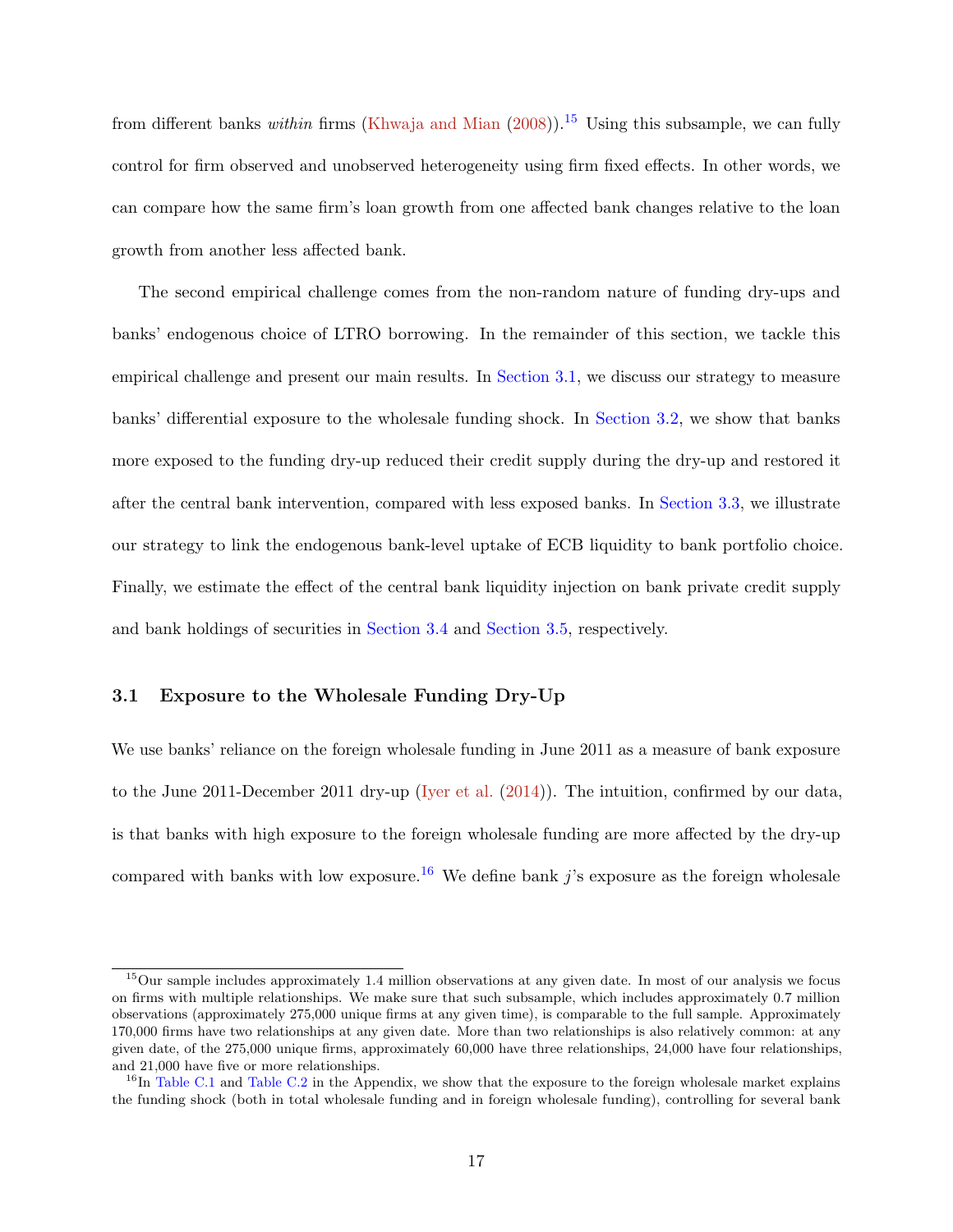<span id="page-18-1"></span>

Figure 2: Bank Exposure to the Wholesale Funding Dry-Up. This histogram shows bank-level exposure to the foreign wholesale funding market defined in [\(1\)](#page-18-0). The y-axis is the share of sample banks. Source: Bank of Italy.

funding normalized by total assets in June 2011, just before the dry-up:

<span id="page-18-0"></span>
$$
Exposure_{j,Jun11} = \frac{ForeignWholesale_{j, Jun11}}{TotalAssets_{j, Jun11}} \tag{1}
$$

where  $ForeignW holesale$  is the sum of foreign deposits (mainly commercial paper and certificates of deposit held by U.S. money market funds) and eurozone centrally cleared repurchase agreements. In [Figure](#page-18-1) [2,](#page-18-1) we show the distribution of banks' pre-dry-up exposure to the foreign wholesale market in June 2011. Approximately 58% of the banks in our sample have a very small exposure, below 1%. However, banks with exposure above 5% are quantitatively important, as they hold 75% of total bank credit to firms in our sample.[17](#page-18-2)

Of course, banks' funding mix in June 2011 is correlated with other banks' observable and unobservable characteristics. In [Table](#page-19-0) [2,](#page-19-0) we show bank summary statistics for the two subsamples of "exposed" and "non-exposed" banks, defined according to their exposure to the foreign wholesale

balance sheet characteristics.

<span id="page-18-2"></span><sup>&</sup>lt;sup>17</sup>The 10th, 30th, 50th, 70th, and 90th percentiles of the distribution of the exposure variable across banks are 0.00%, 0.11%, 0.75%, 2.74%, and 7.57%, respectively.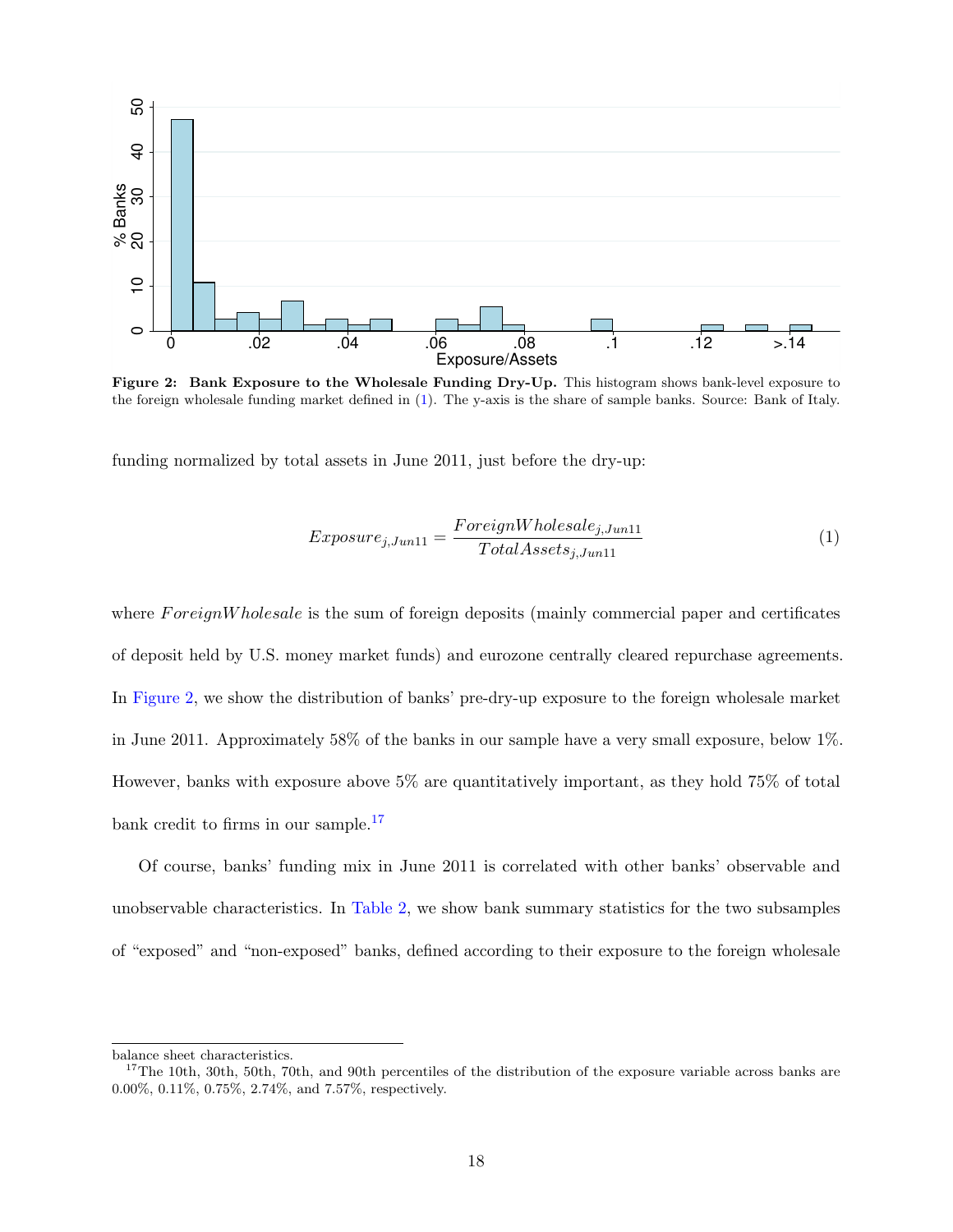<span id="page-19-0"></span>

|                        |                | Exposed      | Non-Exposed |
|------------------------|----------------|--------------|-------------|
|                        |                | <b>Banks</b> | Banks       |
| Total Assets           | $\in$ billions | 11.0         | 1.3         |
| Leverage               | Units          | 13.2         | 10.8        |
| Tier 1 Ratio           | $_{\rm Units}$ | 9.1          | 11.4        |
| Risk-Weighted Assets   | $\%$ Assets    | 71.2         | 68.0        |
| Nonperforming Loans    | %Loans         | 8.6          | 8.7         |
| Private Credit         | %Assets        | 68.9         | 70.1        |
| - Credit to Households | %Assets        | 17.1         | 20.0        |
| - Credit to Firms      | %Assets        | 43.7         | 47.0        |
| Securities             | $\%$ Assets    | 14.2         | 14.0        |
| - Government Bonds     | %Assets        | 7.1          | 6.2         |
| Cash Reserves          | %Assets        | 0.4          | 0.5         |
| <b>ROA</b>             | Profits/Assets | $0.2\,$      | 0.1         |
| Central Bank Borrowing | $\%$ Assets    | 1.8          | 0.0         |
| Household Deposits     | %Assets        | 24.7         | 34.9        |
| Wholesale Funding      | $\%$ Assets    | 12.2         | 1.6         |
| <b>Bond Financing</b>  | $\%$ Assets    | 22.8         | 20.2        |

Table 2: Summary Statistics for Exposed and Non-Exposed Banks. This table shows June 2011 bank summary statistics for the subsamples of exposed and non-exposed banks. Exposed (non-exposed) banks have exposure to the foreign wholesale market above (below) the median in June 2011. The table shows balance sheet characteristics (subsample medians). Source: Bank of Italy.

market in June 2011. Exposed banks (above median exposure) tend to be larger, more levered, and more reliant on wholesale funding compared with non-exposed banks (below median exposure). The difference in observables is intuitive. On the one hand, large banks obtain a sizable amount of funding through wholesale markets and have a non-negligible share of total funding coming from foreigners. However, small banks are usually present in local markets where they have a large and stable household deposit base. As will become clear from our main specification, we include bank balance sheet controls as well as stringent fixed effects to tackle the potential omitted variable bias originating from these differences in observables.

Our choice to use banks' exposure to (foreign) wholesale funding as a source of heterogeneity (as in [Iyer et al.](#page-48-1) [\(2014\)](#page-48-1)) also closely follows the theory of wholesale market dry-ups. Dry-ups are the result of asymmetric information as borrowers know more of their own financial health compared to lenders. In an economy populated by only uninformed lenders, following a shock,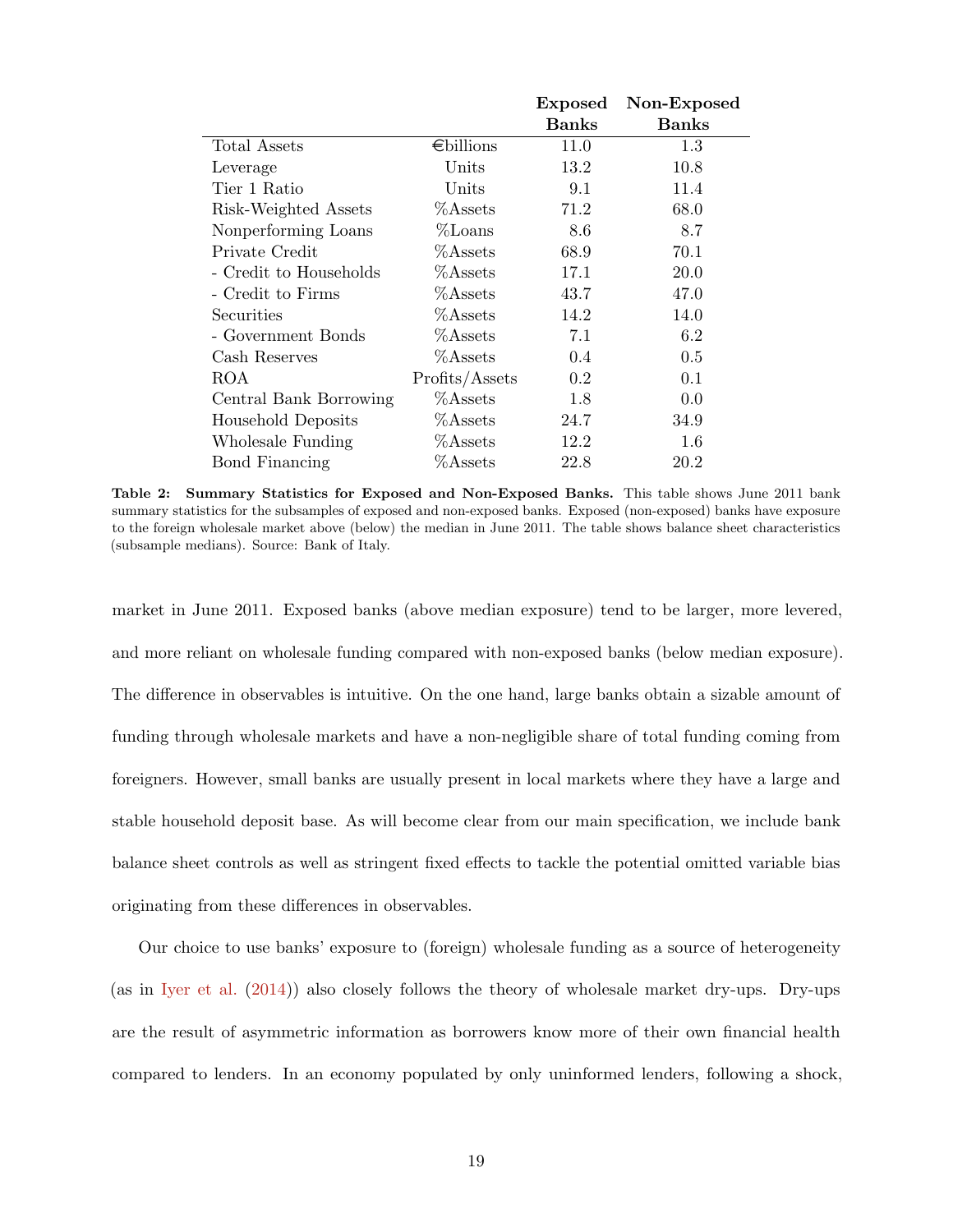the lenders become concerned about the quality of borrowers and interest rates go up for all of them. High-quality borrowers then self-select out of the market, causing uninformed lenders to stop lending to all of them [\(Akerlof](#page-46-13) [\(1970\)](#page-46-13)). However, if there are some informed lenders in the economy, they will stop lending to low-quality borrowers [\(Gorton and Pennacchi](#page-48-15) [\(1990\)](#page-48-15), [Calomiris and Kahn](#page-47-15) [\(1991\)](#page-47-15), [Dang et al.](#page-47-16) [\(2012\)](#page-47-16)). In our empirical analysis, we include a set of controls that capture bank vulnerability (leverage, tier 1 ratio, non-performing loans ratio, ROA) to control for the potential selective withdrawals of informed lenders.<sup>[18](#page-20-1)</sup>

#### <span id="page-20-0"></span>3.2 Funding Dry-ups and the Evolution of Bank Credit Supply

Following the timing highlighted in [Figure](#page-11-0) [1,](#page-11-0) we compare three periods: (i) the normal period from December 2010 to June 2011 when funding markets are well functioning; (ii) the dry-up period from June 2011 to December 2011 when we observe a dry-up in the foreign wholesale market; and (iii) the intervention period from December 2011 to June 2012 after the ECB steps in to provide LTRO liquidity to banks.<sup>[19](#page-20-2)</sup> In the next subsection, we illustrate the three-period difference-in-differences specification we adopt to (i) compare the stock of credit granted by bank  $j$  to firm  $i$  in the dry-up period to the same  $(i, j)$  stock of credit granted in the normal period and (ii) compare the stock of credit granted by bank j to firm i in the intervention period to the same  $(i, j)$  stock of credit granted in the dry-up period.[20](#page-20-3)

In our baseline specification, we examine the time series evolution of bank credit supply to

<span id="page-20-1"></span><sup>&</sup>lt;sup>18</sup>[Perignon et al.](#page-49-12) [\(2016\)](#page-49-12) show that in the European market from 2008 to 2014 dry-ups are consistent with theories featuring informed and uninformed lenders reacting to a deterioration in the quality of borrowers.

<span id="page-20-2"></span><sup>&</sup>lt;sup>19</sup>We decide to end the sample in June 2012 in order to not overlap with the July 2012 Draghi OMT announcement, also known as "whatever it takes" speech, that caused large mark-to-market gains on bank holdings of government bonds and other risky securities (see [Acharya et al.](#page-46-14) [\(2016b\)](#page-46-14)).

<span id="page-20-3"></span> $^{20}$ By "stacking" two difference-in-differences specifications, we estimate the time-invariant fixed effects on the entire sample period.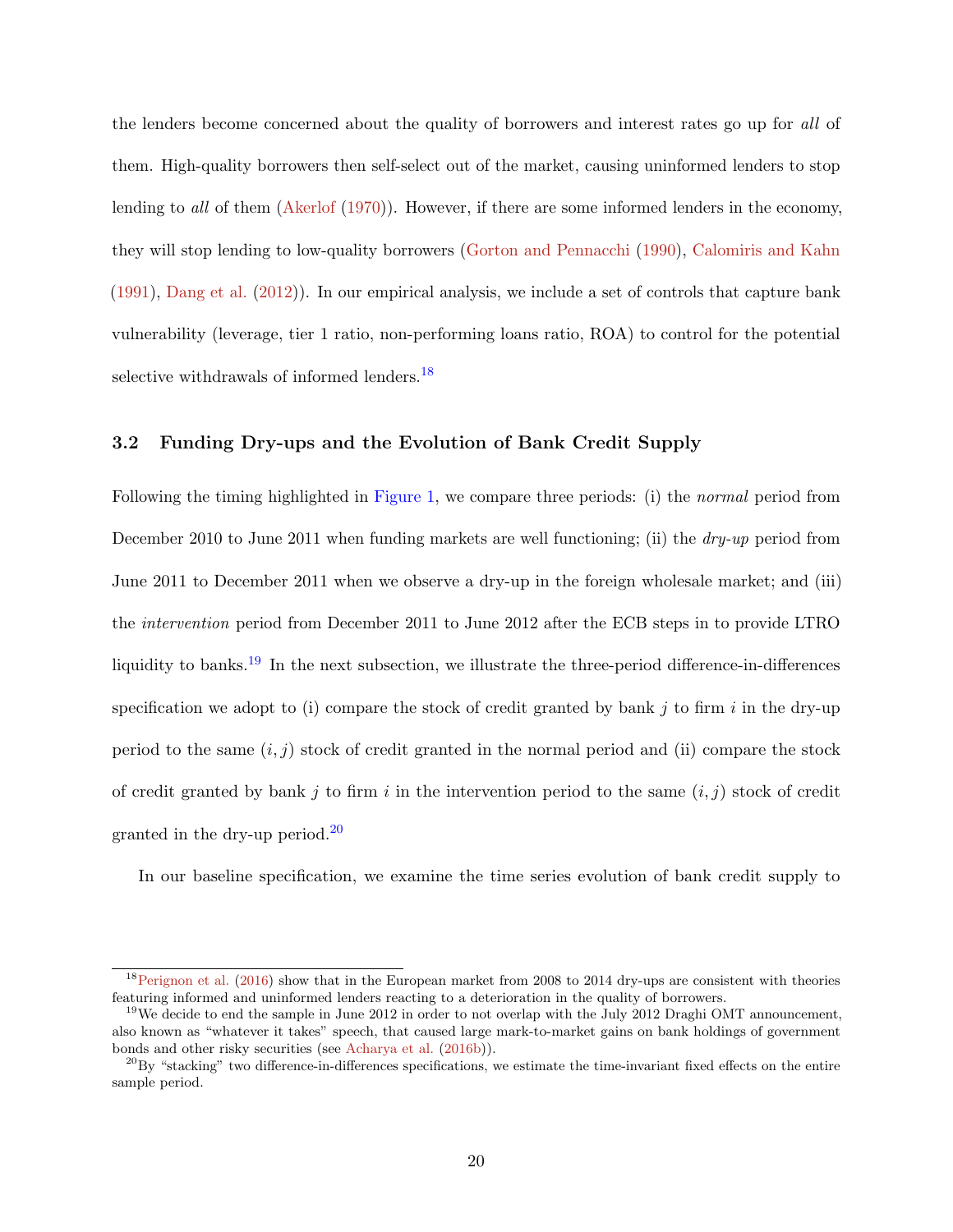existing customers during the dry-up and intervention periods using the following model:

$$
\Delta CreditGranted_{ijt} = \alpha + \beta_1 Exposure_{j, Jun11} \times \mathbb{I}_{DU, LTRO} + \beta_2 Exposure_{j, Jun11} \times \mathbb{I}_{LTRO}
$$

<span id="page-21-1"></span>
$$
+\mu_{it} + \gamma_{ij} + \phi' X_{ijt} + \epsilon_{ijt}
$$
\n<sup>(2)</sup>

where observations are at the  $(i, j, t)$  firm-bank-period level. We use the four dates that delimit the normal, the dry-up, and the intervention periods, namely December 2010, June 2011, December 2011, and June 2012. The dependent variable is the change in log (stock of) credit granted by bank j to firm i at time  $t^{21}$  $t^{21}$  $t^{21}$   $Exposure_{Jun11}$  is bank j's exposure to the foreign wholesale market in June 2011 defined in [\(1\)](#page-18-0).  $\mathbb{I}_{DU,LTRO}$  is a dummy equal to one in the dry-up and the intervention periods and  $\mathbb{I}_{LTRO}$  is a dummy equal to one in the intervention period. We add bank-firm fixed effects to absorb any bank-firm time-invariant characteristics, including any time-invariant bank characteristic. We also plug in firm-time fixed effects to control for both observable and unobservable firm heterogeneity, crucially capturing firm demand for credit at time t.

Finally, we add time-varying firm-bank relationship variables, in the vector  $X_{ijt}$ , to control for the fact that the same firm might have a different relationship over time with exposed banks compared with non-exposed banks. These variables are (i) the share of total firm i credit obtained from bank  $j$  (measuring the strength of the relationship), (ii) the ratio of drawn credit to committed credit (measuring how close firm  $i$  is from exhausting its borrowing capacity from bank  $j$ ), and (iii) the share of overdraft credit by firm i with respect to bank  $j$  (measuring the extent of an eventual over-borrowing).

<span id="page-21-0"></span> $21$ Credit granted and total credit are not necessarily equivalent for revolving credit lines and loans backed by account receivables, as the former is the total credit committed, i.e. sum of drawn and undrawn credit. As the amount drawn from a credit line is likely driven by firm demand, we choose to use, in line with the literature using credit registry data, credit granted as our dependent variable.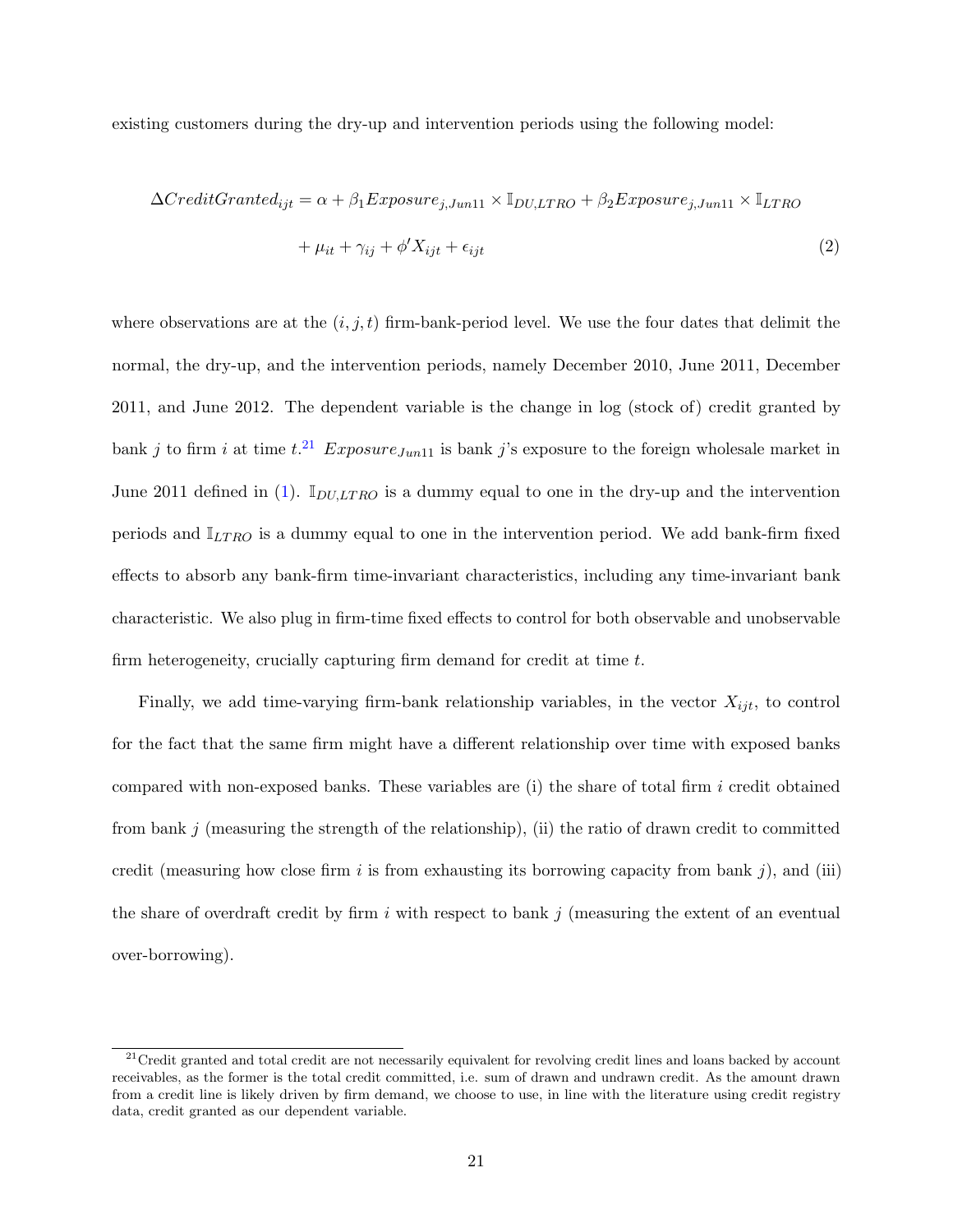Intuitively, as in a standard difference-in-differences setting, the coefficient  $\beta_1$  captures the difference in credit growth between more exposed banks and less exposed banks during the dry-up period relative to the normal period. Similarly, the coefficient  $\beta_2$  captures the difference in credit growth between more exposed banks and less exposed banks during the intervention period relative to the dry-up period.<sup>[22](#page-22-0)</sup> We rely on two identification assumptions: (i) exposed banks would have behaved like non-exposed banks during the dry-up period in the absence of the dry-up and (ii) exposed banks would have behaved like non-exposed banks during the intervention period in the absence of the ECB intervention.[23](#page-22-1) Because bank exposure is not randomly assigned to banks, we ensure that our results are robust to the inclusion of key balance sheet characteristics interacted with the two time dummies. These characteristics are leverage, return on assets, tier 1 ratio, nonperforming loans ratio, and a dummy equal to one if a bank belongs to the large and internationally diversified banking groups.<sup>[24](#page-22-2)</sup>

In [Table](#page-23-0) [3,](#page-23-0) we show the estimation results, progressively saturating our specification with fixed effects and controls. In columns (1) and (2), we just include time and bank fixed effects, but no firm-time fixed effects, hence not controlling for credit demand. The sample is the only difference between the two columns, as column (1) covers the full sample and column (2) only includes firms that have multiple relationships. In column (3), we substitute time fixed effects with firm-time fixed effects in order to control for firm credit demand. These estimation results show a negative effect of the dry-up on bank credit supply and a positive effect of the intervention on bank credit supply.

<span id="page-22-1"></span><span id="page-22-0"></span> $22$ In [Appendix A,](#page-50-0) we prove this claim analytically.

<sup>&</sup>lt;sup>23</sup>In [Figure](#page-53-0) [B.3](#page-53-0) in the Appendix, we show non-parametrically the time-series evolution of our outcome variable for exposed (exposure above median) and non-exposed (exposure below median) banks and find that credit to firms by exposed banks decreases during the dry-up period and increases during the intervention period, compared with credit to firms by non-exposed banks.

<span id="page-22-2"></span> $^{24}$ In [Table](#page-56-0) [C.3](#page-56-0) in the Appendix, we show the time series evolution of several bank balance sheet variables, including pre-trends starting in June 2010, for exposed and non-exposed banks.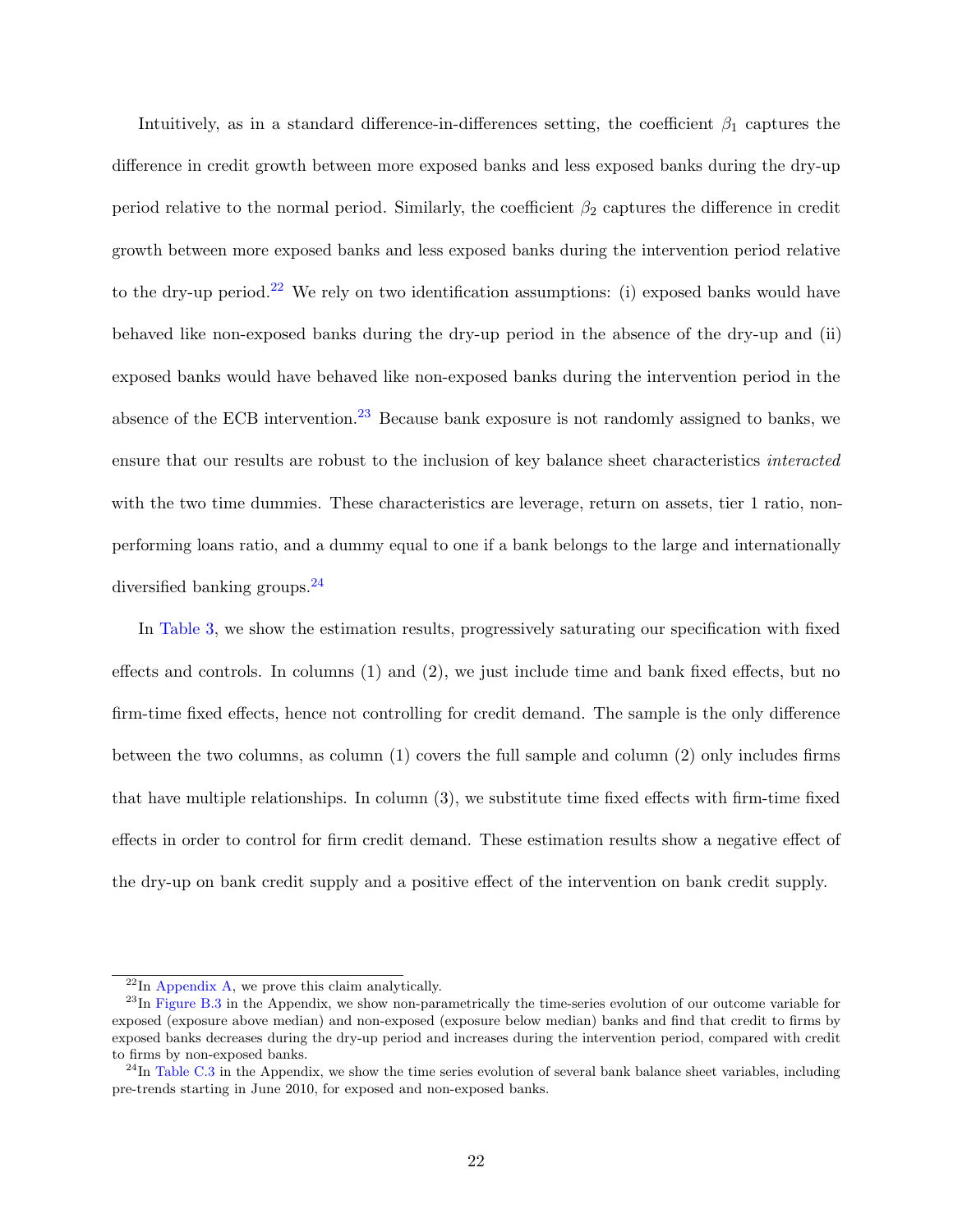<span id="page-23-0"></span>

|                                                 |              |                              |                              | $\Delta C$ redit $Granted$ |              |             |
|-------------------------------------------------|--------------|------------------------------|------------------------------|----------------------------|--------------|-------------|
|                                                 | (1)          | (2)                          | (3)                          | (4)                        | (5)          | (6)         |
| $Exposure_{Jun11} \times \mathbb{I}_{DU, LTRO}$ | $-0.092**$   | $-0.127***$                  | $-0.129***$                  | $-0.128***$                | $-0.132***$  | $-0.114***$ |
|                                                 | (0.041)      | (0.045)                      | (0.037)                      | (0.037)                    | (0.040)      | (0.031)     |
| $Exposure_{Jun11} \times \mathbb{I}_{LTRO}$     | $0.212***$   | $0.247***$                   | $0.251***$                   | $0.245***$                 | $0.172***$   | $0.115**$   |
|                                                 | (0.054)      | (0.061)                      | (0.044)                      | (0.043)                    | (0.043)      | (0.053)     |
| <b>Share</b>                                    |              |                              |                              | $-0.002***$                | $-0.026***$  | $-0.026***$ |
|                                                 |              |                              |                              | (0.000)                    | (0.001)      | (0.001)     |
| Overdraff                                       |              |                              |                              | $0.068***$                 | $0.251***$   | $0.249***$  |
|                                                 |              |                              |                              | (0.003)                    | (0.027)      | (0.026)     |
| Drawn/Granted                                   |              |                              |                              | 0.052                      | 0.252        | 0.250       |
|                                                 |              |                              |                              | (0.032)                    | (0.223)      | (0.220)     |
| $LEV_{Jun11} \times I_{DU,LTRO}$                |              |                              |                              |                            |              | 0.141       |
|                                                 |              |                              |                              |                            |              | (0.207)     |
| $LEV_{Jun11} \times \mathbb{I}_{LTRO}$          |              |                              |                              |                            |              | 0.244       |
|                                                 |              |                              |                              |                            |              | (0.158)     |
| $ROA_{Jun11} \times I_{DU,LTRO}$                |              |                              |                              |                            |              | $-0.038*$   |
|                                                 |              |                              |                              |                            |              | (0.020)     |
| $ROA_{Jun11} \times \mathbb{I}_{LTRO}$          |              |                              |                              |                            |              | 0.027       |
|                                                 |              |                              |                              |                            |              | (0.044)     |
| $T1R_{Jun11} \times I_{DU,LTRO}$                |              |                              |                              |                            |              | $0.396**$   |
|                                                 |              |                              |                              |                            |              | (0.155)     |
| $T1R_{Jun11} \times I_{LTRO}$                   |              |                              |                              |                            |              | $0.362***$  |
|                                                 |              |                              |                              |                            |              | (0.127)     |
| $NPL_{Jun11} \times \mathbb{I}_{DU, LTRO}$      |              |                              |                              |                            |              | $-0.321*$   |
|                                                 |              |                              |                              |                            |              | (0.185)     |
| $NPL_{Jun11} \times \mathbb{I}_{LTRO}$          |              |                              |                              |                            |              | $0.222**$   |
|                                                 |              |                              |                              |                            |              | (0.101)     |
| $Large \times I_{DU,LTRO}$                      |              |                              |                              |                            |              | $-0.647$    |
|                                                 |              |                              |                              |                            |              | (0.943)     |
| $Large \times I_{LTRO}$                         |              |                              |                              |                            |              | $0.615\,$   |
|                                                 |              |                              |                              |                            |              | (1.518)     |
| Time FE                                         | $\checkmark$ | $\checkmark$                 |                              |                            |              |             |
| <b>Bank FE</b>                                  | $\checkmark$ | $\checkmark$                 | $\checkmark$                 | $\checkmark$               |              |             |
| Firm-Time FE                                    |              |                              | ✓                            | $\checkmark$               | $\checkmark$ | ✓           |
| Bank-Firm FE                                    |              |                              |                              |                            | ✓            |             |
| Sample                                          | Full         | $\overline{\text{Multiple}}$ | $\overline{\text{Multiple}}$ | Multiple                   | Multiple     | Multiple    |
|                                                 |              | Lenders                      | Lenders                      | Lenders                    | Lenders      | Lenders     |
| Observations                                    | 4,434,431    | 2,322,142                    | 2,322,142                    | 2,322,142                  | 2,171,749    | 2,171,749   |
| R-squared                                       | 0.004        | 0.005                        | 0.380                        | 0.394                      | 0.700        | 0.701       |

Table 3: Bank Credit Supply During the Dry-Up and the Intervention Periods. This table presents the results from specification [\(2\)](#page-21-1). The dependent variable is the difference in log (stock of) credit granted.  $Exposure_{Jun11}$ is the exposure to the foreign wholesale market, divided by assets, in June 2011.  $\mathbb{I}_{DU,LTRO}$  is a dummy equal to one in the dry-up and intervention periods.  $\mathbb{I}_{LTRO}$  is a dummy equal to one in the intervention period. The normal period runs from December 2010 to June 2011. The dry-up period runs from June 2011 to December 2011. The intervention period runs from December 2011 to June 2012. Share is the share of total firm  $i$  credit obtained from bank j, Drawn/Granted is the ratio of drawn credit over committed credit between bank j and firm i, Overdraft is the share of overdraft credit between firm i and bank j, LEV is leverage, ROA is return on assets, T1R is the Tier 1 Ratio,  $NPL$  is non-performing loans ratio, and  $Large$  is a dummy equal to one if the bank has assets above  $\epsilon$ 500 billion. Standard errors double clustered at the bank and firm level are in parentheses. \*\*\* p<0.01, \*\* p<0.05, \* p<0.1. Source: Bank of Italy.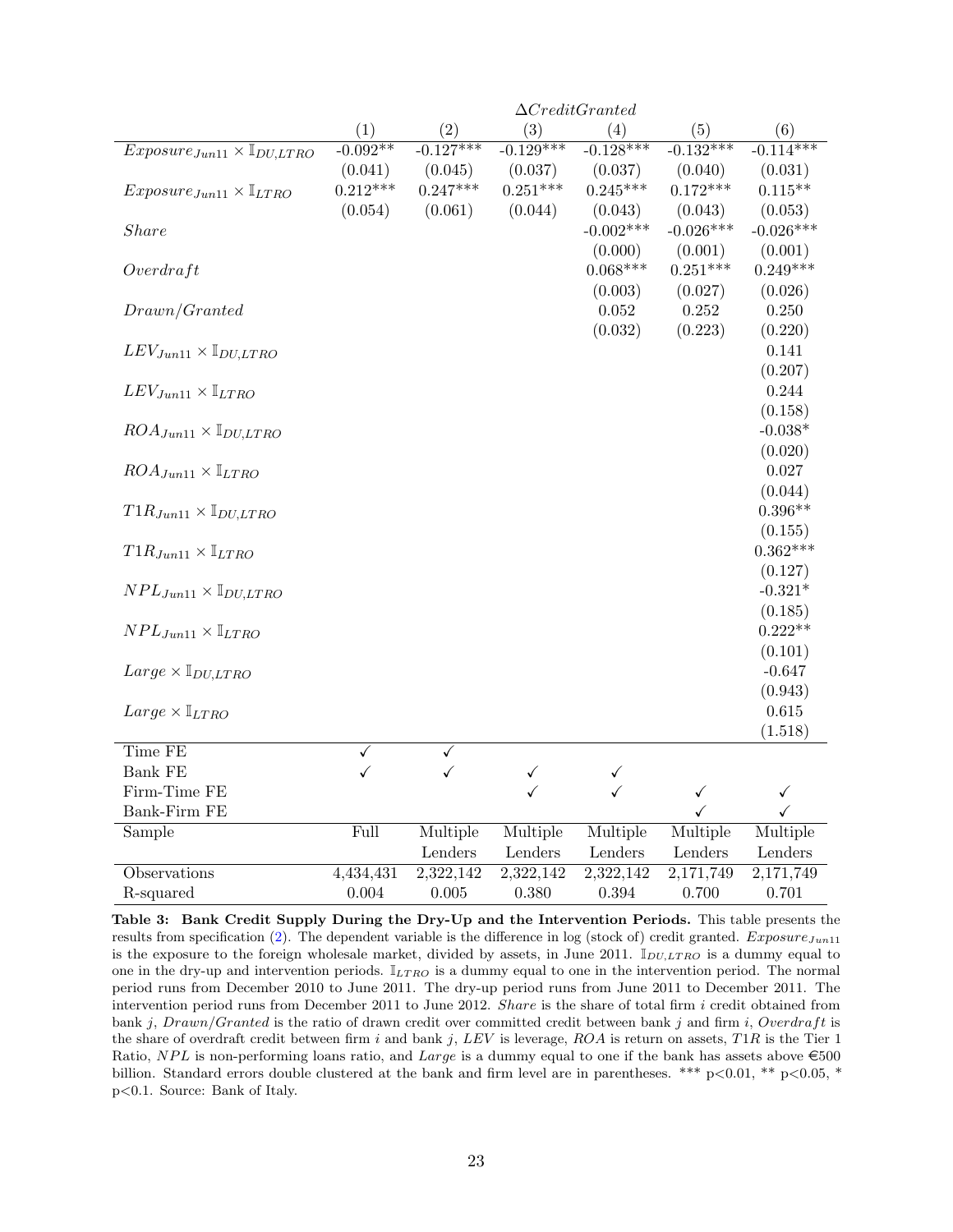Note that the results are basically unchanged when we include firm-time fixed effects, suggesting that firms borrowing from more exposed banks do not systematically demand more or less credit during the dry-up period and more or less credit during the intervention period compared with less exposed banks. In other words, firm demand and the endogenous bank-firm matching do not seem to be major identification concerns in this setting.

In column  $(4)$ , we augment the specification with the three relationship control variables (Share, Overdraft, Drawn/Granted) to account for time-varying bank-firm relationship characteristics. The two coefficients of interest are stable and the coefficients on the relationship controls show that banks in this period tend to reduce credit supply to the clients they are most exposed to. In column (5) we substitute bank fixed effects with the more stringent bank-firm fixed effects to exploit the variation within the same firm-bank pair over time, thereby controlling for any time-invariant relationship characteristics. Again, affected banks' credit supply contraction during the dry-up relative to unaffected banks is offset by an approximately equivalent increase during the intervention period.[25](#page-24-0)

In column (6), we saturate the specification with June 2011 bank balance sheet characteristics interacted with the two time dummies. We find that, during the dry-up, credit granted by banks with high exposure to the dry-up (top decile of the exposure distribution) grew by about 1 percentage point less than credit granted by banks with low exposure to the dry-up (bottom decile of the exposure distribution). However, during the intervention period, we observe an offsetting credit supply expansion by high-exposure banks that undoes the contraction during the dry-up period.<sup>[26](#page-24-1)</sup>

<span id="page-24-0"></span> $^{25}$ When we include bank-firm fixed effects, the number of observations shrinks from approximately 2.32 million to 2.17 million. While with bank fixed effects the sample includes firms that have multiple relationships at each date  $t$ , with bank-firm fixed effects the sample includes only observations about the *same* bank-firm relationship over time.

<span id="page-24-1"></span> $^{26}$ In [Section](#page-37-0) [4.2,](#page-37-0) we aggregate these within firm-bank estimation results to quantify the aggregate effects.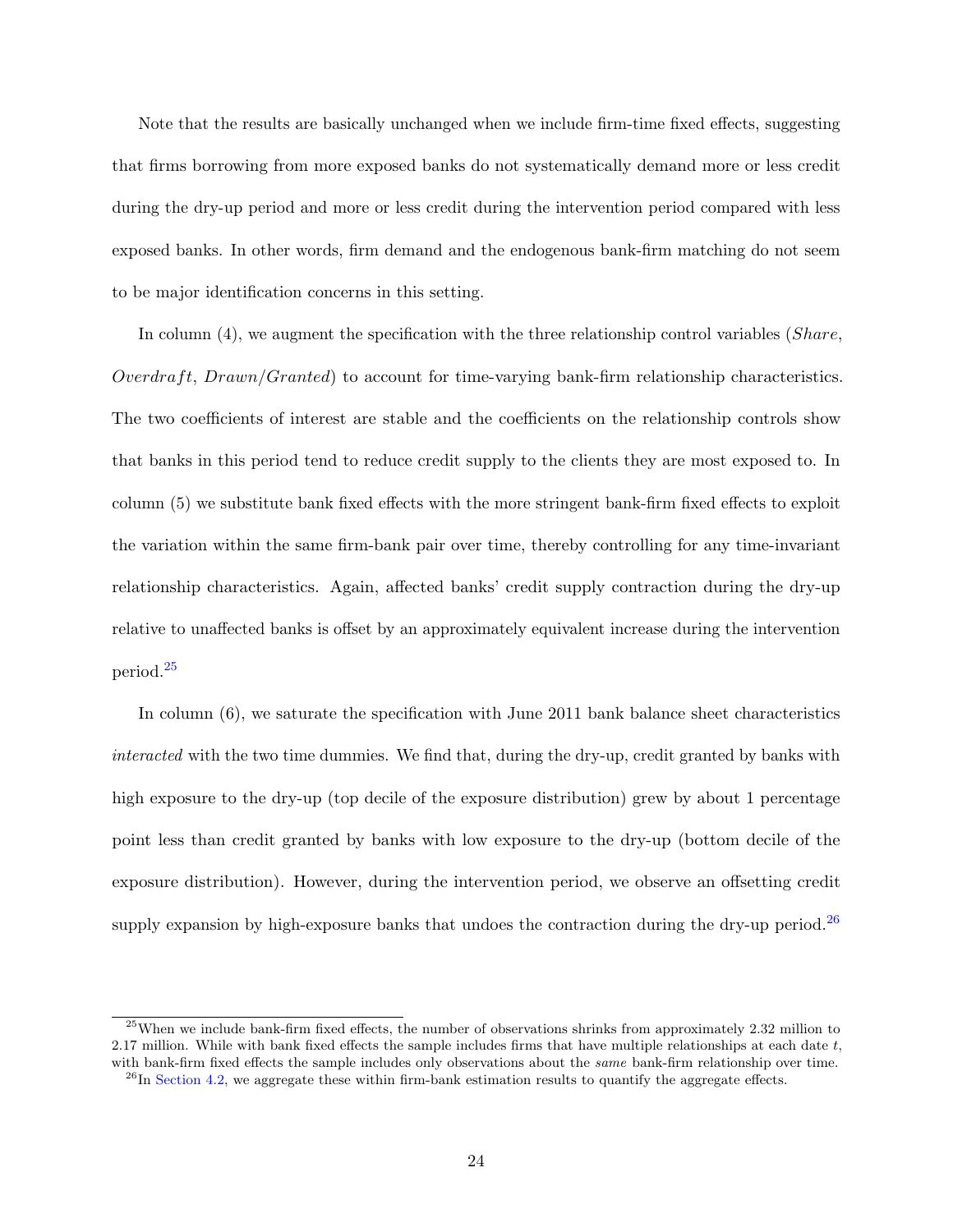Moreover, we find that, during the dry-up period, banks with low regulatory capital and high non-performing loans ratio reduce credit supply compared to other banks. During the intervention period, banks with high non-performing loans ratio on their balance sheets increase their credit supply compared with banks with low non-performing loans ratio, suggesting that the intervention might have also helped low-quality banks that suffered withdrawals from informed lenders during the dry-up.[27](#page-25-1)

#### <span id="page-25-0"></span>3.3 Dissecting the Transmission Channel

We have just documented that banks more exposed to the foreign wholesale market reduce their credit supply during the dry-up and restore their credit supply after the central bank intervention, compared with less exposed banks. We now include the actual bank-level uptake of central bank liquidity in the analysis and discuss the transmission channel. We face an empirical challenge as the uptake of liquidity is not randomly assigned to banks. Banks can in fact choose the amount of cash loans they want to obtain from the ECB. Hence, using the heterogeneity of banks' LTRO borrowing as a source of variation, we would probably capture other bank characteristics and our results would suffer from an omitted variable bias.<sup>[28](#page-25-2)</sup>

Interestingly, we find no heterogeneity in banks' uptake of ECB liquidity: banks tap liquidity for approximately 10% of total assets, regardless of their exposure to the dry-up. In other words, banks more affected by the funding shock do not tap the liquidity facility more compared with less affected banks. We illustrate this finding in [Figure](#page-26-0) [3,](#page-26-0) where we divide banks in quartiles according

<span id="page-25-1"></span><sup>&</sup>lt;sup>27</sup>This finding raises the possibility that the central bank liquidity injection might have been allotted to illiquid and insolvent banks. However, disentangling bank solvency and illiquidity is beyond the scope of this paper.

<span id="page-25-2"></span><sup>&</sup>lt;sup>28</sup>The existing papers on the transmission of the LTRO simply use banks' endogenous uptake of ECB liquidity as a source of variation [\(Andrade et al.](#page-46-10) [\(2015\)](#page-46-10), [Alves et al.](#page-46-9) [\(2016\)](#page-46-9), [Daetz et al.](#page-47-14) [\(2016\)](#page-47-14), [Garcia-Posada and Marchetti](#page-48-12) [\(2015\)](#page-48-12)). Compared with these analyses, we better identify the causal effect of central bank liquidity on bank portfolio choice and discuss the transmission to both private credit supply and holdings of securities.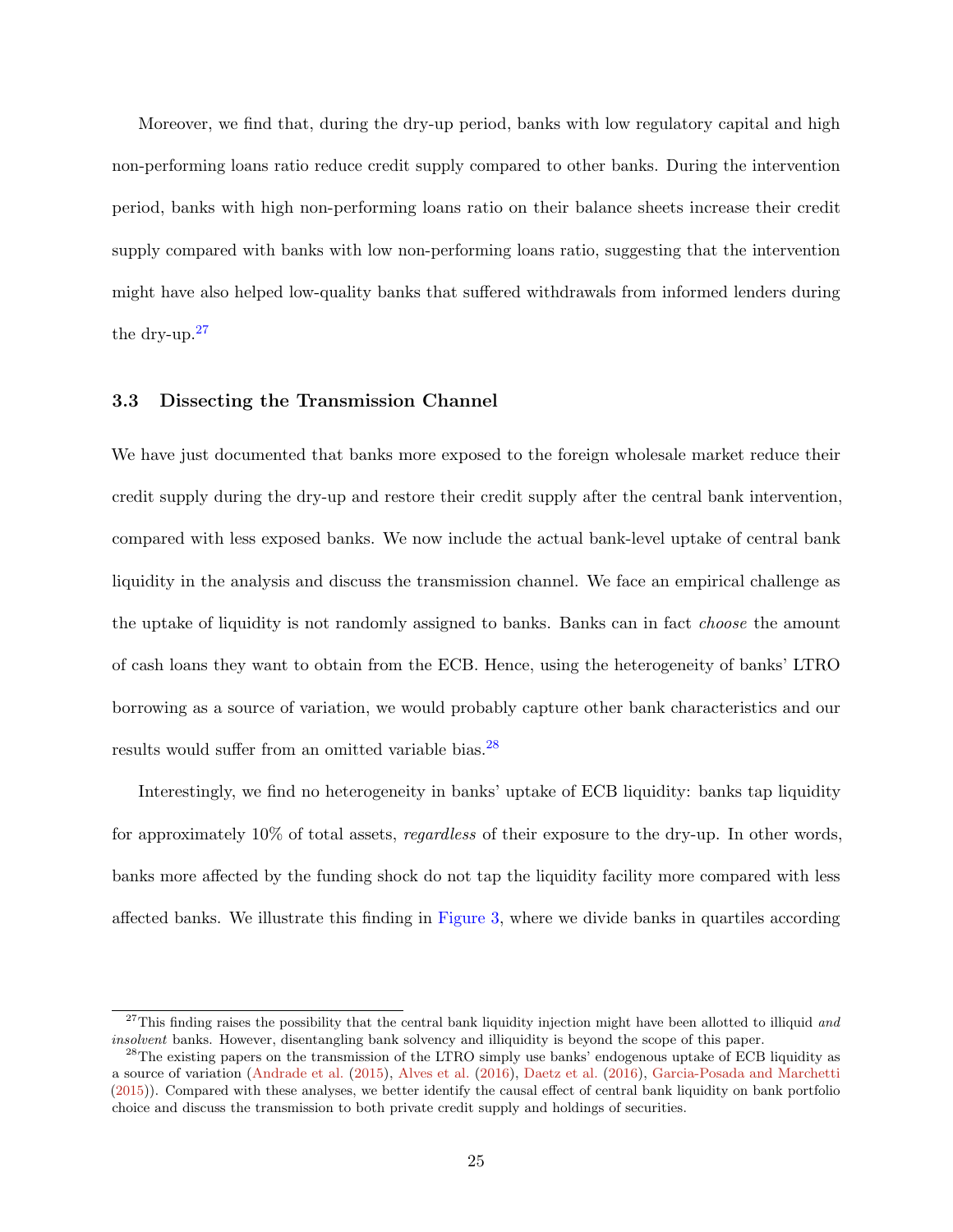<span id="page-26-0"></span>

Figure 3: LTRO Uptakes by Bank Exposure Quartile. This histogram shows, for each dry-up exposure quartile, mean LTRO uptakes, normalized by assets in June 2011. Banks are divided in quartiles according to their exposure to the foreign wholesale market in June 2011. Source: Bank of Italy.

to their exposure to the dry-up and show their LTRO uptake normalized by total assets. We find that bank exposure to the dry-up and bank LTRO uptake are uncorrelated, raising the possibility that the effect on bank credit supply is unrelated to the central bank liquidity injection.

To reconcile the observation that banks with high exposure to the dry-up restored their credit supply after the intervention with the observation that almost every bank took advantage of the attractive ECB liquidity, we exploit a regulatory intervention by the Italian government. Soon after the announcement of the LTRO, the Italian government offered banks a guarantee on securities *otherwise ineligible* at the ECB by paying a fee.<sup>[29](#page-26-1)</sup> As the ECB accepts all government-guaranteed assets as collateral, the program effectively gave banks a technology to "manufacture" collateral and therefore increase their borrowing capacity at the central bank.<sup>[30](#page-26-2)</sup>

<span id="page-26-2"></span><span id="page-26-1"></span> $29$ The government intervention was aimed at increasing the stock of ECB eligible collateral on banks' balance sheets. <sup>30</sup>Banks could obtain the government guarantee on zero-coupon, senior, unsecured, euro-denominated bank bonds. In the period between the announcement and the second LTRO allotment, banks took advantage of this law by issuing and retaining unsecured bank bonds. A retained issuance is effectively a self-issuance as banks do not allow the bonds to go on the market or to investors, but keep them on the asset side of the balance sheet. Paying a 1% fee to the Treasury, banks could then obtain a government guarantee on these newly created bonds (called Government Guaranteed Bank Bonds) so that they became eligible to be pledged at LTRO2. In the Online Appendix, we provide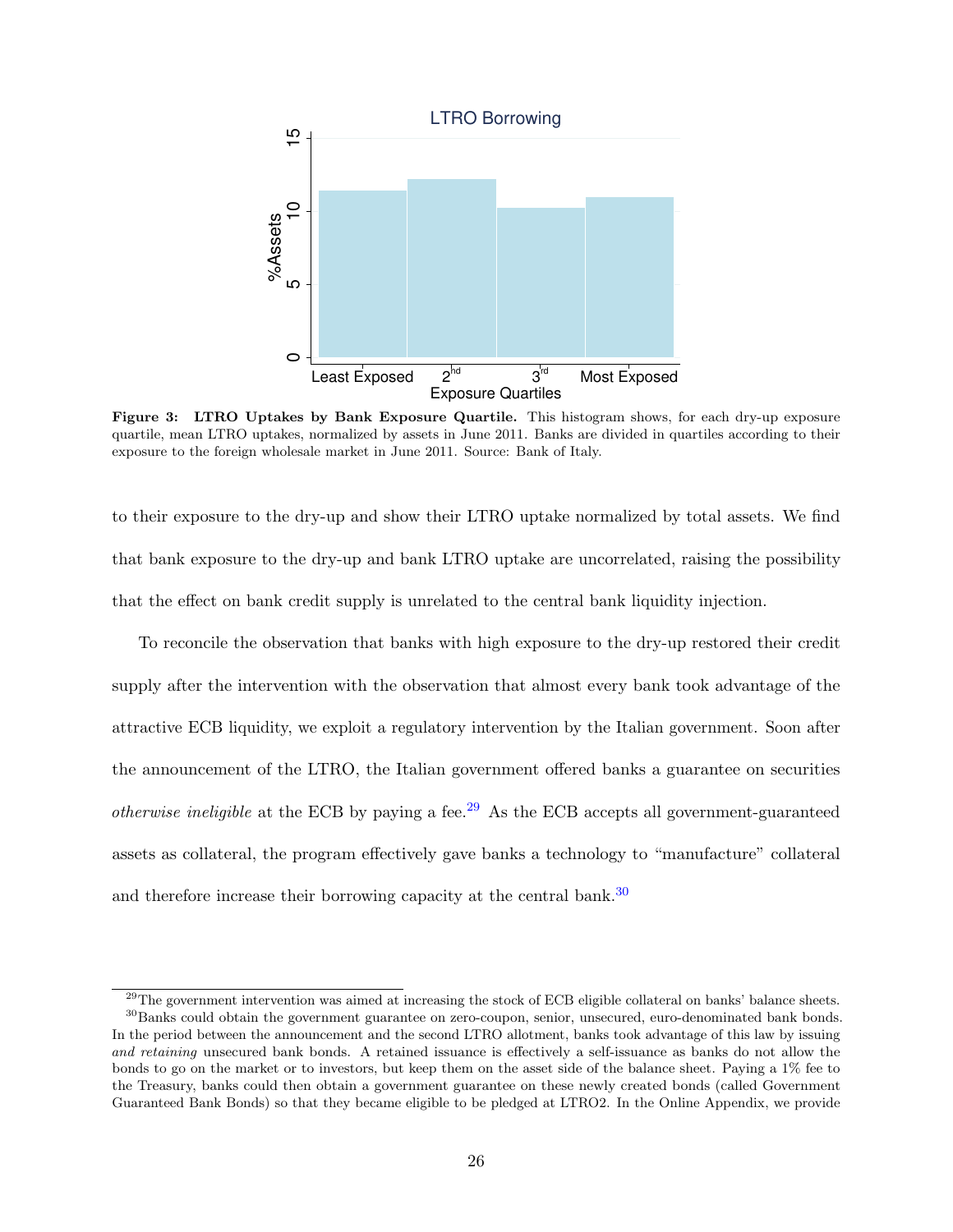The use of the government program was sizable as 28 banks created, in aggregate, haircutadjusted collateral worth  $\epsilon$ 102.8 billion, equivalent to 57% of the total borrowing at the LTRO. The government program, explicitly motivated by the need to help banks with scarce collateral access ECB liquidity, was mainly used by banks hit by the dry-up. For example, government guaranteed collateral backed 68% of LTRO liquidity for banks in the top quartile of the dry-up exposure distribution and only 17% of LTRO liquidity for banks in the bottom quartile of the dry-up exposure distribution. More formally, we check whether this observation is robust by running, in the sample of banks that borrow at the ECB before the LTRO, the following cross-sectional regression:

<span id="page-27-0"></span>
$$
\Delta Uptake_j = \alpha + \beta Exposure_{j, Jun11} + \mu X_{j, Jun11} + \epsilon_j \tag{3}
$$

where  $Uptake$  is the bank-level uptake of LTRO liquidity normalized by total assets and the independent variables are the exposure to the dry-up  $(Exposure_{Jun11})$  and the usual set of bank characteristics measured in June 2011 (vector  $X_{Jun11}$ ).

We show estimation results in [Table](#page-28-0) [4.](#page-28-0) In column (1), the dependent variable is bank *total* borrowing at the LTRO. Consistent with the non-parametric evidence in [Figure](#page-26-0) [3,](#page-26-0) we confirm that the bank exposure to the dry-up is uncorrelated with the uptake of LTRO liquidity, even after controlling for bank balance sheet characteristics. In column (2), the dependent variable is bank borrowing at the LTRO collateralized by securities backed by the government guarantee program. The estimation result shows that bank LTRO borrowing backed by the government guaranteed collateral is positively correlated with the exposure to the dry-up.

a detailed description of the government scheme, as well as anecdotal evidence on its rationale and usage by banks. Using our security-level data set, we confirm that these government guaranteed securities are used as collateral at the ECB.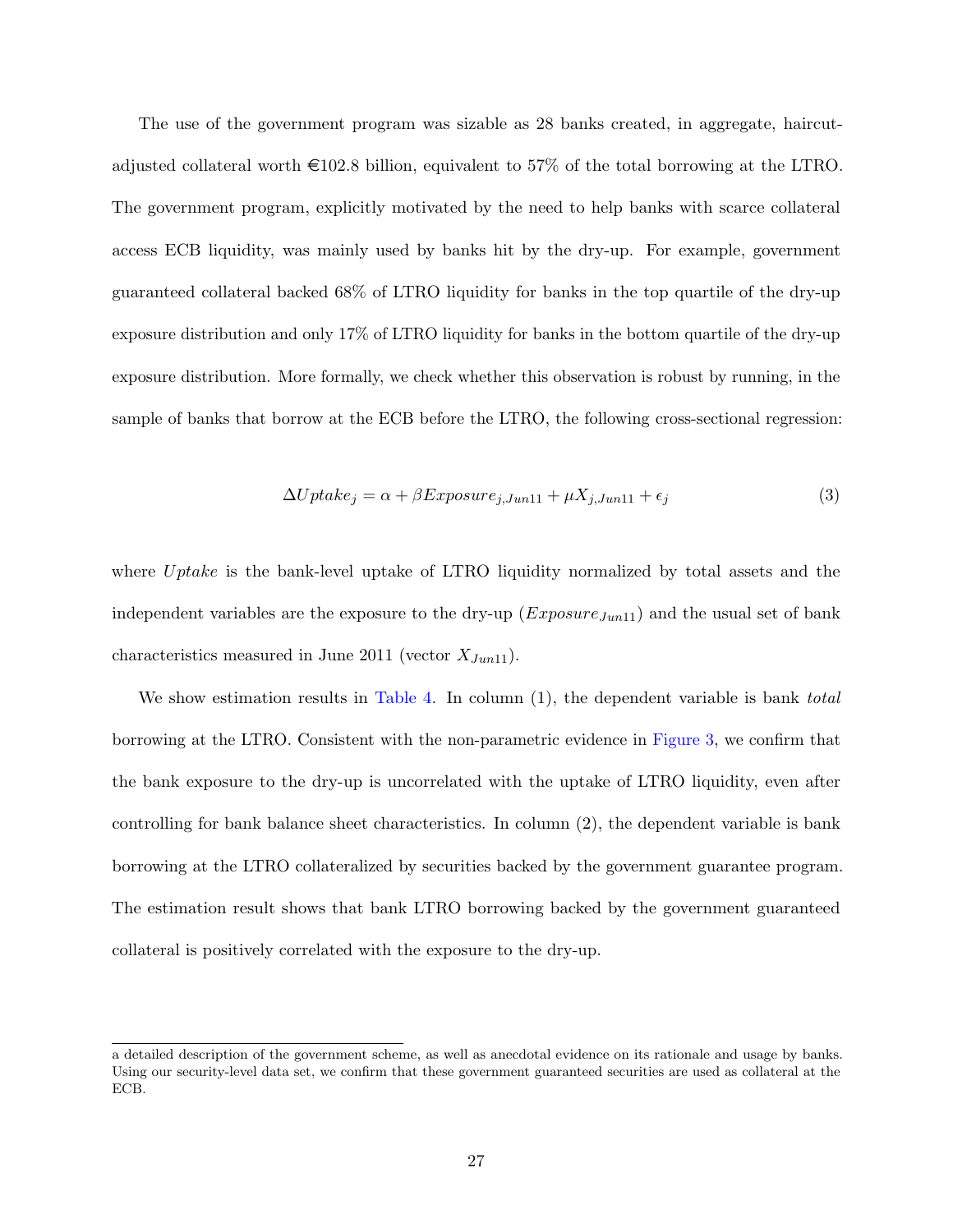<span id="page-28-0"></span>

|                    | $Uptake^{Total}$ | $\label{thm:opt} Up take GovtGuarantee$ |
|--------------------|------------------|-----------------------------------------|
| $Exposure_{Jun11}$ | $-0.164$         | $0.236**$                               |
|                    | (0.197)          | (0.101)                                 |
| $LEV_{Jun11}$      | $0.901***$       | $-0.000$                                |
|                    | (0.284)          | (0.146)                                 |
| $ROA_{Jun11}$      | $0.093**$        | $-0.024$                                |
|                    | (0.041)          | (0.021)                                 |
| $T1R_{Jun11}$      | $0.636***$       | $-0.191*$                               |
|                    | (0.220)          | (0.113)                                 |
| $NPL_{Jun11}$      | 0.071            | 0.066                                   |
|                    | (0.247)          | (0.127)                                 |
| $Large_{Jun11}$    | $-7.628*$        | 0.042                                   |
|                    | (4.312)          | (2.215)                                 |
| Observations       | 48               | 48                                      |
| R-squared          | 0.395            | 0.228                                   |

Table 4: Bank Use of the Government Guarantee Program. This table presents the results from specification [\(3\)](#page-27-0). The dependent variable in column (1) is the total LTRO uptake. The dependent variable in column (2) is the LTRO uptake backed by government guaranteed collateral. The independent variables are the exposure to the dry-up defined in [\(1\)](#page-18-0), leverage, return on assets, tier 1 ratio, non-performing loans ratio, and a dummy equal to one if a bank has total assets greater than  $\epsilon$ 500. Sample banks have non-zero borrowing at the ECB before the LTRO. All variables are measured in June 2011. \*\*\*  $p<0.01$ , \*\*  $p<0.05$ , \*  $p<0.1$ . Source: Bank of Italy.

Our interpretation of the results is intuitive. During the dry-up, between June 2011 and December 2011, we observe that banks affected more by the funding shock eroded their available collateral by pledging it either in the private market or at the central bank to obtain short-term funding.<sup>[31](#page-28-1)</sup> As a result, the Italian government intervened effectively giving banks access to a technology to create eligible collateral by paying a fee to the Treasury. On the one hand, banks hit by the dry-up self-selected in the government guarantee program to increase their borrowing capacity at the LTRO. On the other hand, banks relatively unaffected by the dry-up borrowed at the LTRO pledging their own collateral, thus avoiding the payment of the fee.[32](#page-28-2)

<span id="page-28-1"></span> $31$ In [Figure](#page-54-0) [B.4](#page-54-0) in the Appendix, we show that banks more exposed to the foreign wholesale market eroded their available collateral during the dry-up compared with less exposed banks.

<span id="page-28-2"></span> $32$ Our findings suggest that, absent the fee, all banks would have chosen to secure additional collateral using the government guarantee program. This setting is similar, in spirit, to [Rothschild and Stiglitz](#page-49-13) [\(1976\)](#page-49-13) as banks that self-selected in the costly collateral option had little collateral because of the dry-up (see also [Hertzberg et al.](#page-48-16) [\(2016\)](#page-48-16)). In the Online Appendix we provide anecdotal evidence, from banks' annual reports, that the fee was high enough to discourage relatively unaffected banks to use the government program.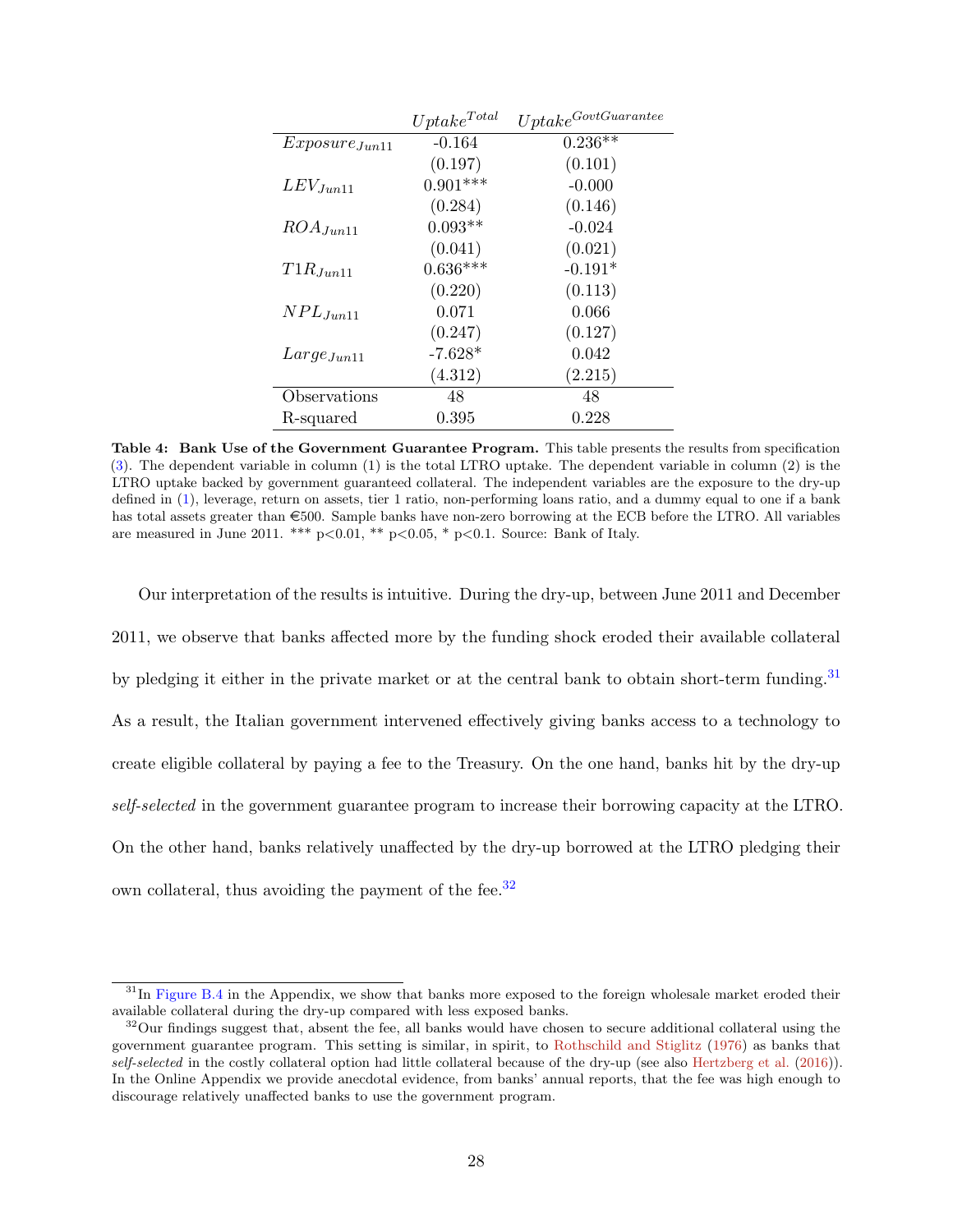#### <span id="page-29-0"></span>3.4 Effect on Private Credit Supply

Having provided evidence consistent with the LTRO loans backed by the government program being driven by the dry-up, we next estimate a standard difference-in-differences specification where we simply compare the dry-up (pre-LTRO) period and the intervention (post-LTRO) period, using banks' LTRO uptake as a source of variation. We distinguish between (i) bank total LTRO uptake, (ii) bank LTRO uptake backed by the government guarantee, and (iii) bank LTRO uptake backed by standard (i.e., not guaranteed by the government) collateral. More formally, we estimate the following model:

<span id="page-29-1"></span>
$$
\Delta CreditGranted_{ijt} = \alpha + \beta_1 Uptake_j \times \mathbb{I}_{LTRO} + \mu_{it} + \gamma_{ij} + \phi' \Gamma_{jt} + \epsilon_{ijt}
$$
\n
$$
\tag{4}
$$

where the dependent variable is the change in log (stock of) credit granted by bank j to firm i at time t. We compare the dry-up period (June 2011-December 2011) and the intervention period (December 2011-June 2012), using a time dummy  $\mathbb{I}_{LTRO}$  equal to one in the intervention period. Similar to the baseline specification, we saturate the regression with firm-time fixed effects, bank-firm fixed effects, and bank-level control variables interacted with the time dummy.

In [Table](#page-30-0) [5,](#page-30-0) we show the estimation results. In columns (1) and (2),  $Uptake<sup>Total</sup>$  is defined as total bank LTRO uptake. In the second column, we drop bank fixed effects to include more restrictive bank-firm fixed effects. The coefficient on the interaction term between  $Uptake<sup>Total</sup>$  and the time dummy is close to zero and not significant suggesting that banks that tapped more LTRO liquidity did not increase their credit supply during the intervention period more compared with banks that tapped less LTRO liquidity, relative to the dry-up period. Of course, as banks choose how much to borrow at the LTRO, the result should not be interpreted as causal.

In columns (3) and (4), the regressor of interest is the interaction between the bank uptake of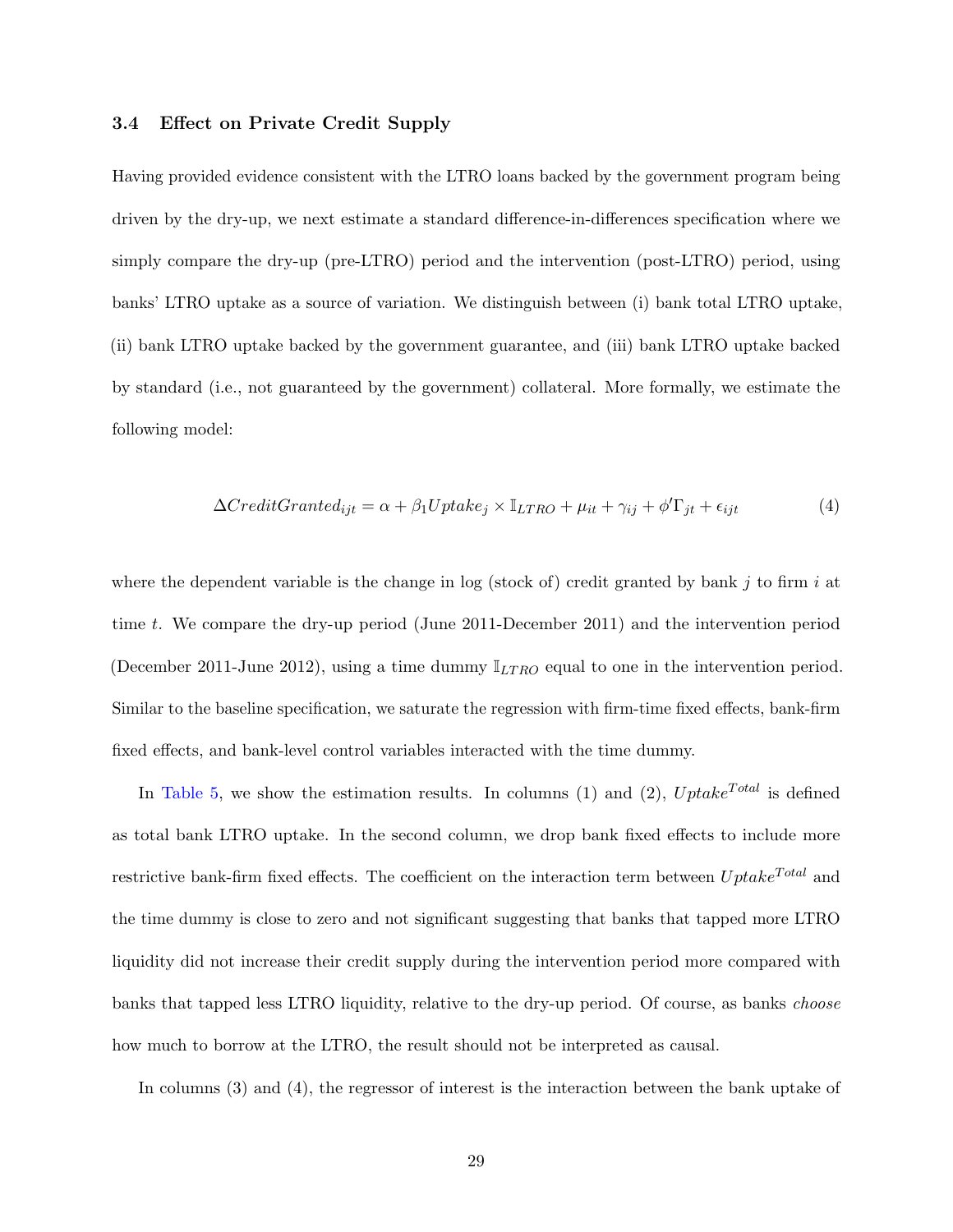<span id="page-30-0"></span>

|                                                        |            |              |            | $\Delta C$ reditGranted |            |              |
|--------------------------------------------------------|------------|--------------|------------|-------------------------|------------|--------------|
|                                                        | (1)        | (2)          | (3)        | $\left( 4\right)$       | (5)        | (6)          |
| $Uptake^{Total} \times \mathbb{I}_{LTRO}$              | $-0.066$   | $-0.042$     |            |                         |            |              |
|                                                        | (0.131)    | (0.144)      |            |                         |            |              |
| $Uptake^{GovtGuarantee} \times \mathbb{I}_{LTRO}$      |            |              | $0.228**$  | $0.249**$               |            |              |
|                                                        |            |              | (0.111)    | (0.122)                 |            |              |
| $Uptake^{StandardCollateral} \times \mathbb{I}_{LTRO}$ |            |              |            |                         | $-0.275**$ | $-0.269*$    |
|                                                        |            |              |            |                         | (0.131)    | (0.142)      |
| $LEV \times I_{LTRO}$                                  | $0.538***$ | $0.618***$   | $0.520***$ | $0.596***$              | $0.498***$ | $0.576***$   |
|                                                        | (0.184)    | (0.200)      | (0.164)    | (0.179)                 | (0.181)    | (0.197)      |
| $ROA \times \mathbb{I}_{LTRO}$                         | 0.029      | 0.031        | 0.057      | 0.061                   | 0.054      | 0.054        |
|                                                        | (0.063)    | (0.070)      | (0.063)    | (0.070)                 | (0.063)    | (0.070)      |
| $T1R \times \mathbb{I}_{LTRO}$                         | $0.720**$  | $0.805**$    | $0.564**$  | $0.633**$               | $0.557*$   | $0.644*$     |
|                                                        | (0.338)    | (0.362)      | (0.274)    | (0.296)                 | (0.305)    | (0.329)      |
| $NPL \times \mathbb{I}_{LTRO}$                         | $0.474***$ | $0.547***$   | $0.435***$ | $0.497***$              | $0.355**$  | $0.425**$    |
|                                                        | (0.158)    | (0.168)      | (0.139)    | (0.152)                 | (0.155)    | (0.164)      |
| $Large \times \mathbb{I}_{LTRO}$                       | 1.022      | 0.959        | 1.449      | 1.279                   | 0.098      | $-0.054$     |
|                                                        | (2.235)    | (2.459)      | (2.062)    | (2.277)                 | (2.359)    | (2.605)      |
| Firm-Time FE                                           | ✓          | $\checkmark$ |            | ✓                       |            | $\checkmark$ |
| Bank FE                                                | ✓          |              |            |                         |            |              |
| Bank-Firm FE                                           |            | $\checkmark$ |            | $\checkmark$            |            | ✓            |
| Observations                                           | 1,512,104  | 1,381,420    | 1,512,104  | 1,381,420               | 1,512,104  | 1,381,420    |
| R-squared                                              | 0.385      | 0.655        | 0.385      | 0.655                   | 0.385      | 0.655        |

Table 5: Bank LTRO Liquidity Uptake and Credit Supply. This table presents the results from specification [\(4\)](#page-29-1). The dependent variable is the difference in log (stock of) credit granted. Uptake<sup>Total</sup> is the total LTRO uptake divided by assets in June 2011.  $Update^{StandardCollateral}$  is the LTRO uptake backed by standard collateral, divided by assets in June 2011. Uptake<sup>GovtGuarantee</sup> is the LTRO uptake backed by the government guarantee program, divided by assets in June 2011.  $\mathbb{I}_{LTRO}$  is a dummy equal to one in the intervention period, LEV is leverage, ROA is return on assets,  $T1R$  is the tier 1 ratio,  $NPL$  is non-performing loans ratio, and Large is a dummy equal to one if the bank has assets above  $\epsilon$ 500 billion. The sample period runs from June 2011 to June 2012. The sample includes only firms with multiple relationships at any time t. Standard errors double clustered at the bank and firm level in parentheses. \*\*\* p<0.01, \*\* p<0.05, \* p<0.1. Source: Bank of Italy.

LTRO liquidity backed by government guaranteed collateral  $(Uptake^{GovtGuarantee})$  and the time dummy. Similarly, in columns (5) and (6), the regressor of interest is the interaction between bank uptake of LTRO backed by standard collateral  $(Uptake^{StandardCollateral})$  and the time dummy. We find that banks that borrowed more at the ECB pledging government guaranteed collateral increased their credit supply more during the intervention period compared with banks that borrowed less using the government guaranteed collateral, relative to the dry-up period. The opposite is true for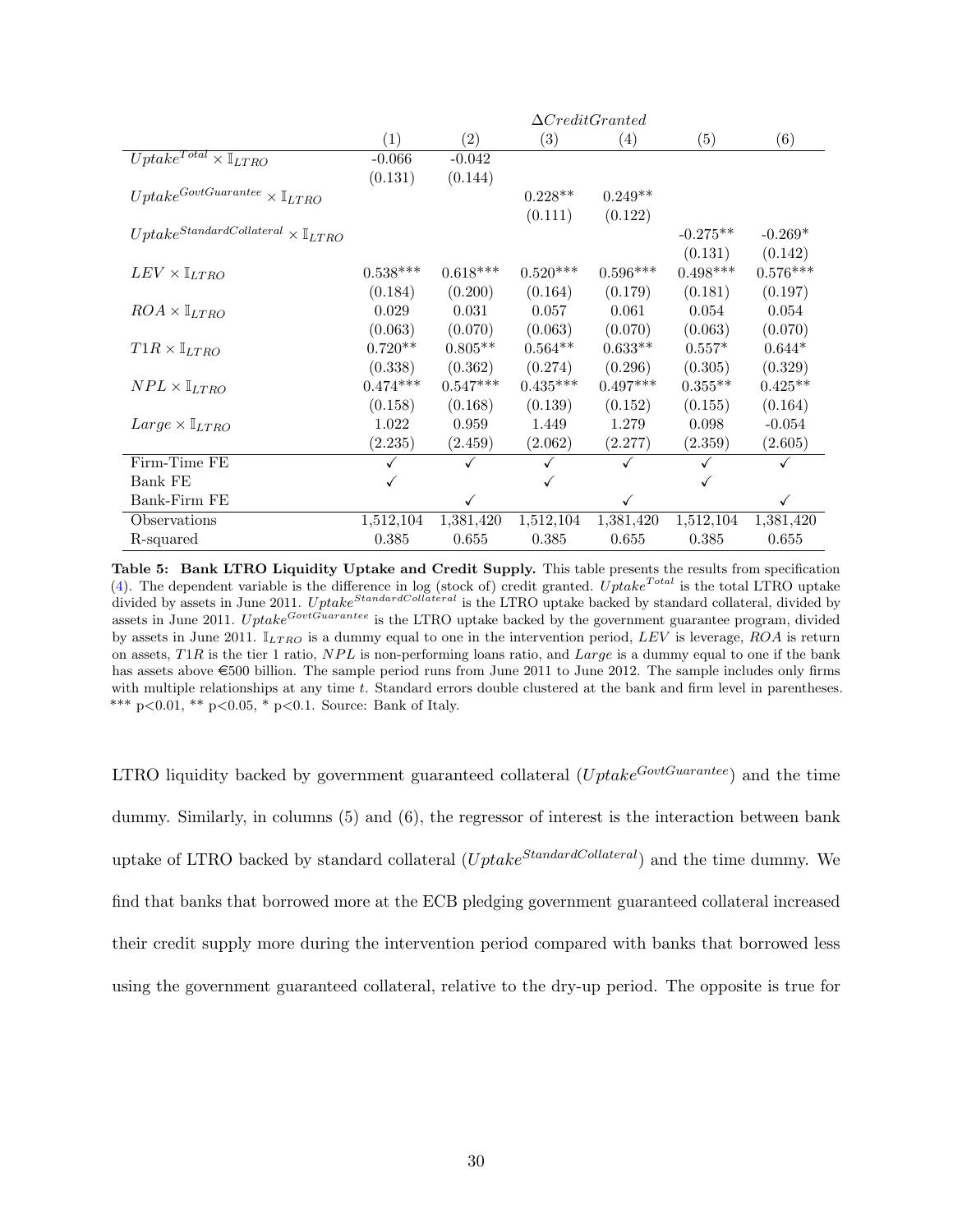banks that used standard collateral to borrow at the ECB.<sup>[33](#page-31-1)</sup> Hence, we find that LTRO liquidity backed by the government guarantee explains the restoration of credit supply, consistent with banks hit by the dry-up *self-selecting* in the costly government guarantee program.

Admittedly, these last results raise the possibility that it is the government guarantee, not the central bank liquidity, that drives the restoration of credit supply. Bank behavior during the dry-up is however a valid counterfactual to dismiss this hypothesis. Given that during the dry-up (i) the ECB was providing unlimited short-term liquidity to banks and (ii) banks had sizable holdings of available collateral to borrow freely at the central bank, our analysis suggests that the LTRO long-term maturity provision helped banks restoring their credit supply. Of course, the government guarantee program was effective in granting banks that had scarce collateral in December 2011 access to the ECB and might have even been a necessary condition for the transmission.<sup>[34](#page-31-2)</sup>

#### <span id="page-31-0"></span>3.5 Effect on Government Bond Holdings

Our analysis of the transmission of central bank liquidity leaves one open question. While all banks borrow at the LTRO, the restoration of bank private credit supply occurs through banks more exposed to the dry-up. How do less exposed banks use the central bank liquidity?

In [Table](#page-14-0) [1,](#page-14-0) we show the time series evolution of various bank balance sheet characteristics. The statistic regarding holdings of government bonds around the LTRO intervention stands out: government bond holdings increase from 9.1% to 16.6% of total assets between December 2011 and June 2012, whereas we observe almost no changes before December 2011 and after June 2012.

<span id="page-31-1"></span><sup>&</sup>lt;sup>33</sup>Given that the total LTRO uptake is the sum of the uptake backed by government guaranteed collateral and the uptake backed by standard collateral, the coefficients on the interaction variable of interest in columns (3) and (4) and in columns (5) and (6) are mechanically symmetric.

<span id="page-31-2"></span> $34\text{By allowing banks with scarce eligible collateral to access the central bank liquidity, the government guarantee.}$ likely had a cost in terms of ex ante moral hazard. The quantification of such a cost is beyond the scope of this paper.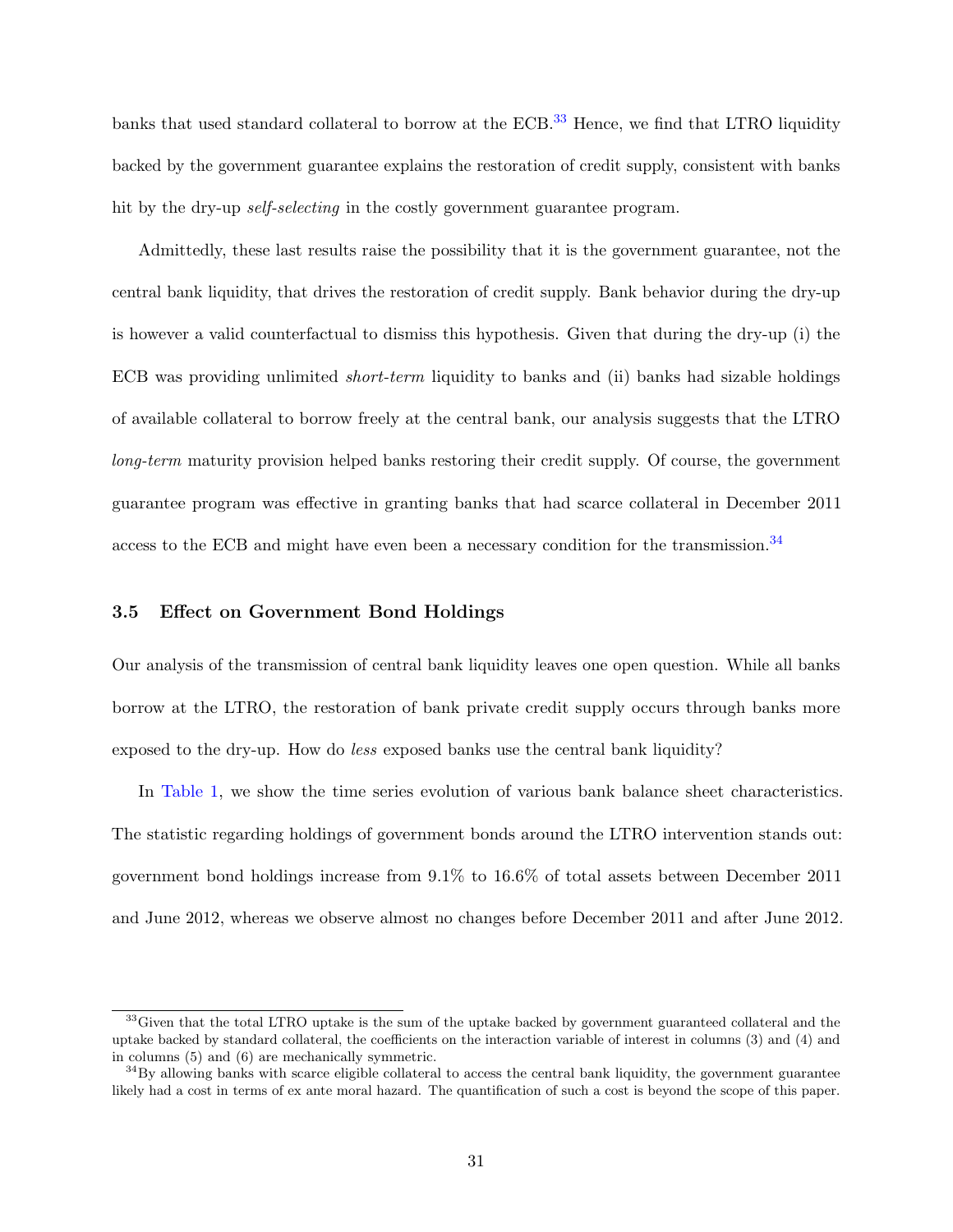<span id="page-32-0"></span>

Figure 4: Government Bond Holdings and Exposure to the Dry-up. This figure shows total government bond holdings, normalized by total assets in June 2011, by exposed and non-exposed banks in our sample. Exposed (Non-exposed) banks have dry-up exposure, defined in [\(1\)](#page-18-0), above (below) median. Source: Bank of Italy, Bloomberg, Thomson Reuters, Datastream.

In [Figure](#page-32-0) [4,](#page-32-0) we document the evolution of government bond holdings for the two subsamples of exposed (above median exposure) and non-exposed (below median exposure) banks and observe a rapid increase of holdings after the first LTRO allotment, especially pronounced for non-exposed banks.

This non-parametric evidence is consistent with our previous findings, as exposed banks also use LTRO liquidity to increase their private credit supply more compared with less exposed banks. More formally, we estimate the following model in the period from June 2011 to June 2012:

<span id="page-32-2"></span>
$$
Govt_{jt} = \alpha + \beta Exposure_{j, Jun11} \times \mathbb{I}_{LTRO} + \Gamma_{jt} + \eta_t + \gamma_j + \epsilon_{j,t}
$$
\n
$$
\tag{5}
$$

where the unit of observation is at the bank-month level and the dependent variable is holdings of government bonds by bank j in month t normalized by total assets in June  $2011^{35}$  $2011^{35}$  $2011^{35}$  The

<span id="page-32-1"></span><sup>&</sup>lt;sup>35</sup>We observe bank total assets at a biannual frequency and cannot therefore normalize holdings of government bonds in month  $t$  by total assets at time  $t$ .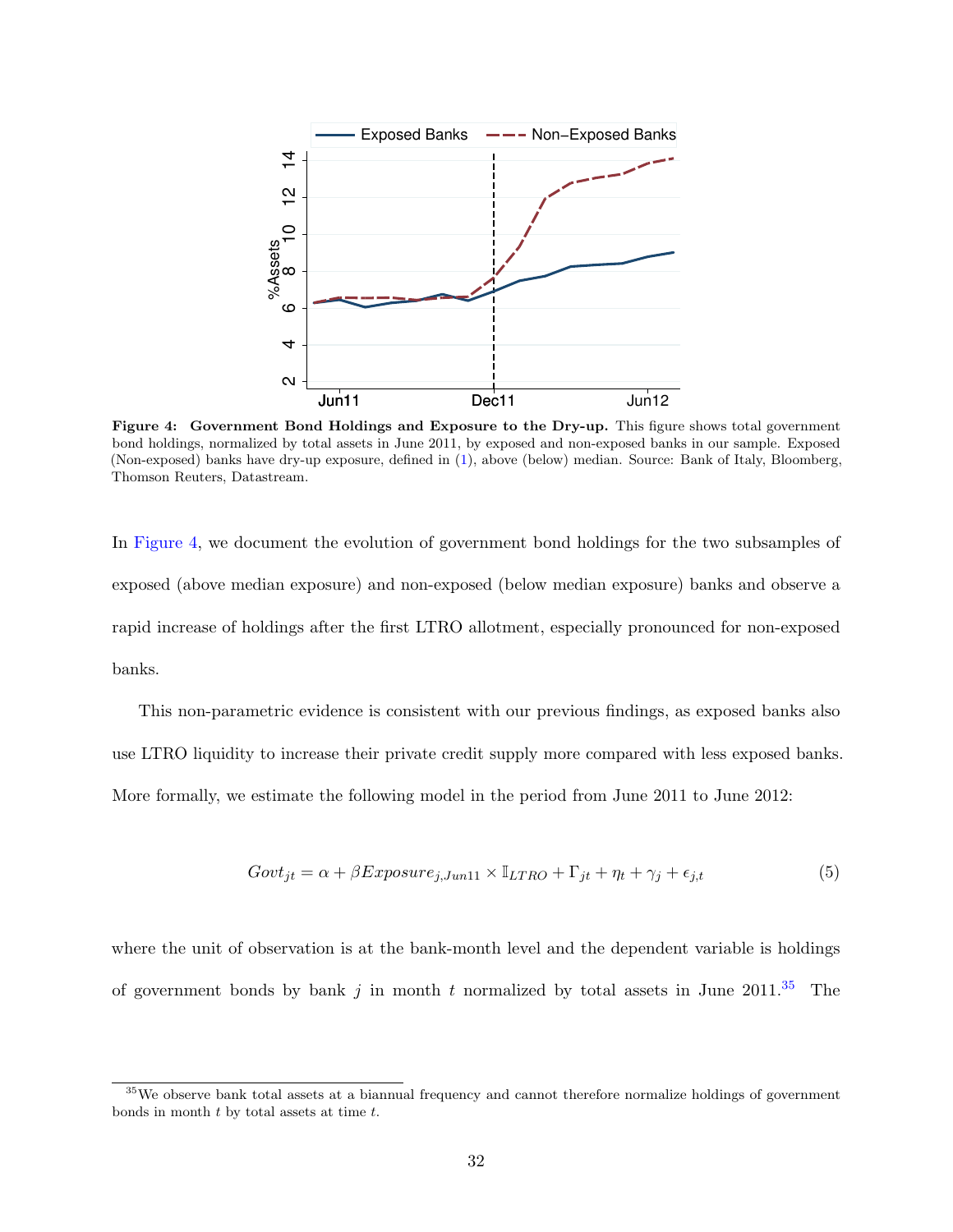<span id="page-33-0"></span>

|                                             | Govt       | $Govt^{Domestic}$ | $Govt^{GIIPS}$ | $Gov t^{GIPS}$ | $Govt^{Core}$ |
|---------------------------------------------|------------|-------------------|----------------|----------------|---------------|
| $Exposure_{Jun11} \times \mathbb{I}_{LTRO}$ | $-0.169**$ | $-0.169**$        | $-0.170**$     | $-0.001$       | $-0.004$      |
|                                             | (0.072)    | (0.077)           | (0.076)        | (0.004)        | (0.004)       |
| $LEV_{Jun11} \times \mathbb{I}_{LTRO}$      | 0.033      | 0.036             | 0.032          | $-0.005$       | $0.006*$      |
|                                             | (0.111)    | (0.114)           | (0.113)        | (0.003)        | (0.003)       |
| $ROA_{Jun11} \times \mathbb{I}_{LTRO}$      | $-1.583$   | $-1.532$          | $-1.641$       | $-0.108$       | 0.012         |
|                                             | (1.724)    | (1.756)           | (1.741)        | (0.097)        | (0.054)       |
| $T1R_{Jun11} \times \mathbb{I}_{LTRO}$      | $0.087***$ | $0.088***$        | $0.086***$     | $-0.001$       | 0.001         |
|                                             | (0.027)    | (0.027)           | (0.027)        | (0.001)        | (0.002)       |
| $NPL_{Jun11} \times \mathbb{I}_{LTRO}$      | 2.839      | 3.088             | 3.022          | $-0.066$       | $-0.112$      |
|                                             | (7.574)    | (7.560)           | (7.542)        | (0.083)        | (0.117)       |
| $Large_{Jun11} \times \mathbb{I}_{LTRO}$    | $-0.655$   | $-0.623$          | $-0.589$       | 0.034          | $-0.017$      |
|                                             | (0.827)    | (0.877)           | (0.854)        | (0.055)        | (0.019)       |
| Observations                                | 949        | 949               | 949            | 949            | 949           |
| R-squared                                   | 0.866      | 0.860             | 0.861          | 0.606          | 0.645         |

Table 6: Effect on Holdings of Government Bonds. This table presents the results from specification [\(5\)](#page-32-2). The dependent variable in column (1) is the total holdings of government bonds. The dependent variables in columns (2) through (5) are holdings of domestic, GIIPS (Greece, Italy, Ireland, Portugal, Spain), GIPS (Greece, Ireland, Portugal, Spain), and core (U.S., Germany, France) government bonds, respectively. All dependent variables are normalized by total assets in June 2011. The independent variables are the exposure to the dry-up defined in [\(1\)](#page-18-0), a time dummy  $\mathbb{I}_{LTRO}$  equal to one in the intervention period, leverage, return on assets, tier 1 ratio, non-performing loans ratio, and a dummy equal to one if a bank belongs to a banking group with assets greater than  $\epsilon$ 500. All dependent variables are measured in June 2011. The sample includes only securities matched with Bloomberg or Thomson Reuters, Datastream issuer county variable and runs from June 2011 to June 2012. \*\*\*  $p<0.01$ , \*\*  $p<0.05$ , \* p<0.1. Source: Bank of Italy, Bloomberg, Thomson Reuters, Datastream.

independent variables include time fixed effects, bank fixed effects, the exposure to the dry-up defined in [\(1\)](#page-18-0) interacted with a time dummy equal to one in the intervention period, and balance sheet characteristics (vector  $\Gamma$ ) also interacted with the same time dummy.

We show the estimation results in [Table](#page-33-0) [6.](#page-33-0) In the first column, the dependent variable is total holdings of government bonds, normalized by assets. We find that the increase in holdings of government bonds banks recorded between the dry-up and the intervention period was significantly larger for relatively less exposed banks compared with relatively more exposed ones. In columns (2) through (4), the dependent variables are holdings of domestic, peripheral (Greece, Ireland, Italy, Portugal, Spain), and peripheral non-domestic (Greece, Ireland, Portugal, Spain) government bonds normalized by total assets, respectively. We find that *domestic* government bonds drive the increase in total sovereign bond holdings. These securities are particularly attractive during this period as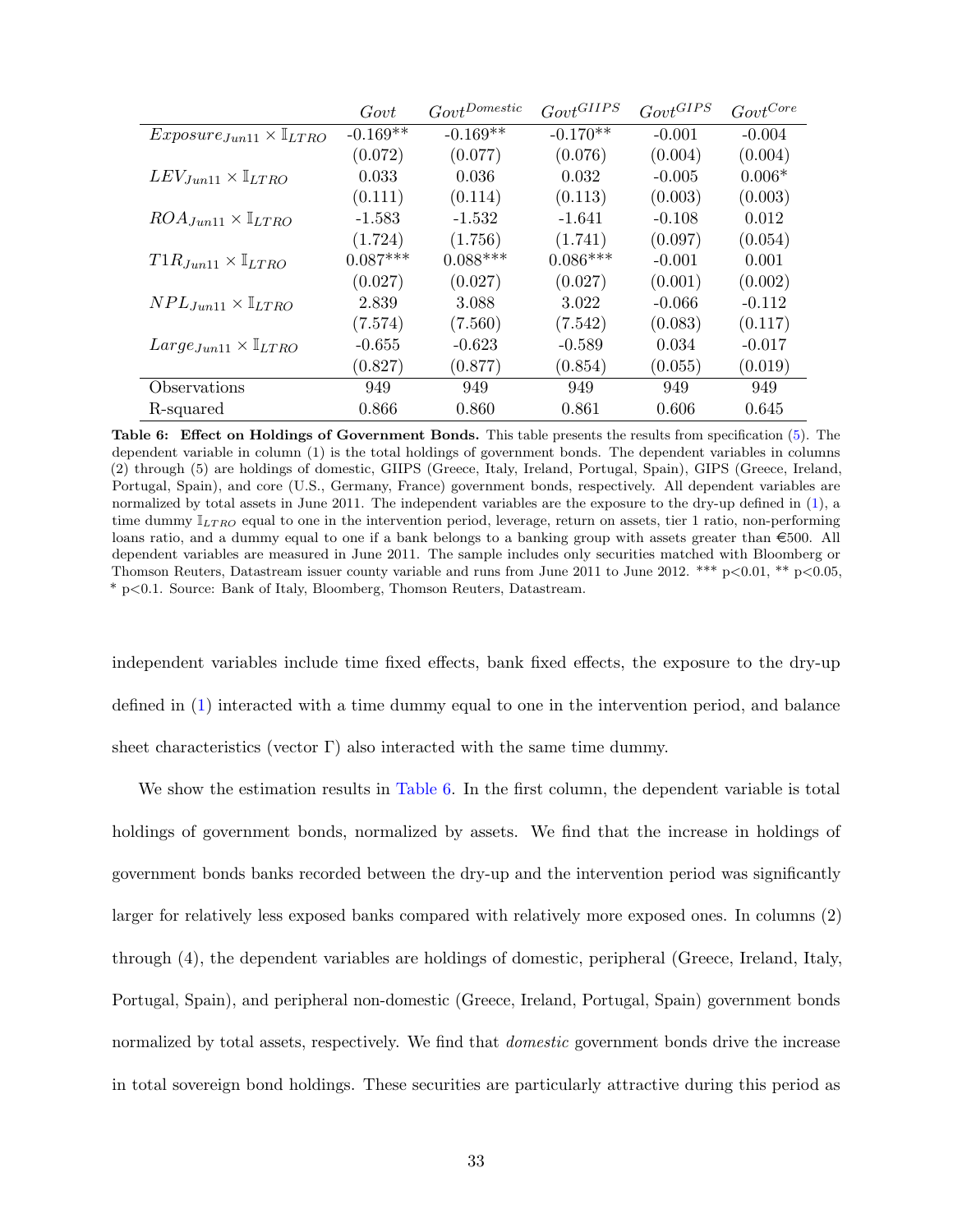they carry a zero regulatory risk weight, have a high yield, and, compared to other (non-domestic) high-yield eurozone bonds, can be used for risk-shifting purposes.  $36$ 

The coefficient of interest in the last column, where the dependent variable is holdings of core (U.S., Germany, France) sovereign bonds normalized by total assets, suggests that banks did not increase their holdings of safe government securities, consistent with a reaching-for-yield behavior. These results confirm the theoretical findings in [Acharya and Plantin](#page-46-15) [\(2017\)](#page-46-15) who show that monetary easing can induce carry trades by financial intermediaries and the empirical findings in [Crosignani](#page-47-13) [et al.](#page-47-13) [\(2017\)](#page-47-13) who find that Portuguese banks purchased short-term high-yield (domestic) government bonds in 2012, funding their position by borrowing at the LTRO.[37](#page-34-1)

To sum up, in the last two subsection we find that (i) banks exposed to the dry-up (that used the government guarantee program the most) drive the restoration of private credit supply and (ii) banks relatively less exposed to the dry-up use the attractive central bank loans to reach-for-yield buying domestic government bonds. In particular, exposed banks invested, for every euro borrowed at the LTRO,  $\epsilon$ 0.13 in private credit and  $\epsilon$ 0.44 in government bonds. Banks relatively less exposed purchased exclusively public debt, investing  $\epsilon 0.83$  in government bonds for every euro borrowed at the LTRO. Overall, we find that the banks in our sample, of the  $\epsilon$ 181.5 billion borrowed at the LTRO, invested  $\in 22.6$  billion in credit to firms and  $\in 82.7$  billion in government bonds.<sup>[38](#page-34-2)</sup>

<span id="page-34-0"></span><sup>&</sup>lt;sup>36</sup>The role of risk-shifting and government moral suasion on domestic government bond holdings during the eurozone crisis are analyzed by, among others, [Crosignani](#page-47-17) [\(2016\)](#page-47-17) and [Ongena et al.](#page-49-14) [\(2016\)](#page-49-14), respectively. Moreover, our sample banks display a large home bias in their government bond portfolio, even before the LTRO. In June 2011, the share of domestic securities in the banks' aggregate government bond portfolio is 93.8%.

<span id="page-34-1"></span><sup>&</sup>lt;sup>37</sup>There is a large literature on increased government bond holdings by peripheral banks during the crisis. [Angelini](#page-46-16) [et al.](#page-46-16) [\(2014\)](#page-46-16) suggest that the trend is caused by the general pattern of re-nationalization and a temporary precautionary liquidity holding following the three-year LTRO. Other papers attribute the observed pattern to risk-shifting [\(Acharya](#page-46-17) [and Steffen](#page-46-17) [\(2015\)](#page-46-17), [Crosignani](#page-47-17) [\(2016\)](#page-47-17), and [Drechsler et al.](#page-48-14) [\(2016\)](#page-48-14)), moral suasion [\(Ivashina and Becker](#page-48-17) [\(2016\)](#page-48-17) and [De Marco and Macchiavelli](#page-47-18) [\(2015\)](#page-47-18)), a combination of risk-shifting and moral suasion [\(Altavilla et al.](#page-46-18) [\(2016\)](#page-46-18)), or the interplay between a regulator and a common central bank [\(Uhlig](#page-49-15) [\(2013\)](#page-49-15)).

<span id="page-34-2"></span> $38$ In [Table](#page-57-0) [C.4](#page-57-0) in the Appendix, we show the estimation results that back these quantitative claims.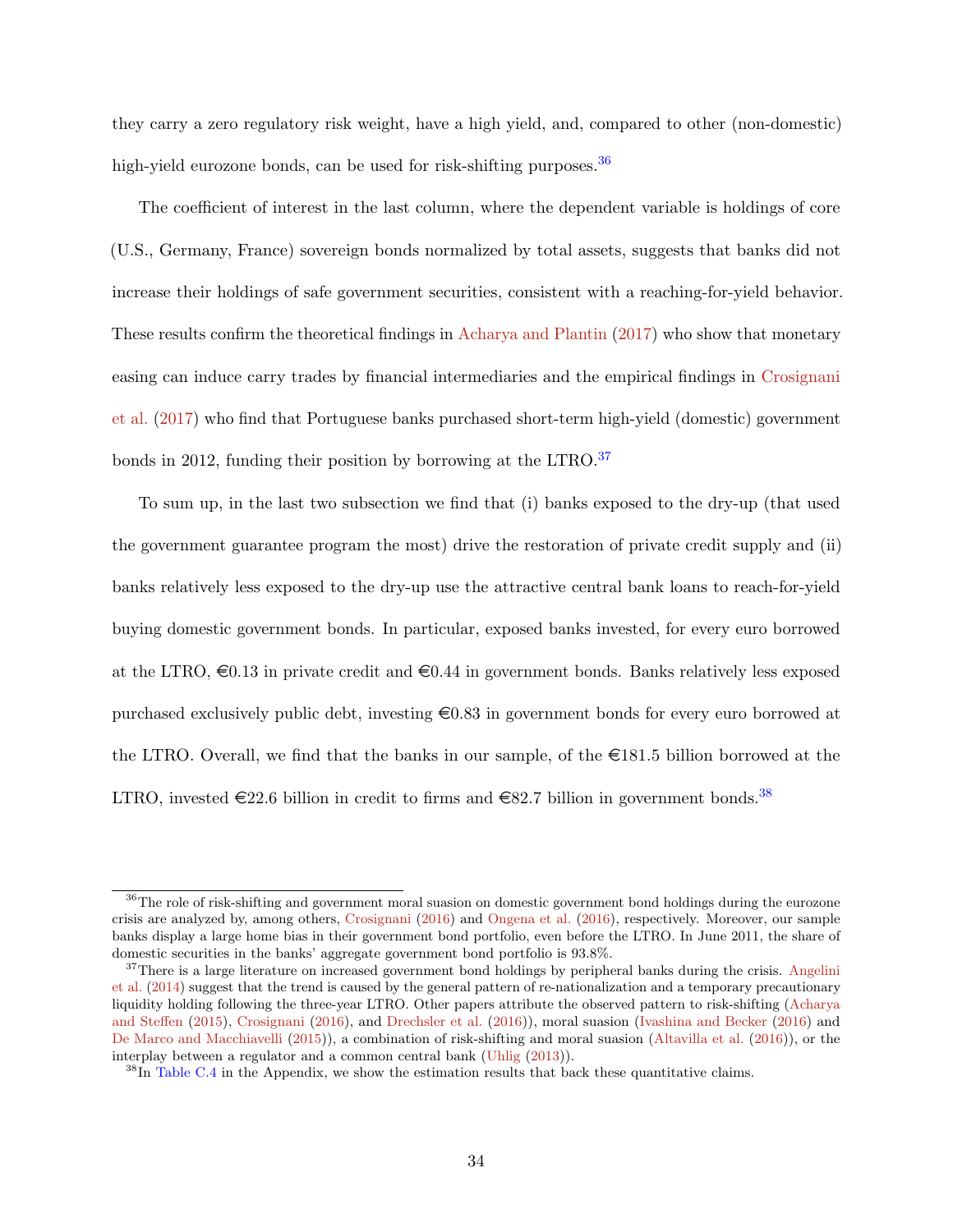## <span id="page-35-0"></span>4 Credit Supply Across Banks and Firms

In this section, we check whether the effect of the dry-up and the effect of the central bank intervention on bank credit supply vary across banks and firms and further discuss the channels at work.

#### 4.1 Credit Supply Across Banks

To answer whether the effect of the dry-up and the effect of the intervention on bank credit supply vary across bank fundamentals, we interact our two key independent variables with bank balance sheet characteristics measured in June 2011. For example, we interact the two key difference-indifferences independent variables in our baseline specification [\(2\)](#page-21-1) with leverage to check whether high-leverage banks reduced their credit supply more compared with low-leverage banks during the dry-up period and, similarly, to check whether high-leverage banks restored their credit supply more compared with low-leverage banks during the intervention period.

We show the estimation results in [Table](#page-36-0) [7.](#page-36-0) In column  $(1)$ , we report our most conservative baseline specification illustrated in column (6) in [Table](#page-23-0) [3.](#page-23-0) We then augment the specification with triple interactions in columns (2) through (6). During the dry-up, less profitable banks and banks with larger holdings of non-performing loans reduced credit supply more compared with relatively healthier banks. During the intervention period, high-leverage banks increased their credit supply more compared with low-leverage banks.

The evidence suggests that, holding the negative funding shock constant, high-leverage and low-profitability banks reduced their credit supply more compared with more solid banks. During the intervention period, high-leverage banks drive the restoration of credit supply. These findings are consistent with the literature showing that the transmission of monetary policy is driven by financially constrained institutions [\(Kashyap and Stein](#page-49-3) [\(1995\)](#page-49-3)) and that bank lending is usually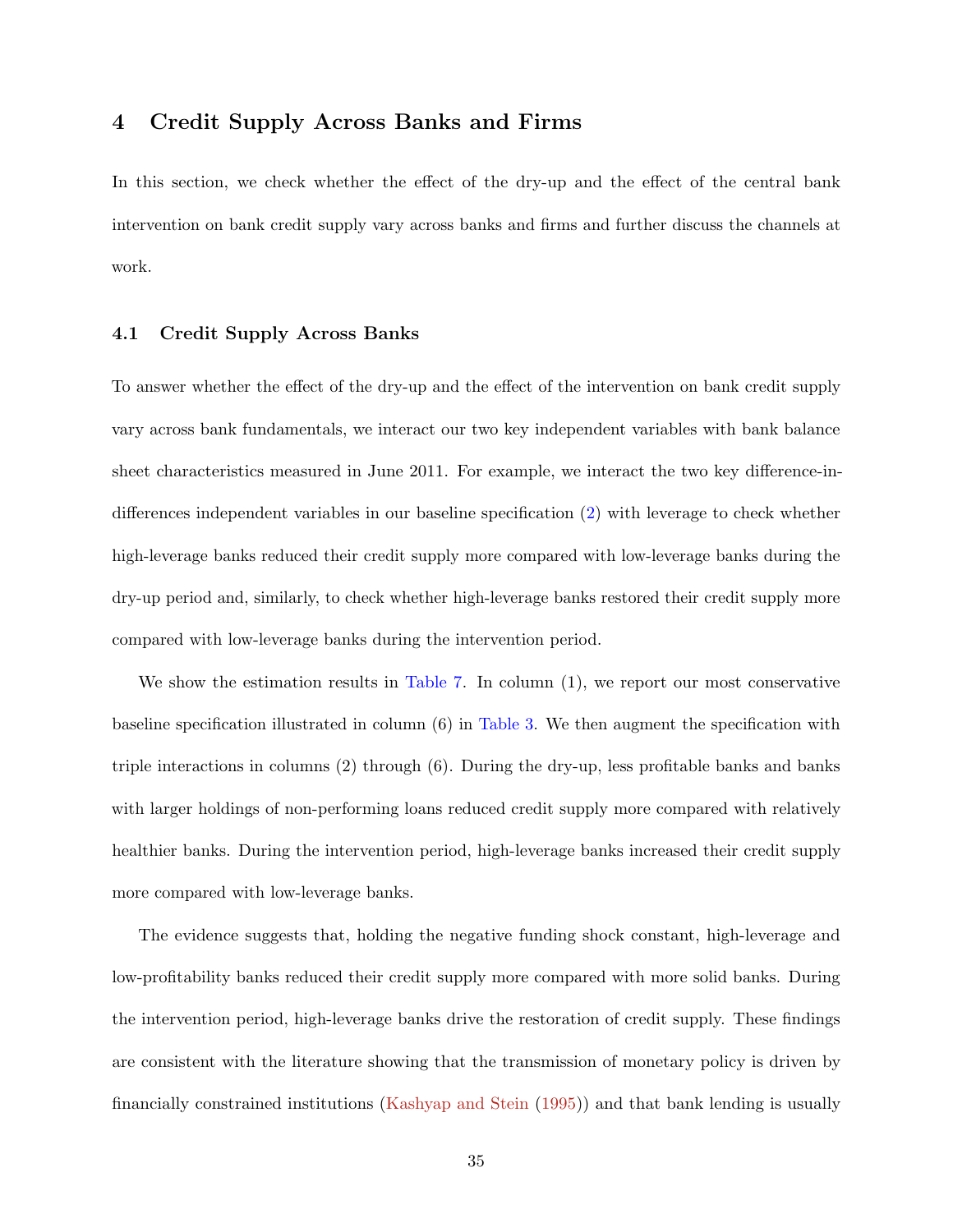<span id="page-36-0"></span>

|                                                                    |             |             | $\Delta C$ redit $Granted$ |             |             |           |
|--------------------------------------------------------------------|-------------|-------------|----------------------------|-------------|-------------|-----------|
|                                                                    | (1)         | (2)         | $\left( 3\right)$          | (4)         | (5)         | (6)       |
|                                                                    |             |             |                            |             |             |           |
| $Exposure_{Jun11} \times \mathbb{I}_{DU, LTRO}$                    | $-0.114***$ | $-0.741$    | $-0.099***$                | $-0.475***$ | 0.019       | $0.846**$ |
|                                                                    | (0.031)     | (0.667)     | (0.035)                    | (0.135)     | (0.437)     | (0.335)   |
| $Exposure_{Jun11} \times \mathbb{I}_{LTRO}$                        | $0.115**$   | $-1.306***$ | 0.090                      | $0.374**$   | $-0.163$    | $-0.358$  |
|                                                                    | (0.053)     | (0.444)     | (0.065)                    | (0.186)     | (0.608)     | (0.513)   |
| $Exposure_{Jun11} \times \mathbb{I}_{DU, LTRO} \times LEV_{Jun11}$ |             | 0.039       |                            |             |             |           |
|                                                                    |             | (0.042)     |                            |             |             |           |
| $Exposure_{Jun11} \times \mathbb{I}_{LTRO} \times LEV_{Jun11}$     |             | $0.088***$  |                            |             |             |           |
|                                                                    |             | (0.027)     |                            |             |             |           |
| $Exposure_{Jun11} \times \mathbb{I}_{DU, LTRO} \times ROA_{Jun11}$ |             |             | $2.853***$                 |             |             |           |
|                                                                    |             |             | (1.073)                    |             |             |           |
| $Exposure_{Jun11} \times \mathbb{I}_{LTRO} \times ROA_{Jun11}$     |             |             | $-2.056$                   |             |             |           |
|                                                                    |             |             | (1.626)                    |             |             |           |
| $Exposure_{Jun11} \times \mathbb{I}_{DU, LTRO} \times T1R_{Jun11}$ |             |             |                            | $-0.014$    |             |           |
|                                                                    |             |             |                            | (0.046)     |             |           |
| $Exposure_{Jun11} \times \mathbb{I}_{LTRO} \times T1R_{Jun11}$     |             |             |                            | 0.030       |             |           |
|                                                                    |             |             |                            | (0.064)     |             |           |
|                                                                    |             |             |                            |             | $-0.078***$ |           |
| $Exposure_{Jun11} \times \mathbb{I}_{DU, LTRO} \times NPL_{Jun11}$ |             |             |                            |             |             |           |
|                                                                    |             |             |                            |             | (0.027)     |           |
| $Exposure_{Jun11} \times \mathbb{I}_{LTRO} \times NPL_{Jun11}$     |             |             |                            |             | 0.038       |           |
|                                                                    |             |             |                            |             | (0.040)     |           |
| $Exposure_{Jun11} \times \mathbb{I}_{DU,LTRO} \times Large$        |             |             |                            |             |             | $-0.523$  |
|                                                                    |             |             |                            |             |             | (0.323)   |
| $Exposure_{Jun11} \times \mathbb{I}_{LTRO} \times Large$           |             |             |                            |             |             | 0.799     |
|                                                                    |             |             |                            |             |             | (0.745)   |
| Relationship Controls                                              |             | ✓           |                            |             | ✓           | ✓         |
| Firm-Time FE                                                       |             |             |                            |             |             |           |
| Bank-Firm FE                                                       |             |             |                            |             |             | ✓         |
| Double Bank-Time Interactions                                      |             |             |                            |             |             |           |
| Observations                                                       | 2,171,749   | 2,171,749   | 2,171,749                  | 2,171,749   | 2,171,749   | 2,171,749 |
| R-squared                                                          | 0.701       | 0.701       | 0.701                      | 0.701       | 0.701       | 0.701     |

Table 7: Bank Credit Supply Across Banks. This table presents results from specification [\(2\)](#page-21-1) augmented to include triple interactions with bank characteristics measured in June 2011. The dependent variable is the difference in log (stock of) credit granted. Exposure  $J_{un11}$  is the exposure to the foreign wholesale market defined in [\(1\)](#page-18-0).  $\mathbb{I}_{DU,LTRO}$ is a dummy equal to one in the dry-up and intervention periods.  $\mathbb{I}_{LTRO}$  is a dummy equal to one in the intervention period. The normal period runs from December 2010 to June 2011. The dry-up period runs from June 2011 to December 2011. The intervention period runs from December 2011 to June 2012. The regression includes time-varying relationship controls (the share of total firm i credit coming from bank  $j$ , the ratio of drawn credit over committed credit, and the share of overdraft credit by firm i with respect to bank j), bank characteristics in June 2011 (leverage, return on assets, tier 1 ratio, non-performing loans ratio, and a dummy equal to one if the bank has assets above  $\epsilon$ 500 billion), interacted with the two time dummies. LEV is leverage,  $ROA$  is return on assets,  $T1R$  is the tier 1 ratio,  $NPL$  is non-performing loans ratio, and Large is a dummy equal to one if the bank has assets above  $\epsilon$ 500 billion. Standard errors double clustered at the bank and firm level in parentheses. \*\*\*  $p < 0.01$ , \*\*  $p < 0.05$ , \*  $p < 0.1$ . Source: Bank of Italy.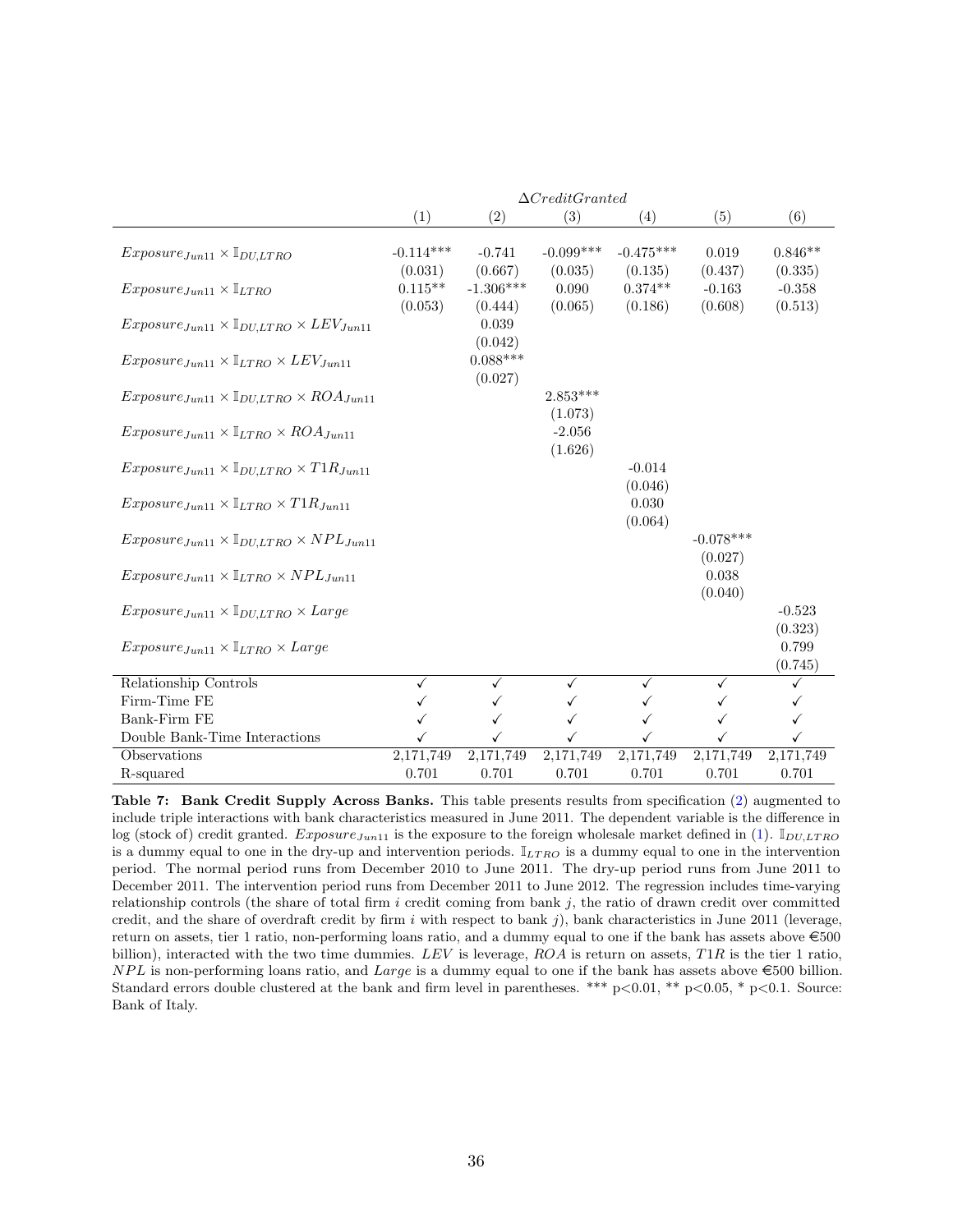constrained by capital adequacy requirements [\(Bolton and Freixas](#page-47-19) [\(2006\)](#page-47-19)).

#### <span id="page-37-0"></span>4.2 Credit Supply Across Firms

We now examine to which firms banks reduced their credit during the dry-up period and restore their credit supply during the intervention period the most. To this end, we exploit firm-level information on profitability (EBITDA), size, leverage, and credit risk (Z-score). We re-run our most conservative baseline specification, interacting our two key independent variables with firm characteristics, measured in December 2010.[39](#page-37-1)

We show the estimation results in [Table](#page-38-0) [8.](#page-38-0) Again, we report our baseline specification in column (1), as a reference. In columns (2) through (5), we include the triple interaction terms. For example, in column (2), we ask whether the effect of the dry-up and the effect of the intervention on credit supply change depending on firm size, where the variable  $FirmSize_{\text{Decl}}$  is the log of firm total assets in December 2010. Similarly, the last three columns include triple interactions with firm profitability, firm leverage, and a firm riskiness dummy. Note that the firm-bank and the time-firm double interactions are absorbed by the fixed effects.

We find that the effect of the dry-up is stable across different firm characteristics, with the exception of risky clients, to which affected banks reduce their credit supply more compared with safer clients. However, during the intervention period, banks more exposed to the the dry-up increase their credit supply especially to large, low-profitability, and risky firms, compared with banks less exposed to the dry-up.

<span id="page-37-1"></span><sup>39</sup>We lose 45% of observations by merging the firm-level data set from the Cebi-Cerved database with our bank-firm observations from the comprehensive national credit registry. However, we can still count on more than a million observations at any given date. As firm-level characteristics are available at an annual frequency, we choose to use firm characteristics measured in December 2010 (the last observation before the dry-up). In [Table](#page-58-0) [C.5](#page-58-0) in the Appendix, we present firm summary statistics.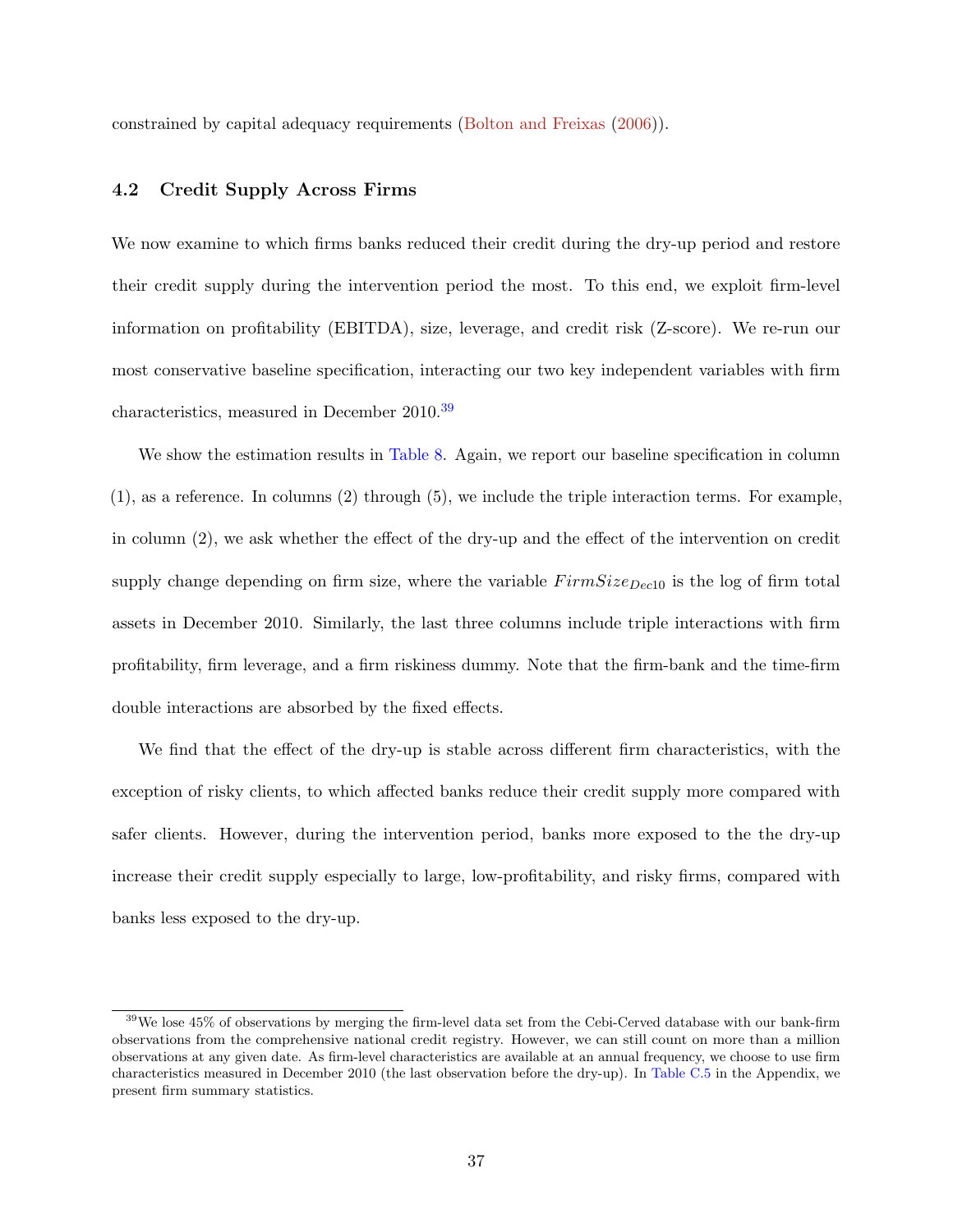<span id="page-38-0"></span>

|                                                                                 | $\Delta C$ redit $Granted$ |                                |                        |                        |                       |  |  |  |  |
|---------------------------------------------------------------------------------|----------------------------|--------------------------------|------------------------|------------------------|-----------------------|--|--|--|--|
|                                                                                 | (1)                        | (2)                            | (3)                    | (4)                    | (5)                   |  |  |  |  |
| $Exposure_{Jun11} \times \mathbb{I}_{DU, LTRO}$                                 | $-0.114***$<br>(0.031)     | $-0.117$<br>(0.268)            | $-0.122***$<br>(0.041) | $-0.117***$<br>(0.038) | $-0.082*$<br>(0.045)  |  |  |  |  |
| $Exposure_{Jun11} \times \mathbb{I}_{LTRO}$                                     | $0.115**$                  | $-0.424***$                    | $0.144**$              | $0.121**$              | 0.075                 |  |  |  |  |
| $Exposure_{Jun11} \times \mathbb{I}_{DULTRO} \times FirmSize_{Dec10}$           | (0.053)                    | (0.148)<br>$-0.000$<br>(0.019) | (0.059)                | (0.056)                | (0.048)               |  |  |  |  |
| $Exposure_{Jun11} \times \mathbb{I}_{LTRO} \times FirmSize_{Dec10}$             |                            | $0.036***$<br>(0.011)          |                        |                        |                       |  |  |  |  |
| $Exposure_{Jun11} \times \mathbb{I}_{DU,LTRO} \times FirmProfitability_{Dec10}$ |                            |                                | 0.058<br>(0.202)       |                        |                       |  |  |  |  |
| $Exposure_{Jun11} \times \mathbb{I}_{LTRO} \times FirmProfitability_{Dec10}$    |                            |                                | $-0.339***$<br>(0.112) |                        |                       |  |  |  |  |
| $Exposure_{Jun11} \times \mathbb{I}_{DU, LTRO} \times FirmLeverage_{Dec10}$     |                            |                                |                        | $-0.018$<br>(0.024)    |                       |  |  |  |  |
| $Exposure_{Jun11} \times \mathbb{I}_{LTRO} \times FirmLeverage_{Dec10}$         |                            |                                |                        | 0.012<br>(0.036)       |                       |  |  |  |  |
| $Exposure_{Jun11} \times \mathbb{I}_{DULTRO} \times FirmRisky_{Dec10}$          |                            |                                |                        |                        | $-0.055**$<br>(0.027) |  |  |  |  |
| $Exposure_{Jun11} \times \mathbb{I}_{LTRO} \times FirmRisky_{Dec10}$            |                            |                                |                        |                        | $0.072***$<br>(0.026) |  |  |  |  |
| Firm-Time FE                                                                    |                            | ✓                              |                        |                        |                       |  |  |  |  |
| Bank-Firm FE                                                                    |                            |                                |                        |                        |                       |  |  |  |  |
| Bank Controls (interacted with time dummies)                                    |                            |                                |                        |                        |                       |  |  |  |  |
| Relationship Controls                                                           |                            |                                |                        |                        |                       |  |  |  |  |
| Observations                                                                    | 2,171,749                  | 1,389,799                      | 1,414,211              | 1,414,211              | 1,386,784             |  |  |  |  |
| R-squared                                                                       | 0.701                      | 0.686                          | 0.688                  | 0.688                  | 0.686                 |  |  |  |  |

Table 8: Bank Credit Supply Across Firms. This table presents results from specification [\(2\)](#page-21-1) augmented to include triple interactions with firm balance sheet characteristics. The dependent variable is the difference in log (stock of) credit granted.  $Exposure_{Jun11}$  is the exposure to the foreign wholesale market defined in [\(1\)](#page-18-0).  $\mathbb{I}_{DU,LTRO}$  is a dummy equal to one in the dry-up and intervention periods.  $\mathbb{I}_{LTRO}$  is a dummy equal to one in the intervention period. The normal period runs from December 2010 to June 2011. The dry-up period runs from June 2011 to December 2011. The intervention period runs from December 2011 to June 2012. The regression includes time-varying relationship controls (the share of total firm  $i$  credit coming from bank  $j$ , the ratio of drawn credit over committed credit, and the share of overdraft credit by firm i with respect to bank j), bank characteristics in June 2011 (leverage, return on assets, tier 1 ratio, non-performing loans ratio, and a dummy equal to one if the bank has assets above  $\epsilon$ 500 billion), interacted with the two time dummies. Firm characteristics are measured in December 2010 and defined as follows: FirmSize is log of total assets;  $F \text{irmProfitability}$  is EBITDA;  $F \text{irmLeverage}$  is firm leverage;  $F \text{irmRisky}$ is a dummy equal to one if the firm is considered risky based on the Z-score greater or equal than 5 (range 1-9). We do not observe the continuous Z-score variable and are therefore forced to use a dummy variable to measure firm risk. Standard errors double clustered at the bank and firm level in parentheses. \*\*\*  $p<0.01$ , \*\*  $p<0.05$ , \*  $p<0.1$ . Source: Bank of Italy Cebi-Cerved Database.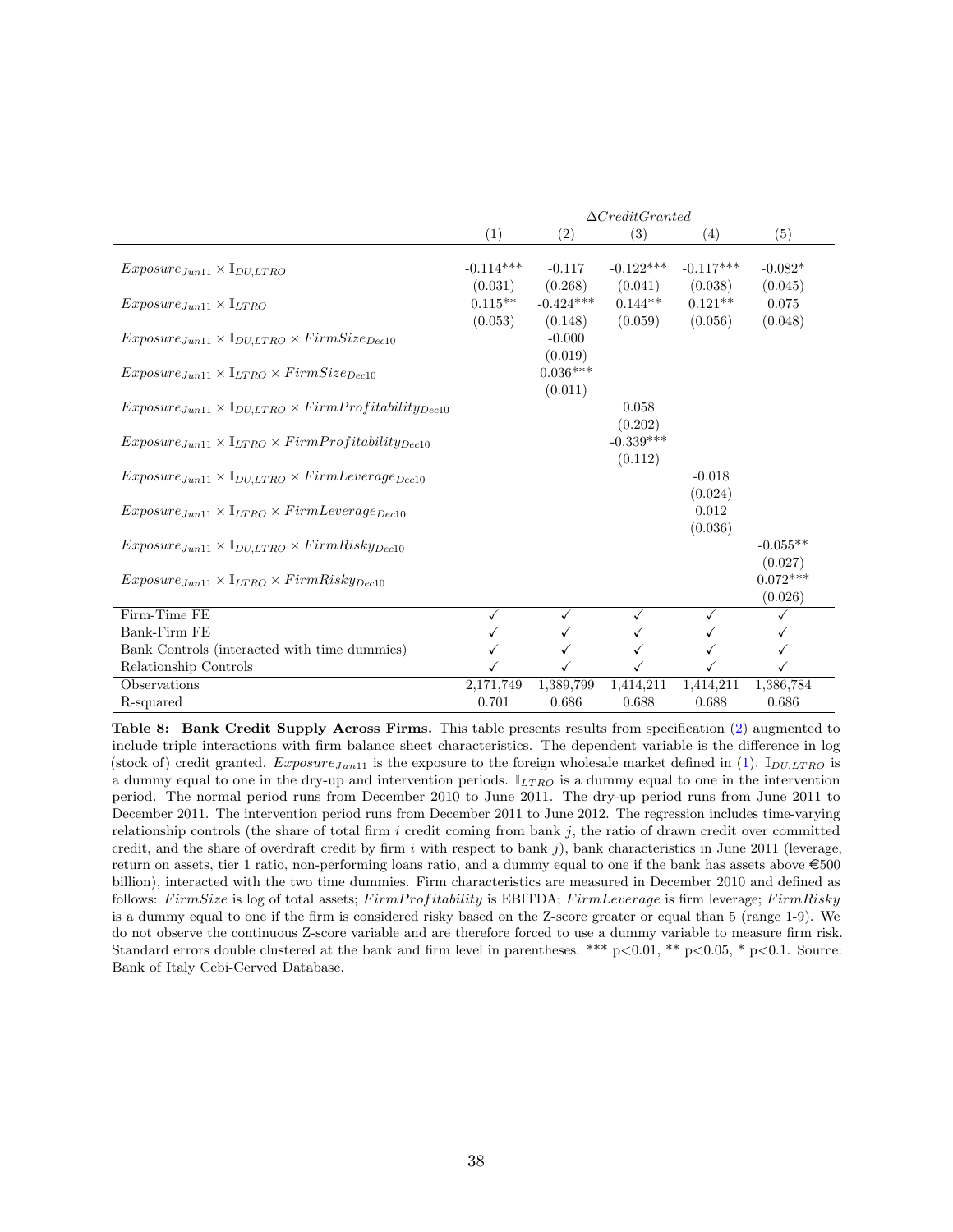The evidence is consistent with the recent literature on the risk-taking channel of monetary policy showing that a lower overnight interest rate induces low-capital banks to grant more loan applications to ex ante risky firms [\(Jimenez et al.](#page-48-4) [\(2014\)](#page-48-4), [Paligorova and Santos](#page-49-16) [\(2013\)](#page-49-16)) and a decline in foreign monetary policy rates and an expansion in quantitative easing lead to a higher credit supply for ex-ante riskier borrowers [\(Morais et al.](#page-49-17) [\(2015\)](#page-49-17)).

## <span id="page-39-0"></span>5 Effect on Firm Borrowing

In this section, we examine the effect of the funding dry-up and the effect of the intervention on firm borrowing behavior and compute the aggregate effects. To this end, we analyze total firm borrowing, collapsing our bank-firm-time data set at the firm-time level.

For each firm, we compute the *indirect* exposure to the dry-up based on its banking relationships. Formally, the indirect exposure of firm  $i$  is given by the weighted average of its banks' exposures to the dry-up, where the weights are given by the total credit drawn from each bank in June 2011. For each firm  $i$ , we compute

<span id="page-39-1"></span>
$$
\widetilde{Exposure}_{i, Jun11} = \frac{\sum_{j \in \mathcal{R}^i} Drawn_{j, Jun11} Exposure_{j, Jun11}}{\sum_{j \in \mathcal{R}^i} Drawn_{j, Jun11}} \tag{6}
$$

where  $\mathcal{R}^i$  is the subset of banks that have a relationship with firm i in June 2011 and  $Exposure_{j,Jun11}$ is defined in  $(1)$ .

#### 5.1 Do Firms Switch Lenders?

In this subsection, we ask (i) whether firms are able to avoid the credit contraction during the dry-up by substituting the reduction in credit from affected banks with more credit from less affected banks and, similarly, (ii) whether firms expand their total borrowing following the increased credit supply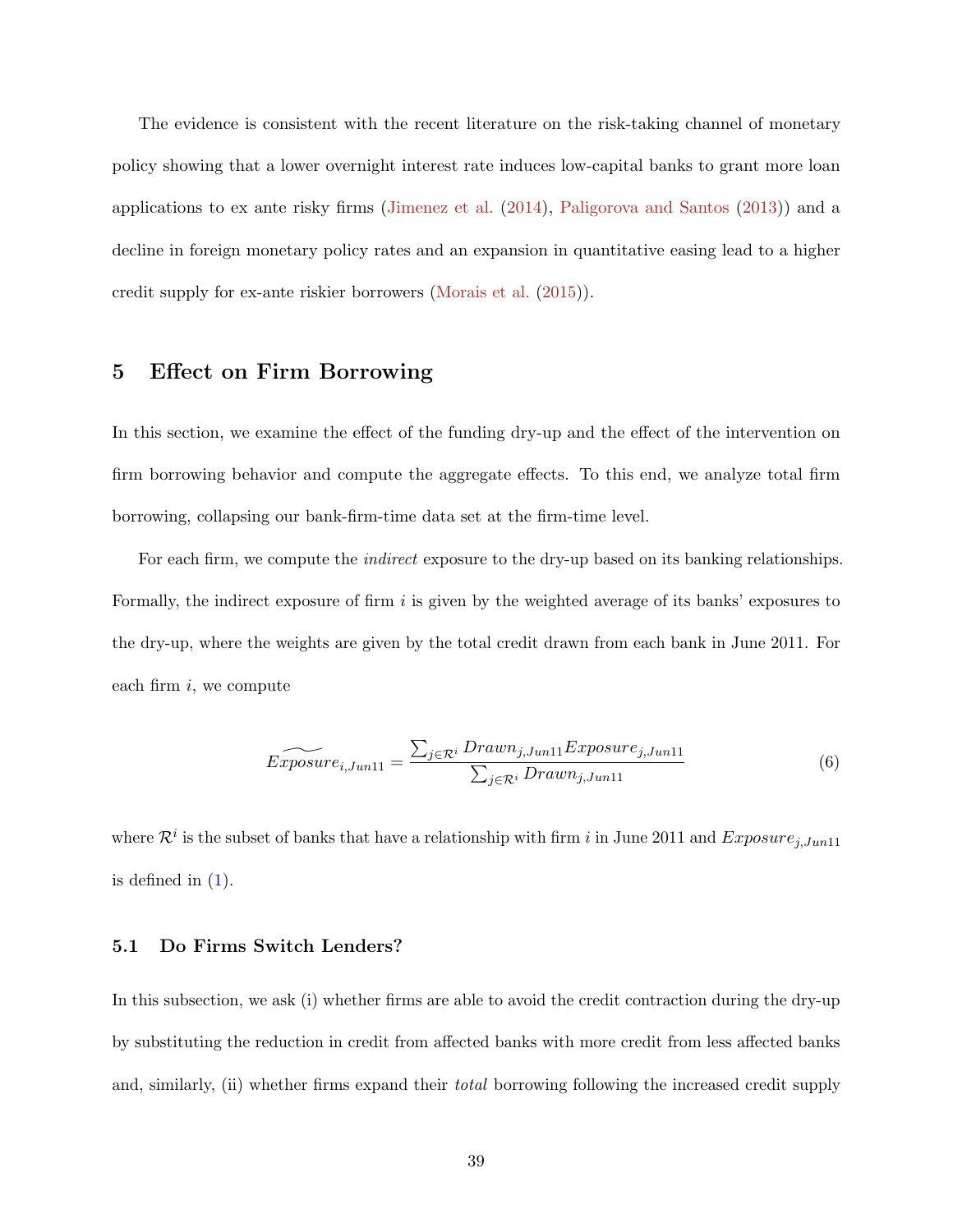by affected banks during the intervention period.

To clarify our question, consider the following example. Firm F borrows from bank H and bank L before the dry-up. Bank H is exposed to the dry-up and bank L is not. Even if bank H reduces its credit supply to firm F, firm F may still be able to "undo" the credit contraction by borrowing more from bank L. By looking at total firm credit (extended by all banks), we can check whether this substitution takes place during the dry-up and whether total firm borrowing increases following the intervention. More formally, we estimate the following model:

<span id="page-40-0"></span>
$$
\Delta CreditDrawn_{it} = \alpha + \beta_1 \widetilde{Exposure}_{i, Jun11} \times \mathbb{I}_{DU,LTRO} + \beta_2 \widetilde{Exposure}_{i, Jun11} \times \mathbb{I}_{LTRO}
$$

$$
+ \psi' \Lambda_{it} + \phi' \Gamma_{it} + \eta_t + \chi_i + \epsilon_{it}
$$
(7)

where observations are at the  $(i, t)$  firm-period level. We use the four dates that delimit the normal, the dry-up, and the intervention periods, namely December 2010, June 2011, December 2011, and June 2012. The dependent variable is the change in log (stock of) total firm i credit at time t and  $\widetilde{Exposure}_i$  is the indirect exposure of firm i to the dry-up defined in [\(6\)](#page-39-1).  $\mathbb{I}_{DU,LTRO}$  and  $\mathbb{I}_{LTRO}$  are the usual time dummies,  $\eta$  are time fixed effects, and  $\chi$  are firm fixed effects.

We also saturate the regression with bank-level and firm-level controls. Bank characteristics (vector  $\Lambda$ ) include the indirect exposure of firm i to each bank balance sheet control used in our baseline regression, following the definition illustrated in [\(6\)](#page-39-1), interacted with the two time dummies. Firm characteristics (vector  $\Gamma_{it}$ ) include the interaction between the two time dummies and a series of firm characteristics, namely (log of) total assets, profitability (EBITDA), leverage, and credit risk (Z-score). As firm balance-sheet variables are available at an annual frequency, we use observations in December 2010.

Similar to the baseline regression, the coefficient  $\beta_1$  captures the extent to which the difference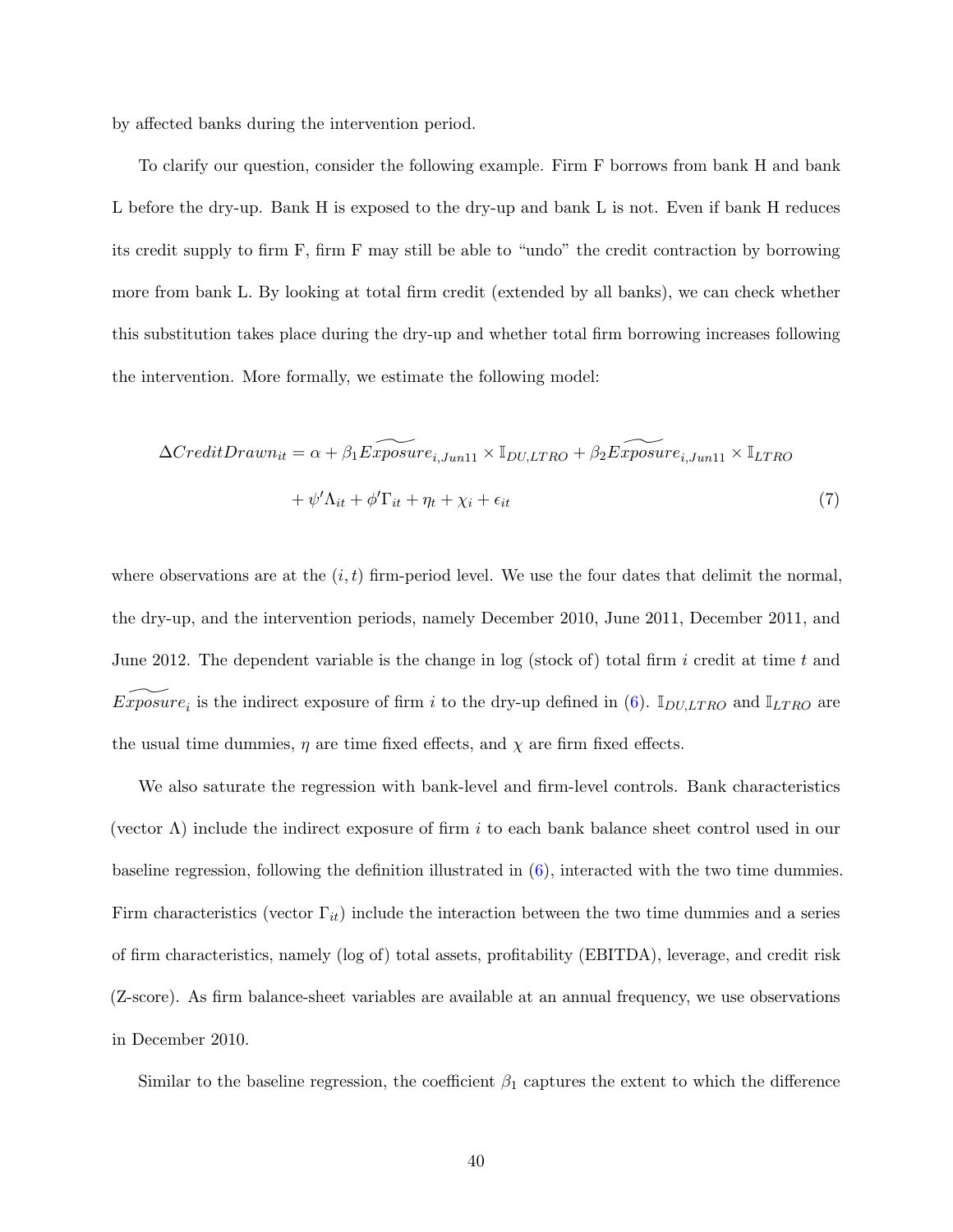in the credit growth between more and less exposed banks varies during the dry-up relative the normal period and the coefficient  $\beta_2$  captures the extent to which the difference in the credit growth between the two categories of banks varies during the intervention period relative to the dry-up period.

We show the estimation results in [Table](#page-42-0) [9.](#page-42-0) In the first column, we find that the firms more exposed to the dry-up reduced their total credit during the dry-up and restored their total credit during the intervention compared with firms less exposed to the dry-up. These results suggest that (i) firms were unable to completely undo the credit contraction and were therefore affected by the wholesale funding dry-up and (ii) the intervention helped firms re-access bank credit.

The inability to substitute sources of funding during the credit contraction is consistent with two strands of literature. In the literature on "slow-moving" capital, keeping capital in liquid form in anticipation of possible fire sales is costly in terms of foregone profitable investments [\(Duffie and](#page-48-8) [Strulovici](#page-48-8) [\(2012\)](#page-48-8), [Acharya et al.](#page-46-19) [\(2013\)](#page-46-19)). In the literature on information frictions, lenders have private information about their borrowers, and borrowers left looking for a new lender are adversely selected, preventing a full reallocation of credit [\(Darmouni](#page-47-5) [\(2016\)](#page-47-5)).

In columns (2) through (5), we include triple interaction terms to ask which types of firms were able to at least partially undo the credit crunch and which types of firms were able to benefit from the intervention the most. We find that risky firms are able to smooth the credit crunch as they draw down their credit during the dry-up. They also benefit less from the intervention by borrowing less in the intervention period compared with less risky firms. Our findings are consistent with [Ippolito et al.](#page-48-18) [\(2016\)](#page-48-18), who show that financially constrained firms increase the drawdown on their credit more than the average firm following a negative shock hitting their lender bank, as they might face tougher consequences if they run out of credit compared with less constrained firms.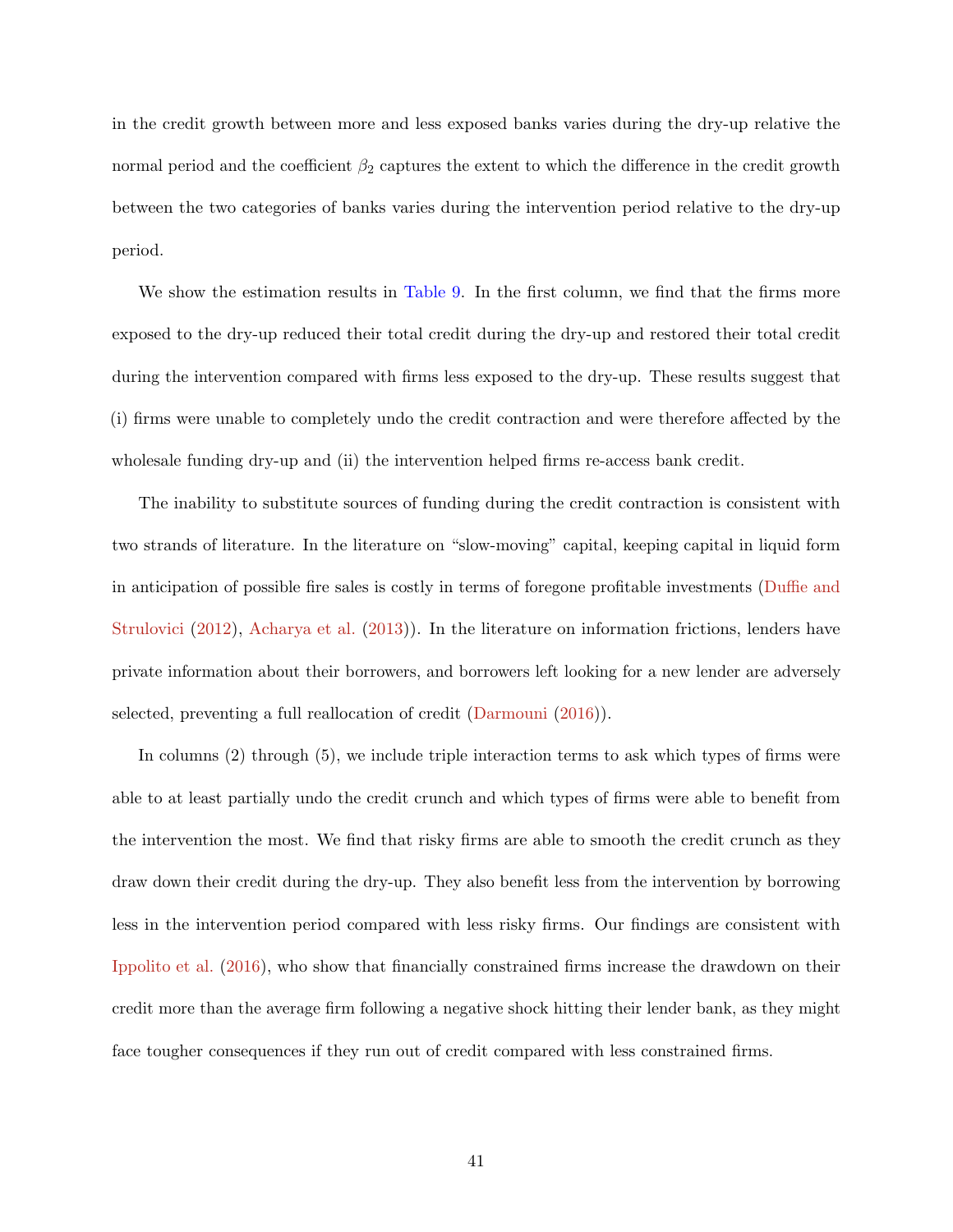<span id="page-42-0"></span>

|                                                                                 |             |          | $\Delta C$ reditDrawn |             |             |
|---------------------------------------------------------------------------------|-------------|----------|-----------------------|-------------|-------------|
|                                                                                 | (1)         | (2)      | (3)                   | (4)         | (5)         |
|                                                                                 |             |          |                       |             |             |
| $\mathbb{I}_{DU,LTRO} \times Exposure_{Jun11}$                                  | $-0.701***$ | $-0.435$ | $-0.671***$           | $-0.707***$ | $-1.060***$ |
|                                                                                 | (0.159)     | (0.953)  | (0.172)               | (0.158)     | (0.164)     |
| $\mathbb{I}_{LTRO} \times Exposure_{Jun11}$                                     | $0.812***$  | 1.152    | $0.781***$            | $0.812***$  | $0.994***$  |
|                                                                                 | (0.190)     | (1.085)  | (0.202)               | (0.196)     | (0.188)     |
| $\mathbb{I}_{DU,LTRO} \times Exposure_{Jun11} \times FirmSize_{Dec10}$          |             | $-0.019$ |                       |             |             |
|                                                                                 |             | (0.068)  |                       |             |             |
| $\mathbb{I}_{LTRO} \times Exposure_{Jun11} \times FirmSize_{Dec10}$             |             | $-0.024$ |                       |             |             |
|                                                                                 |             | (0.076)  |                       |             |             |
| $\mathbb{I}_{DU,LTRO} \times Expasure_{Jun11} \times FirmProfitability_{Dec10}$ |             |          | $-0.492$              |             |             |
|                                                                                 |             |          | (0.382)               |             |             |
| $\mathbb{I}_{LTRO} \times Exposure_{Jun11} \times FirmProfitability_{Dec10}$    |             |          | 0.492                 |             |             |
|                                                                                 |             |          | (0.331)               |             |             |
| $\mathbb{I}_{DU,LTRO} \times Exposure_{Jun11} \times FirmLeverage_{Dec10}$      |             |          |                       | 0.097       |             |
|                                                                                 |             |          |                       | (0.123)     |             |
| $\mathbb{I}_{LTRO} \times Exposure_{Jun11} \times FirmLeverage_{Dec10}$         |             |          |                       | $-0.012$    |             |
|                                                                                 |             |          |                       | (0.251)     |             |
| $\mathbb{I}_{DU, LTRO} \times Expasure_{Jun11} \times FirmRisky_{Dec10}$        |             |          |                       |             | $0.552***$  |
|                                                                                 |             |          |                       |             | (0.191)     |
| $\mathbb{I}_{LTRO} \times Exposure_{Jun11} \times FirmRisky_{Dec10}$            |             |          |                       |             | $-0.283**$  |
|                                                                                 |             |          |                       |             | (0.137)     |
| Time FE                                                                         |             |          |                       |             |             |
| Firm FE                                                                         |             |          |                       |             |             |
| Bank-level Controls $\Lambda_{it}$                                              |             |          | ✓                     |             | ✓           |
| Firm-level Controls $\Gamma_{it}$                                               |             |          |                       |             | ✓           |
| Observations                                                                    | 625,509     | 625,509  | 625,509               | 625,509     | 625,509     |
| R-squared                                                                       | 0.260       | 0.260    | 0.260                 | 0.260       | 0.260       |

Table 9: Effect on Firm Borrowing. This table presents the results from specification [\(7\)](#page-40-0). The dependent variable is the difference in log (stock of) total credit. Total credit includes drawn credit from revolving credit lines and loans backed by account receivables and term loans. Exposure is the firm indirect exposure to the foreign wholesale defined in [\(6\)](#page-39-1).  $\mathbb{I}_{DU,LTRO}$  is a dummy equal to one in the *dry-up* and *intervention* periods.  $\mathbb{I}_{LTRO}$  is a dummy equal to one in the *intervention* period. The normal period runs from December 2010 to June 2011. The dry-up period runs from June 2011 to December 2011. The intervention period runs from December 2011 to June 2012. Firm characteristics are measured in December 2010 and defined as follows:  $FirmSize$  is log of total assets;  $FirmProfitability$  is EBITDA;  $FirmLEV$  is firm leverage;  $FirmRisky$  is a dummy equal to one if the firm is considered risky based on the Z-score greater or equal than 5 (range 1-9). We do not observe the continuous Z-score variable and are therefore forced to use a dummy variable to measure firm risk. Estimated coefficients on double firm-time interactions and double bank-time interactions (with exception of the exposure-time term) are included in the estimation, but omitted in this table. The firms in the sample have at least two credit lines with two separate banks at any given time t. Standard errors double clustered at the main bank level (calculated as of June 2011) in parentheses. \*\*\* p<0.01, \*\* p<0.05, \* p<0.1. Source: Bank of Italy, Cebi-Cerved Database.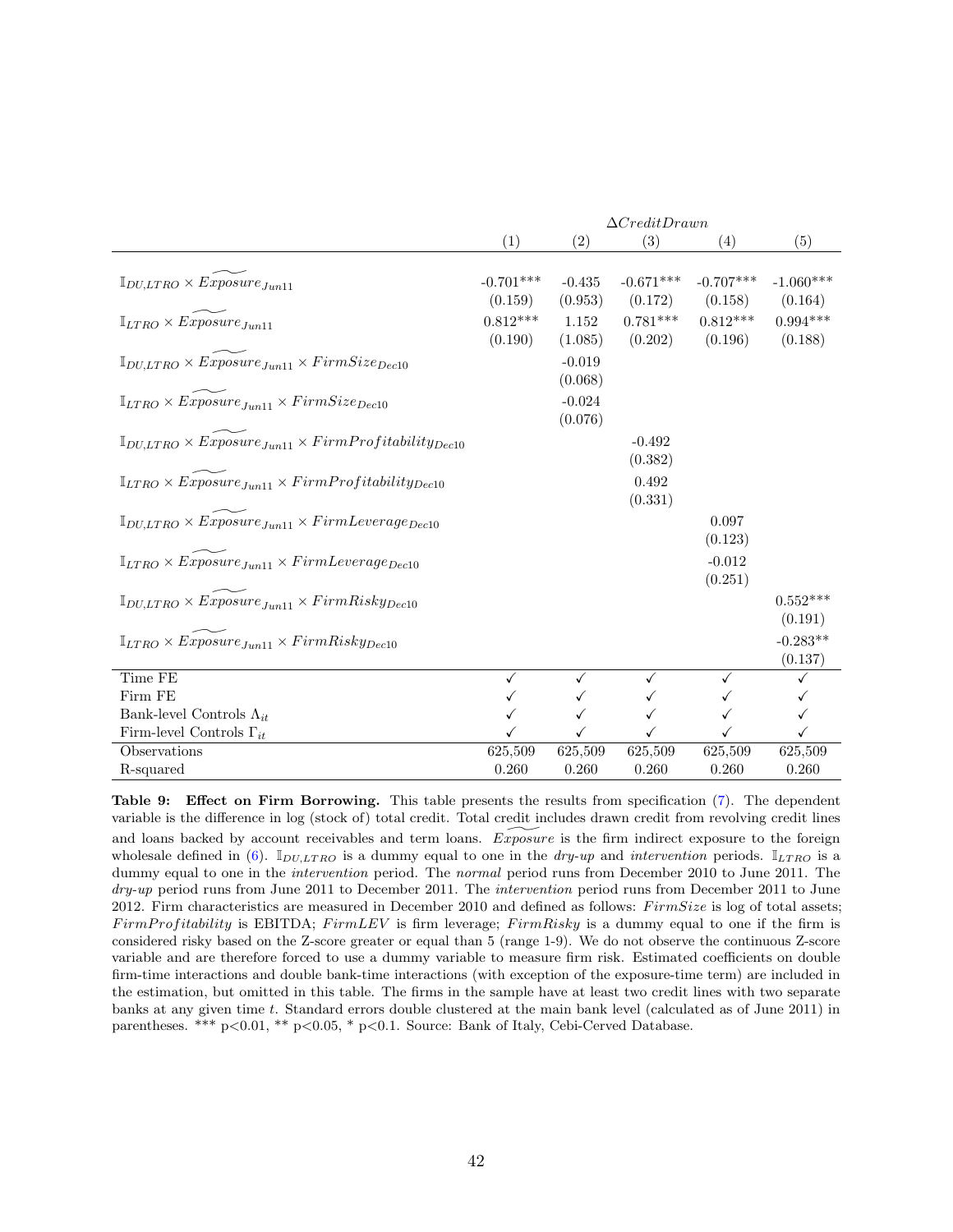#### 5.2 Aggregate Effect

We next examine the aggregate effect of the intervention. We use a counterfactual exercise [\(Chodorow-](#page-47-3)[Reich](#page-47-3) [\(2014b\)](#page-47-3)) to estimate what drop in credit would have happened from December 2011 to June 2012 if the ECB had not offered LTRO liquidity.

We proceed in five steps. First, we estimate the firm-time fixed effects  $\hat{\mu}_{it}$  from our baseline regression [\(2\)](#page-21-1). By capturing all observed and unobserved firm time-varying heterogeneity, these fixed effects effectively capture borrowers' credit demand. Second, we compute the firm-level *indirect* exposure to the June 2011-December 2011 dry-up using definition [\(6\)](#page-39-1). In this way, we obtain both firm demand and firm exposure to the wholesale funding shock. Third, we plug the stored firm-time fixed effects computed in the first step into the firm-level equation and estimate

<span id="page-43-0"></span>
$$
\Delta CreditGranted_{it} = \alpha + \beta_1 \widetilde{Exposure}_{i, Jun11} \times \mathbb{I}_{DU, LTRO} + \beta_2 \widetilde{Exposure}_{i, Jun11} \times \mathbb{I}_{LTRO}
$$

$$
+ \hat{\mu}_{it} + \psi' \Lambda_{it} + \phi' \Gamma_{it} + \eta_t + \chi_i + \epsilon_{it}
$$
(8)

where the only differences with  $(7)$  are the dependent variable (we now use credit *granted* aggregated at the firm level) and the inclusion of the saved fixed effects  $\hat{\mu}$  as an independent variable.

In the fourth step, we use the estimated regression coefficients of [\(8\)](#page-43-0) and average exposures to the shock to predict the change in firm loan growth. In the last step, we aggregate at the period-level using a weighted average of firm-level loan growths, where the weights are given by firm-level granted credit in December 2011.

We then compare, in a partial equilibrium setting, the world with no LTRO intervention to the world with LTRO intervention. We obtain the former by simply setting  $\beta_2 = 0$  in the last predictive regression. Of course, the exercise is subject to all caveats associated with a partial equilibrium exercise. In particular, the underlying assumption is that, absent the ECB intervention, the supply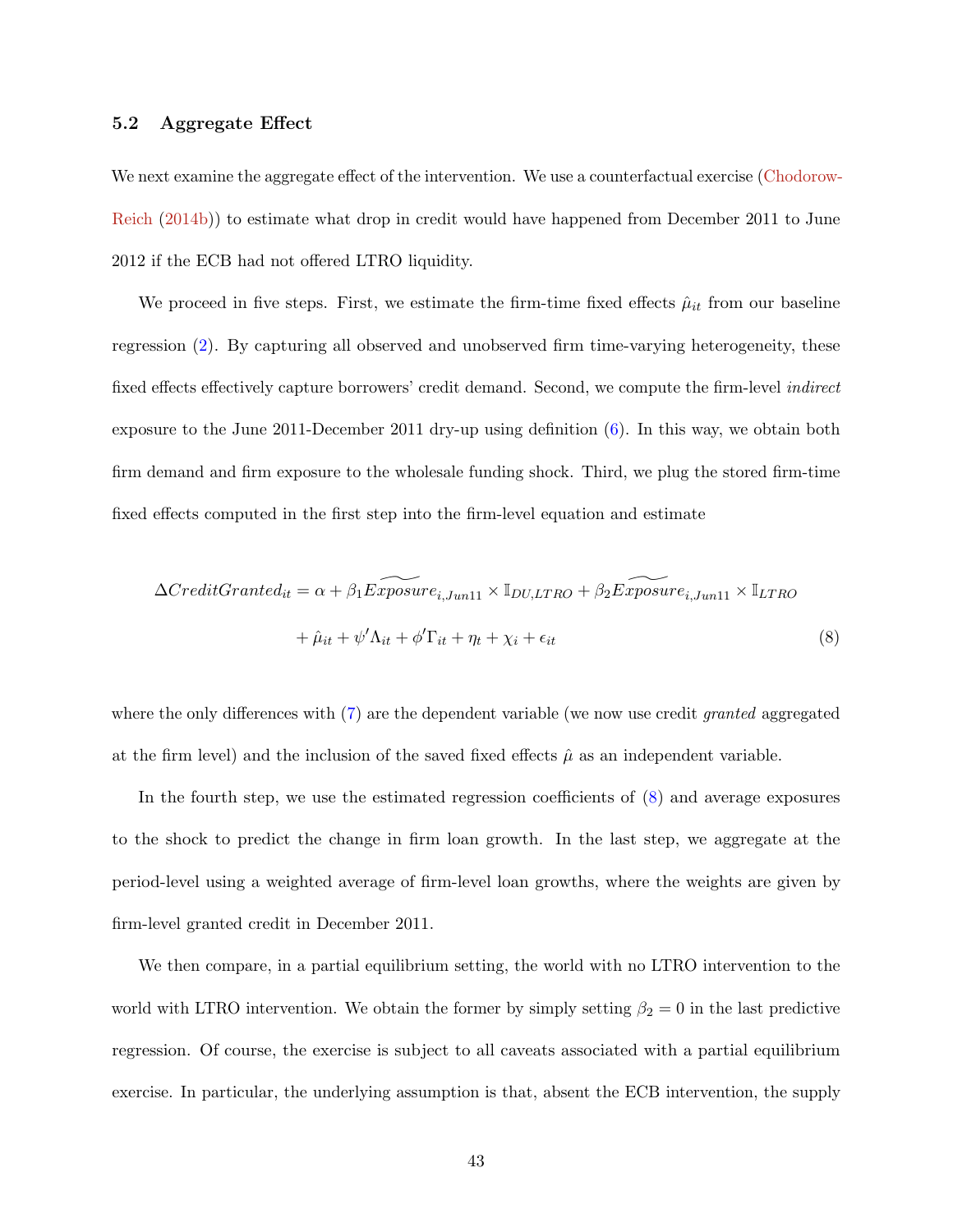of credit granted would have decreased at the same rate of the dry-up period during the intervention period. Thus, we find that the LTRO had a positive effect on credit supply, increasing it by 2%. The effect is quantitatively large: without the intervention, according to our partial equilibrium exercise, bank credit would have contracted by 5.6% in the intervention period instead of the observed 3.6%. The intervention does not, however, fully restore bank credit supply given that the dry-up caused a credit contraction of 3.7%.

## <span id="page-44-0"></span>6 Conclusion

In this paper, we analyze the transmission of central bank liquidity injections on bank credit supply using the ECB three-year LTRO and the Italian economy as a laboratory. We show that the banks that experience a wholesale market dry-up before the intervention (i) reduce their credit supply during the period of funding stress and (ii) restore their credit supply once the central bank injects liquidity into the system. A large fraction of central bank liquidity is however transmitted to increased holdings of high-yield securities as banks relatively less affected by the wholesale funding dry-up use the central bank liquidity injection to reach-for-yield.

We contribute to the seminal lender of last resort literature by examining how a central bank can counter a credit contraction following a negative shock. While existing papers illustrate the negative effects of funding shocks or the positive effects of accommodative monetary policy on bank credit supply in isolation, we find that a central bank can counter an ongoing credit contraction by providing long-term collateralized liquidity to banks, at the cost of funding purchases of securities.

Our findings also open interesting avenues for future research on the design of the lender of last resort. The regulatory intervention used in our empirical strategy suggests that banks that need the liquidity injection the most are those that might be mechanically excluded from accessing central bank liquidity, as they might lack high quality collateral at the time of the intervention.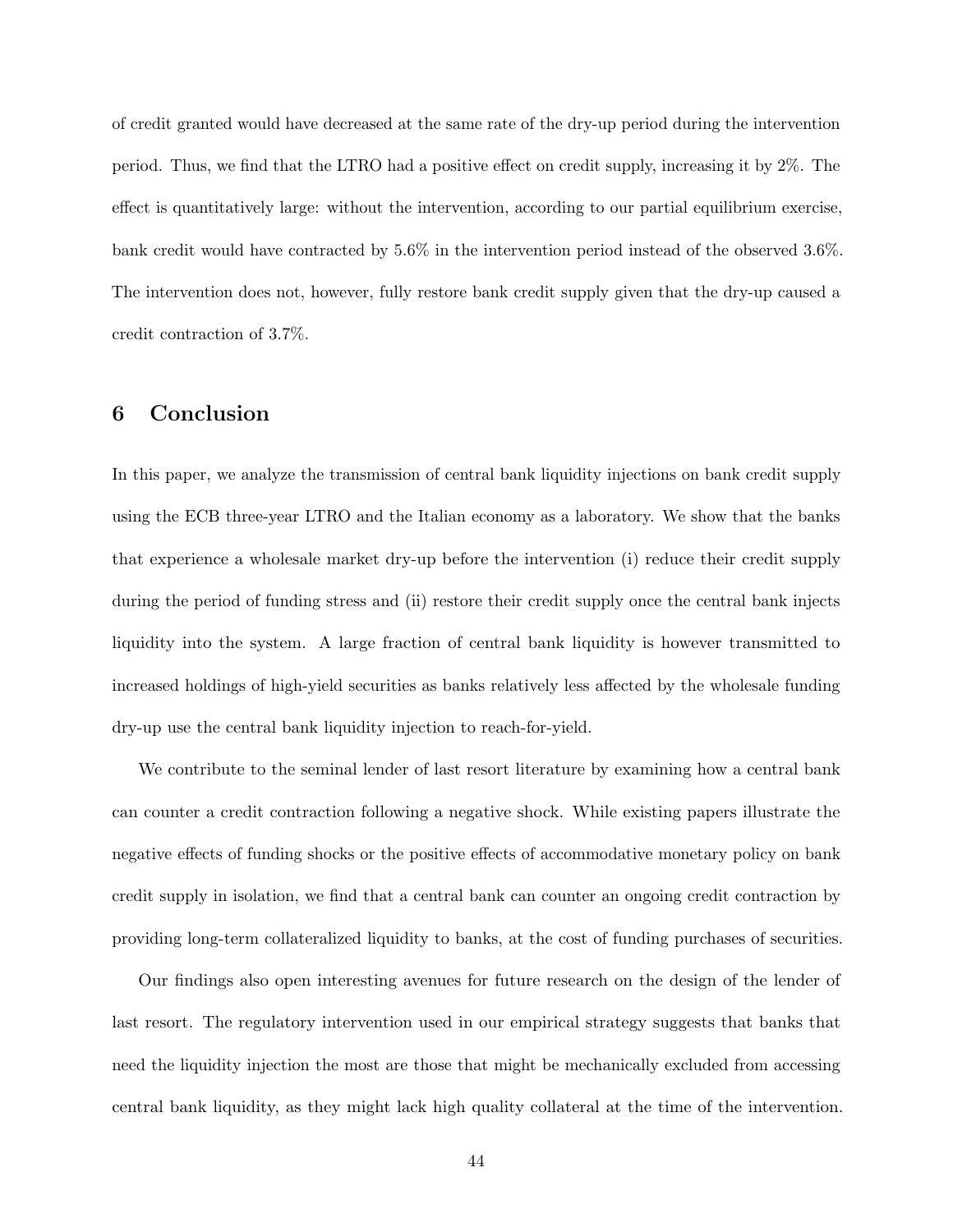In this sense, our results indicate that a temporary relaxation of collateral requirements might be instrumental for the pass-through. In order to design collateral policies during crises, policy makers need to evaluate the trade-off between restoring bank intermediation and increasing ex ante moral hazard.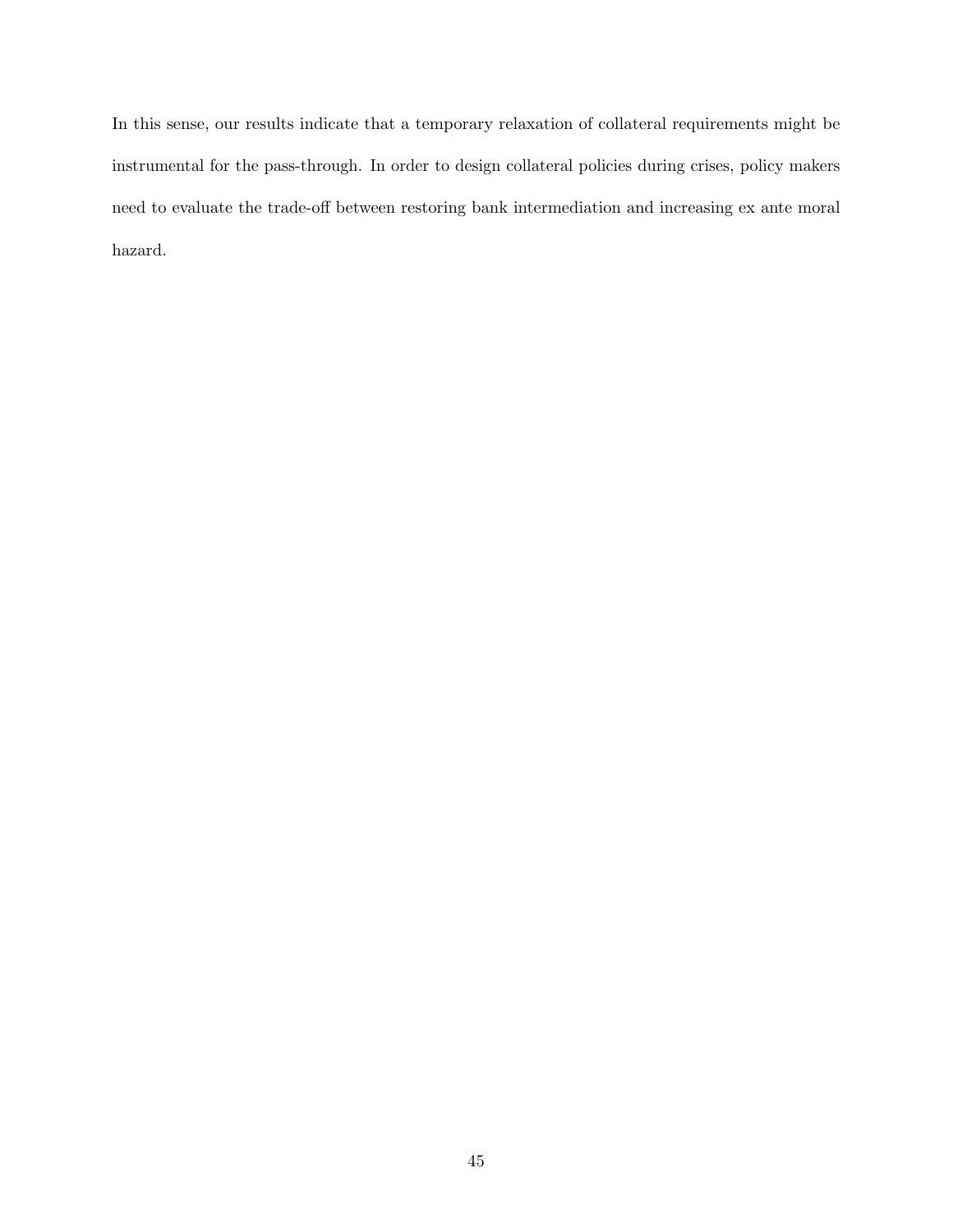## References

- <span id="page-46-6"></span>Acharya, V., T. Eisert, C. Eufinger, and C. Hirsch (2016a): "Real Effects of the Sovereign Debt Crisis in Europe: Evidence from Syndicated Loans," Working Paper.
- <span id="page-46-14"></span>(2016b): "Whatever it takes: The Real Effects of Uncoventional Monetary Policy," Working Paper.
- <span id="page-46-15"></span>ACHARYA, V. AND G. PLANTIN (2017): "Monetary Easing and Financial Stability," Working Paper.
- <span id="page-46-19"></span>ACHARYA, V., H. S. SHIN, AND T. YORULMAZER (2013): "A Theory of Arbitrage Capital," Review of Corporate Finance Studies, 2, 62–97.
- <span id="page-46-17"></span>Acharya, V. V. and S. Steffen (2015): "The Greatest Carry Trade Ever? Understanding Eurozone Bank Risks," Journal of Financial Economics, 115, 215–236.
- <span id="page-46-8"></span>Agarwal, S., S. Chomsisengphet, N. Mahoney, and J. Stroebel (2016): "Do Banks Pass Through Credit Expansions? The Marginal Profitability of Consumer Lending During the Great Recession," Working Paper.
- <span id="page-46-13"></span>Akerlof, G. A. (1970): "The Market for Lemons: Quality Uncertainty and the Market Mechanism," Quarterly Journal of Economics, 84, 488500.
- <span id="page-46-18"></span>Altavilla, C., M. Pagano, and S. Simonelli (2016): "Bank Exposures and Sovereign Stress Transmission," Working Paper.
- <span id="page-46-9"></span>Alves, N., D. Bonfim, and C. Soares (2016): "Surviving the Perfect Storm: the Role of the Lender of Last Resort," Working Paper.
- <span id="page-46-10"></span>Andrade, P., C. Cahn, H. Fraisse, and J.-S. Mesonnier (2015): "Can the Provision of Long-Term Liquidity Help to Avoid a Credit Crunch? Evidence from the Eurosystem's LTROs," Working Paper.
- <span id="page-46-16"></span>Angelini, P., G. Grande, and F. Panetta (2014): "The Negative Feedback Loop Between Banks and Sovereigns," Working Paper.
- <span id="page-46-4"></span>ASHCRAFT, A. (2006): "New Evidence on the Lending Channel," Journal of Money, Credit, and Banking, 38, 751–76.
- <span id="page-46-0"></span>BAGEHOT, W. (1873): "Lombard Street," H.S. King, London.
- <span id="page-46-11"></span>BANK OF ITALY (2011): "Annual Report,".
- <span id="page-46-12"></span> $-$  (2012): "Financial Stability Report,".
- <span id="page-46-7"></span>BELTRATTI, A. AND R. M. STULZ (2015): "Bank Sovereign Bond Holdings, Sovereign Shock Spillovers, and Moral Hazard During the European Crisis," Working Paper.
- <span id="page-46-5"></span>Benmelech, E., R. R. Meisenzahl, and R. Ramcharan (forthcoming): "The Real Effects of Liquidity During the Financial Crisis: Evidence From Automobiles," Quarterly Journal of Economics.
- <span id="page-46-3"></span>Bernanke, B. (1983): "Nonmonetary Effects of the Financial Crisis in the Propagation of the Great Depression," American Economic Review, 73, 257–7.
- <span id="page-46-1"></span>BERNANKE, B. AND A. S. BLINDER (1988): "Credit, Money, and Aggregate Demand," American Economic Review, 78, 435–39.
- <span id="page-46-2"></span>Bernanke, B. and M. Gertler (1989): "Agency Costs, Net Worth, and Business Fluctuations," American Economic Review, 79, 14–31.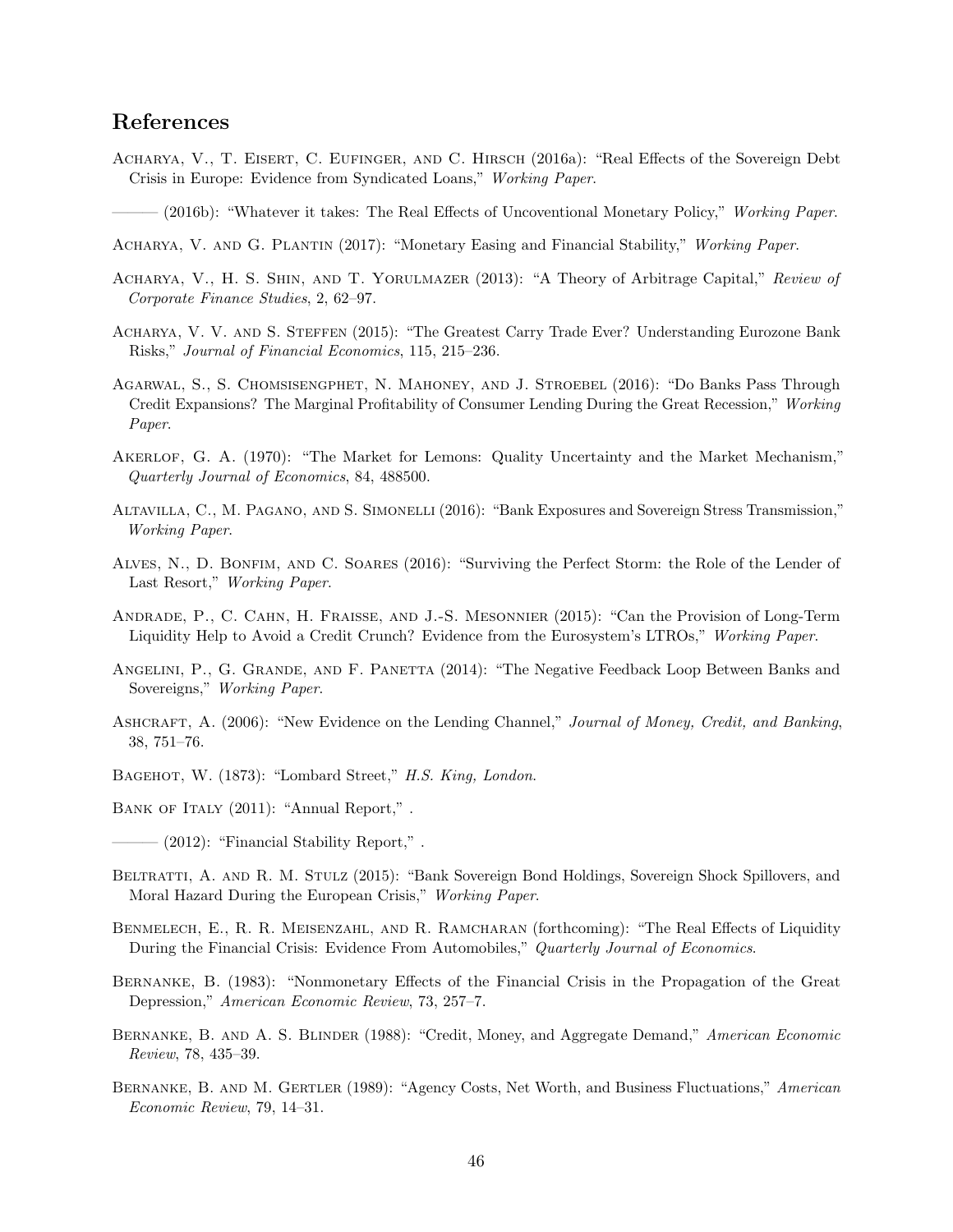- <span id="page-47-2"></span>BERNANKE, B. S. AND A. S. BLINDER (1992): "The Federal Funds Rate and the Channels of Monetary Transmission," American Economic Review, 82, 901–21.
- <span id="page-47-4"></span>Bocola, L. (2016): "The Pass-Through of Sovereign Risk," Journal of Political Economy, 124, 879–926.
- <span id="page-47-8"></span>BOFONDI, M., L. CARPINELLI, AND E. SETTE (forthcoming): "Credit Supply During a Sovereign Debt Crisis," Journal of the European Economic Association.
- <span id="page-47-19"></span>BOLTON, P. AND X. FREIXAS (2006): "Corporate Finance and the Monetary Transmission Mechanism," Review of Financial Studies, 19, 829–870.
- <span id="page-47-9"></span>BOTTERO, M., S. LENZU, AND F. MEZZANOTTI (2017): "Sovereign Debt Exposure and the Bank Lending Channel: Impact on Credit Supply and the Real Economy," Working Paper.
- <span id="page-47-15"></span>Calomiris, C. W. and C. M. Kahn (1991): "The Role of Demandable Debt in Structuring Optimal Banking Arrangements," American Economic Review, 81, 497–513.
- <span id="page-47-12"></span>CASIRAGHI, M., E. GAIOTTI, L. RODANO, AND A. SECCHI (2013): "The Impact of Unconventional Monetary Policy on the Italian Economy During the Sovereign Debt Crisis," Questioni di Economia e Finanza, 203.
- <span id="page-47-1"></span>CHERNENKO, S. AND A. SUNDERAM (2014): "Frictions in Shadow Banking: Evidence from the Lending Behavior of Money Market Funds," Review of Financial Studies, 27, 1717–1750.
- <span id="page-47-11"></span>Chodorow-Reich, G. (2014a): "Effects of Unconventional Monetary Policy on Financial Institutions," Brookings Papers on Economic Activity, Spring, 155–204.
- <span id="page-47-3"></span>(2014b): "The Employment Effects of Credit Market Disruptions: Firm-level Evidence from the 2008-09 Financial Crisis," Quarterly Journal of Economics, 129, 1–59.
- <span id="page-47-7"></span>Cingano, F., F. Manaresi, and E. Sette (2016): "Does Credit Crunch Investments Down? New Evidence on the Real Effects of the Bank-Lending Channel," Review of Financial Studies, 29, 2737–2773.
- <span id="page-47-17"></span>Crosignani, M. (2016): "Why Are Banks Not Recapitalized During Crises?" Working Paper.
- <span id="page-47-13"></span>Crosignani, M., M. Faria-e Castro, and L. Fonseca (2017): "The (Unintended?) Consequences of the Largest Liquidity Injection Ever," Working Paper.
- <span id="page-47-14"></span>Daetz, S. L., M. G. Subrahmanyam, D. Yongjun Tang, and S. Q. Wang (2016): "Did ECB Liquidity Injections Help The Real Economy," Working Paper.
- <span id="page-47-16"></span>DANG, T. V., G. GORTON, AND B. HOLMSTROM (2012): "Ignorance, Debt and Financial Crises," Working Paper.
- <span id="page-47-5"></span>DARMOUNI, O. (2016): "The Effects of Informational Frictions on Credit Reallocation," Working Paper.
- <span id="page-47-0"></span>DARMOUNI, O. AND A. RODNYANSKY (2016): "The Effects of Quantitative Easing on Bank Lending Behavior," Working Paper.
- <span id="page-47-6"></span>De Marco, F. (2015): "Bank Lending and the Sovereign Debt Crisis," Working Paper.
- <span id="page-47-18"></span>DE MARCO, F. AND M. MACCHIAVELLI (2015): "The Political Origin of Home Bias: The Case of Europe," Working Paper.
- <span id="page-47-10"></span>DEL GIOVANE, P., A. NOBILI, AND F. M. SIGNORETTI (2013): "Supply Tightening or Lack of Demand? An Analysis of Credit Developments During the Lehman Brothers and the Sovereign Debt Crises," Working Paper, 942.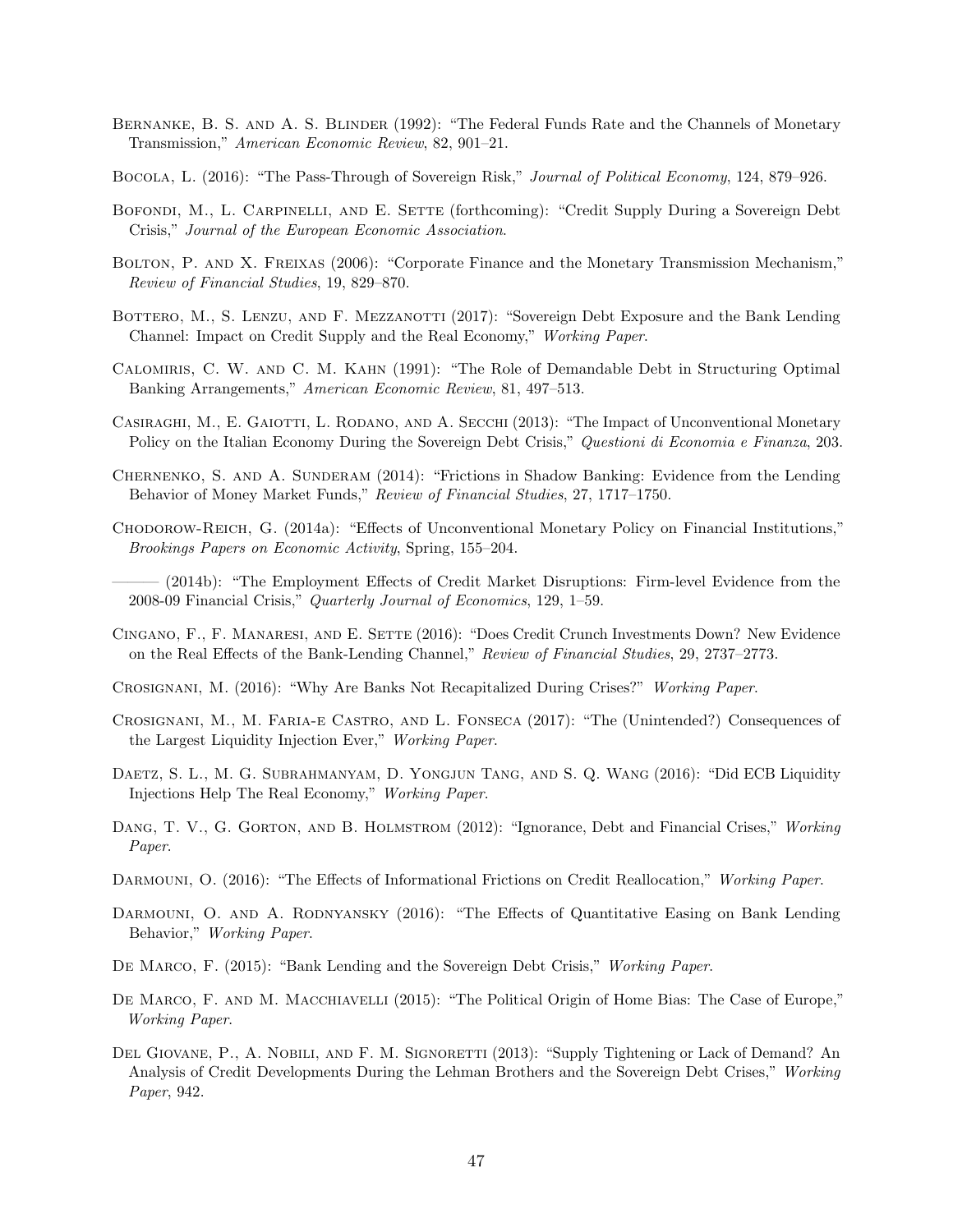- <span id="page-48-10"></span>Di Maggio, M., A. Kermani, B. Keys, T. Piskorski, R. Ramcharan, A. Seru, and V. Yao (2016a): "Monetary Policy Pass-Through: Mortgage Rates, Household Consumption and Voluntary Deleveraging," Working Paper.
- <span id="page-48-3"></span>Di Maggio, M., A. Kermani, and C. Palmer (2016b): "How Quantitative Easing Works: Evidence on the Refinancing Channel," Working Paper.
- <span id="page-48-14"></span>DRECHSLER, I., T. DRECHSEL, D. MARQUES, AND P. SCHNABL (2016): "Who Borrows from the Lender of Last Resort," Journal of Finance, 71, 1933–1974.
- <span id="page-48-8"></span>DUFFIE, D. AND B. STRULOVICI (2012): "Capital Mobility and Asset Pricing," *Econometrica*, 80, 2469–2509.
- <span id="page-48-12"></span>GARCIA-POSADA, M. AND M. MARCHETTI (2015): "The Bank Lending Channel of Unconventional Monetary Policy: the Impact of the VLTROS on Credit Supply in Spain," Working Paper.
- <span id="page-48-6"></span>Gertler, M. and S. Gilchrist (1994): "Monetary Policy, Business Cycles, and the Behavior of Small Manufacturing Firms," Quarterly Journal of Economics, 109, 309–40.
- <span id="page-48-13"></span>GIANNONE, D., M. LENZA, H. PILL, AND L. REICHLIN (2012): "The ECB and the Interbank Market," The Economic Journal, 122, F467F486.
- <span id="page-48-2"></span>GOLDSTEIN, I., I. CHAKRABORTY, AND A. MACKINLAY (2016): "Monetary Stimulus and Bank Lending," Working Paper.
- <span id="page-48-15"></span>GORTON, G. AND G. PENNACCHI (1990): "Financial Intermediaries and Liquidity Creation," Journal of Finance, 45, 1540–6261.
- <span id="page-48-16"></span>Hertzberg, A., A. Liberman, and D. Paravisini (2016): "Adverse Selection On Maturity: Evidence from On-line Consumer Credit," Working Paper.
- <span id="page-48-5"></span>Holmstrom, B. and J. Tirole (1997): "Financial Intermediation, Loanable Funds, and the Real Sector," Quarterly Journal of Economics, 112, 663–91.
- <span id="page-48-18"></span>Ippolito, F., J.-L. Peydro, A. Polo, and E. Sette (2016): "Double Bank Runs and Liquidity Risk Management," Journal of Financial Economics, 122, 135–154.
- <span id="page-48-17"></span>Ivashina, V. and B. Becker (2016): "Financial Repression in the European Sovereign Debt Crisis," Working Paper.
- <span id="page-48-0"></span>IVASHINA, V. AND D. S. SCHARFSTEIN (2010): "Bank Lending During the Financial Crisis of 2008," Journal of Financial Economics, 97, 319–338.
- <span id="page-48-1"></span>IYER, R., J.-L. PEYDRO, S. DA ROCHA-LOPES, AND A. SCHOAR (2014): "Interbank Liquidity Crunch and the Firm Credit Crunch: Evidence from the 2007-2009 Crisis," Review of Financial Studies, 27, 347–72.
- <span id="page-48-9"></span>JIMENEZ, G., S. ONGENA, J.-L. PEYDRO, AND J. SAURIN (2012): "Credit Supply and Monetary Policy: Identifying the Bank Balance-Sheet Channel With Loan Applications," American Economic Review, 102, 2301–2326.
- <span id="page-48-4"></span>– (2014): "Hazardous Times for Monetary Policy: What do Twenty-Three Million Bank Loans Say About the Effects of Monetary Policy on Credit Risk-Taking?" Econometrica, 82, 463–505.
- <span id="page-48-11"></span>Kandrac, J. and B. Schlusche (2017): "Quantitative Easing and Bank Risk Taking: Evidence from Lending," Working Paper.
- <span id="page-48-7"></span>KASHYAP, A. K., O. A. LAMONT, AND J. C. STEIN (1994): "Credit Conditions and the Cyclical Behavior of Inventories," Quarterly Journal of Economics, 109, 565–92.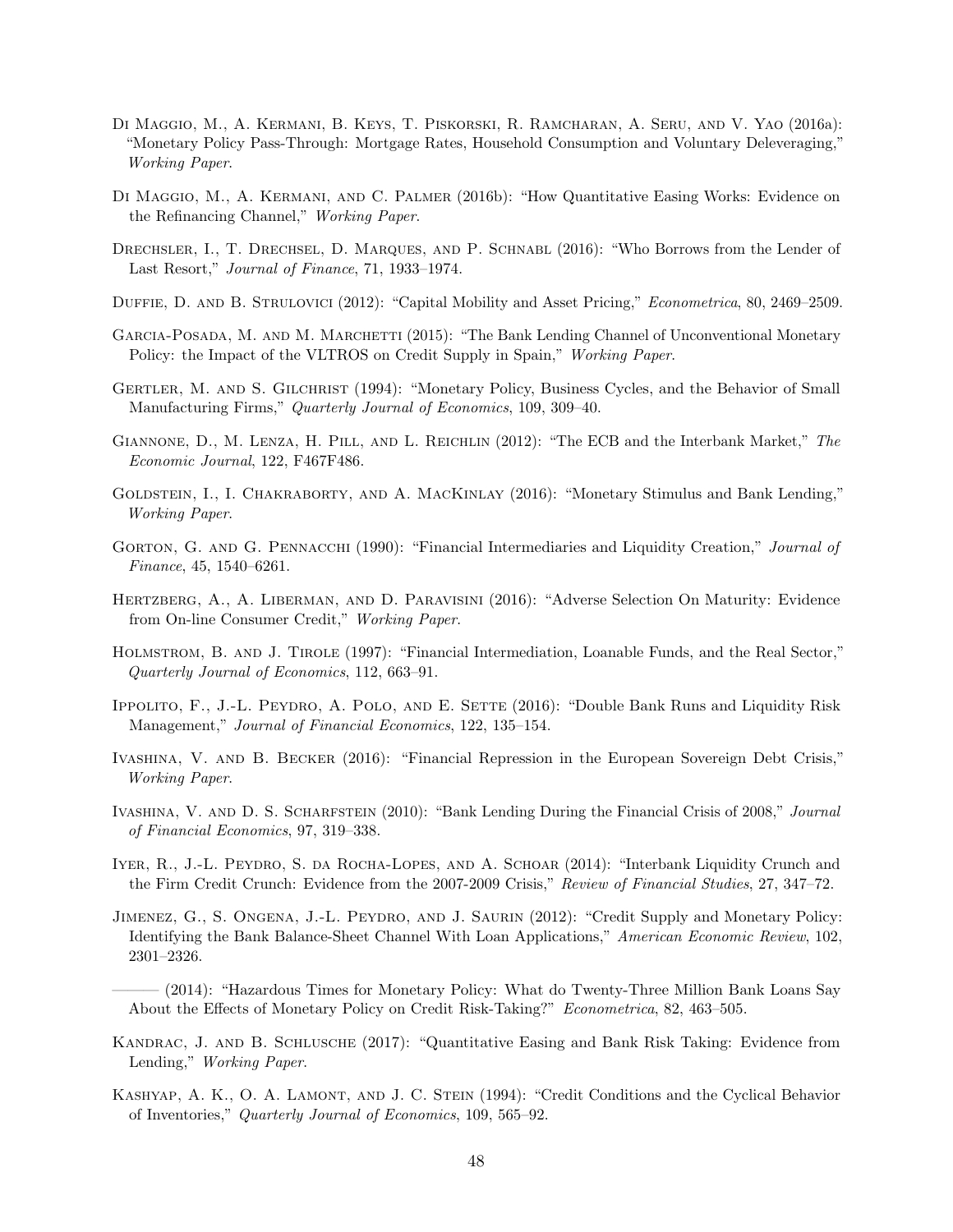- <span id="page-49-5"></span><span id="page-49-3"></span>KASHYAP, A. K. AND J. C. STEIN (1995): "The Impact of Monetary Policy on Bank Balance Sheets," Carnegie-Rochester Conference Series on Public Policy, 42, 151–195.
	- (2000): "What do a Million Observations on Banks Say About the Transmission of Monetary Policy?" American Economic Review, 90, 407–428.
- <span id="page-49-0"></span>Khwaja, A. and A. Mian (2008): "Tracing the Impact of Bank Liquidity Shocks: Evidence from an Emerging Market," American Economic Review, 98, 1413–1442.
- <span id="page-49-17"></span>Morais, B., J.-L. Peydro, and C. Ruiz (2015): "The International Bank Lending Channel of Monetary Policy Rates and QE: Credit Supply, Reach-for-Yield, and Real Effects," Working Paper.
- <span id="page-49-14"></span>Ongena, S., A. A. Popov, and N. van Horen (2016): "The Invisible Hand of the Government: Moral Suasion During the European Sovereign Debt Crisis," Working Paper.
- <span id="page-49-16"></span>PALIGOROVA, T. AND J. SANTOS (2013): "Monetary Policy and Bank Risk-Taking: Evidence from the Corporate Loan Market," Working Paper.
- <span id="page-49-2"></span>Paravisini, D. (2008): "Local Bank Financial Constraints and Firm Access to External Finance," Journal of Finance, 63, 2161–2193.
- <span id="page-49-7"></span>PEREZ, D. (2015): "Sovereign Debt, Domestic Banks and the Provision of Public Liquidity," Working Paper.
- <span id="page-49-12"></span>PERIGNON, C., D. THESMAR, AND G. VUILLEMEY (2016): "Wholesale Funding Dry-Ups," Working Paper.
- <span id="page-49-8"></span>Popov, A. A. and N. van Horen (2015): "Exporting Sovereign Stress: Evidence from Syndicated Bank Lending During the Euro Area Sovereign Debt Crisis," Review of Finance, 19, 1825–1866.
- <span id="page-49-6"></span>PURI, M., J. ROCHOLL, AND S. STEFFEN (2011): "Global Retail Lending in the Aftermath of the US Financial Crisis: Distinguishing Between Supply and Demand Effects," Journal of Financial Economics, 100, 319–338.
- <span id="page-49-13"></span>ROTHSCHILD, M. AND J. E. STIGLITZ (1976): "Equilibrium in Competitive Insurance Markets: An Essay on the Economics of Imperfect Information," Quarterly Journal of Economics, 90, 630–49.
- <span id="page-49-1"></span>SCHNABL, P. (2012): "The International Transmission of Bank Liquidity Shocks: Evidence from an Emerging Market," Journal of Finance, 67, 897–932.
- <span id="page-49-4"></span>Stein, J. (1998): "An Adverse-Selection Model of Bank Asset and Liability Management with Implications for the Transmission of Monetary Policy," RAND Journal of Economics, 29, 466–86.
- <span id="page-49-9"></span>Thornton, H. (1802): "An Enquiry Into the Nature and Effects of the Paper Credit of Great Britain," Nabu Press, London.
- <span id="page-49-15"></span>UHLIG, H. (2013): "Sovereign Default Risk and Banks in a Monetary Union," German Economic Review, 15, 23–41.
- <span id="page-49-10"></span>van der Kwaak, C. (2015): "Financial Fragility and Unconventional Central Bank Lending Operations," Working Paper.
- <span id="page-49-11"></span>Vissing-Jorgensen, A., A. Krishnamurthy, and S. Nagel (2015): "ECB Policies involving Government Bond Purchases: Impact and Channels," Working Paper.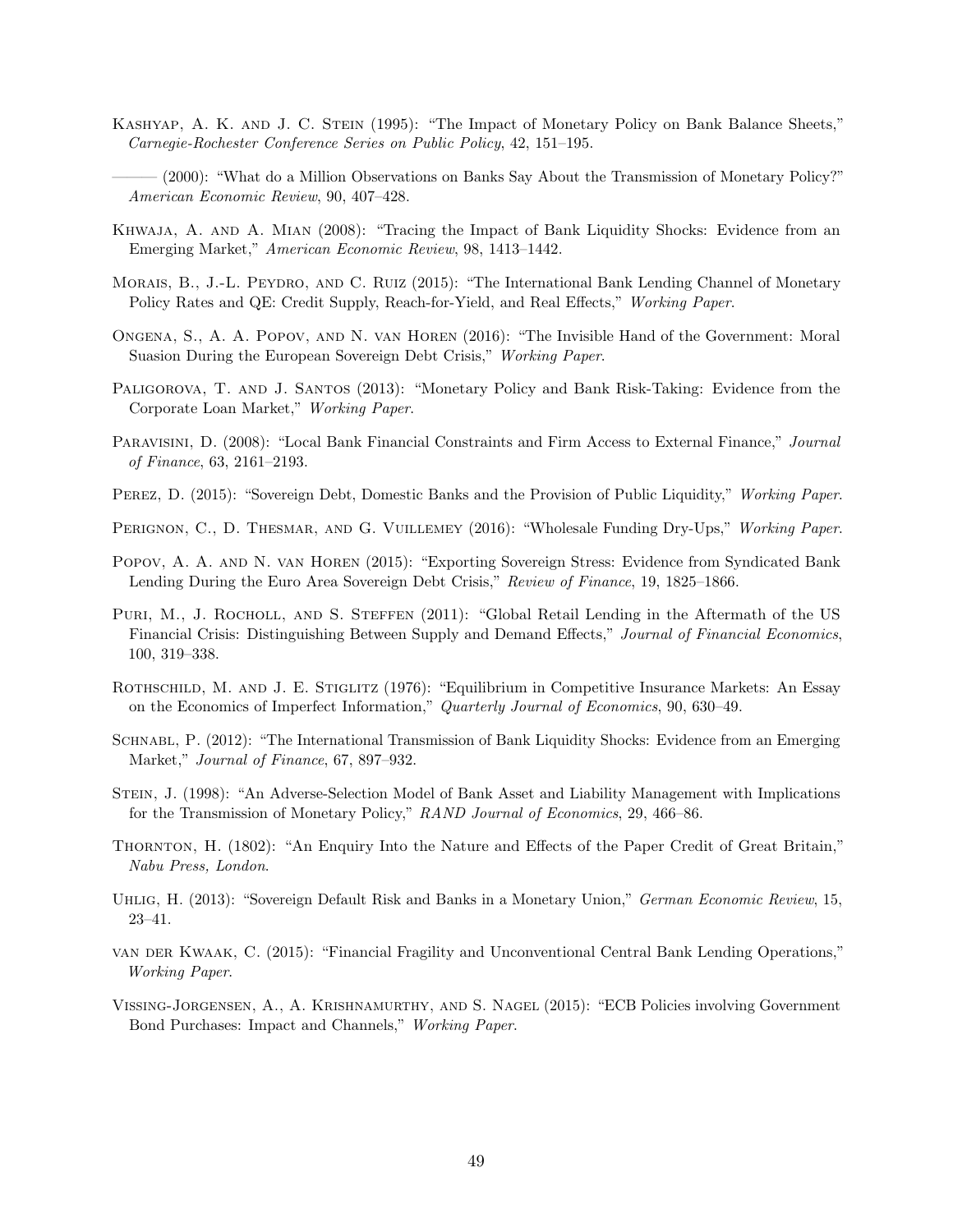## <span id="page-50-0"></span>Appendix A Specification

In this section, we consider the following simplified version of  $(2)$ :

<span id="page-50-1"></span>
$$
y_{jt} = \beta_0 + \beta_1 T_j + \beta_2 \mathbb{I}_{DU,LTRO} + \beta_3 T_j \times \mathbb{I}_{DU,LTRO} + \beta_4 \mathbb{I}_{LTRO} + \beta_5 T_j \times \mathbb{I}_{LTRO} + \epsilon_{it}
$$
(A1)

where j is a bank and t is a date.  $T_j$  is a treatment dummy. There are three periods: the dummy  $\mathbb{I}_{DU,LTRO}$ is equal to one in the second and third period. The dummy  $\mathbb{I}_{LTRO}$  is equal to one in the last period. *Claim.* The coefficient  $\beta_3$  ( $\beta_5$ ) captures the difference in  $y_{it}$  for the treated group during the second (third) period relative to control group during the first (second) period.

$$
\beta_3 = E(y_{jt}|\mathbb{I}_{DU,LTRO} = 1, \mathbb{I}_{LTRO} = 0, T_j = 1) - E(y_{jt}|\mathbb{I}_{DU,LTRO} = 0, \mathbb{I}_{LTRO} = 0, T_j = 1)
$$

$$
- (E(y_{jt}|\mathbb{I}_{DU,LTRO} = 1, \mathbb{I}_{LTRO} = 0, T_j = 0) - E(y_{jt}|\mathbb{I}_{DU,LTRO} = 0, \mathbb{I}_{LTRO} = 0, T_j = 0))
$$

$$
\beta_5 = E(y_{jt}|\mathbb{I}_{DU,LTRO} = 1, \mathbb{I}_{LTRO} = 1, T_j = 1) - E(y_{jt}|\mathbb{I}_{DU,LTRO} = 1, \mathbb{I}_{LTRO} = 0, T_j = 1)
$$

$$
- (E(y_{jt}|\mathbb{I}_{DU,LTRO} = 1, \mathbb{I}_{LTRO} = 1, T_j = 0) - E(y_{jt}|\mathbb{I}_{DU,LTRO} = 1, \mathbb{I}_{LTRO} = 0, T_j = 0))
$$

*Proof.* Using  $(A1)$ , we can compute the following conditional expectations:

 $E(y_{jt}|\mathbb{I}_{DU,LTRO} = 0, \mathbb{I}_{LTRO} = 0, T_j = 0) = \beta_0$  $E(y_{jt}|\mathbb{I}_{DU,LTRO} = 0, \mathbb{I}_{LTRO} = 0, T_j = 1) = \beta_0 + \beta_1$  $E(y_{jt}|\mathbb{I}_{DU,LTRO} = 1, \mathbb{I}_{LTRO} = 0, T_j = 0) = \beta_0 + \beta_2$  $E(y_{jt}|\mathbb{I}_{DU,LTRO} = 0, \mathbb{I}_{LTRO} = 0, T_j = 1) = \beta_0 + \beta_1 + \beta_2 + \beta_3$  $E(y_{jt}|\mathbb{I}_{DU,LTRO} = 1, \mathbb{I}_{LTRO} = 1, T_j = 0) = \beta_0 + \beta_2 + \beta_4$  $E(y_{jt}|\mathbb{I}_{DU,LTRO} = 1, \mathbb{I}_{LTRO} = 1, T_j = 1) = \beta_0 + \beta_1 + \beta_2 + \beta_3 + \beta_4 + \beta_5$  $\Rightarrow (y_{jt}|\mathbb{I}_{DU,LTRO}=1,\mathbb{I}_{LTRO}=0,T_j=1) - E(y_{jt}|\mathbb{I}_{DU,LTRO}=0,\mathbb{I}_{LTRO}=0,T_j=1)$  $-\left(E(y_{jt}|\mathbb{I}_{DU,LTRO}=1, \mathbb{I}_{LTRO}=0, T_j=0\right) - E(y_{jt}|\mathbb{I}_{DU,LTRO}=0, \mathbb{I}_{LTRO}=0, T_j=0)\right) = \beta_3$  $\Rightarrow E(y_{jt}|\mathbb{I}_{DU,LTRO}=1,\mathbb{I}_{LTRO}=1,T_j=1)-E(y_{jt}|\mathbb{I}_{DU,LTRO}=1,\mathbb{I}_{LTRO}=0,T_j=1)$  $-\left(E(y_{jt}|\mathbb{I}_{DU,LTRO}=1, \mathbb{I}_{LTRO}=1, T_j=0\right) - E(y_{jt}|\mathbb{I}_{DU,LTRO}=1, \mathbb{I}_{LTRO}=0, T_j=0)\right) = \beta_5$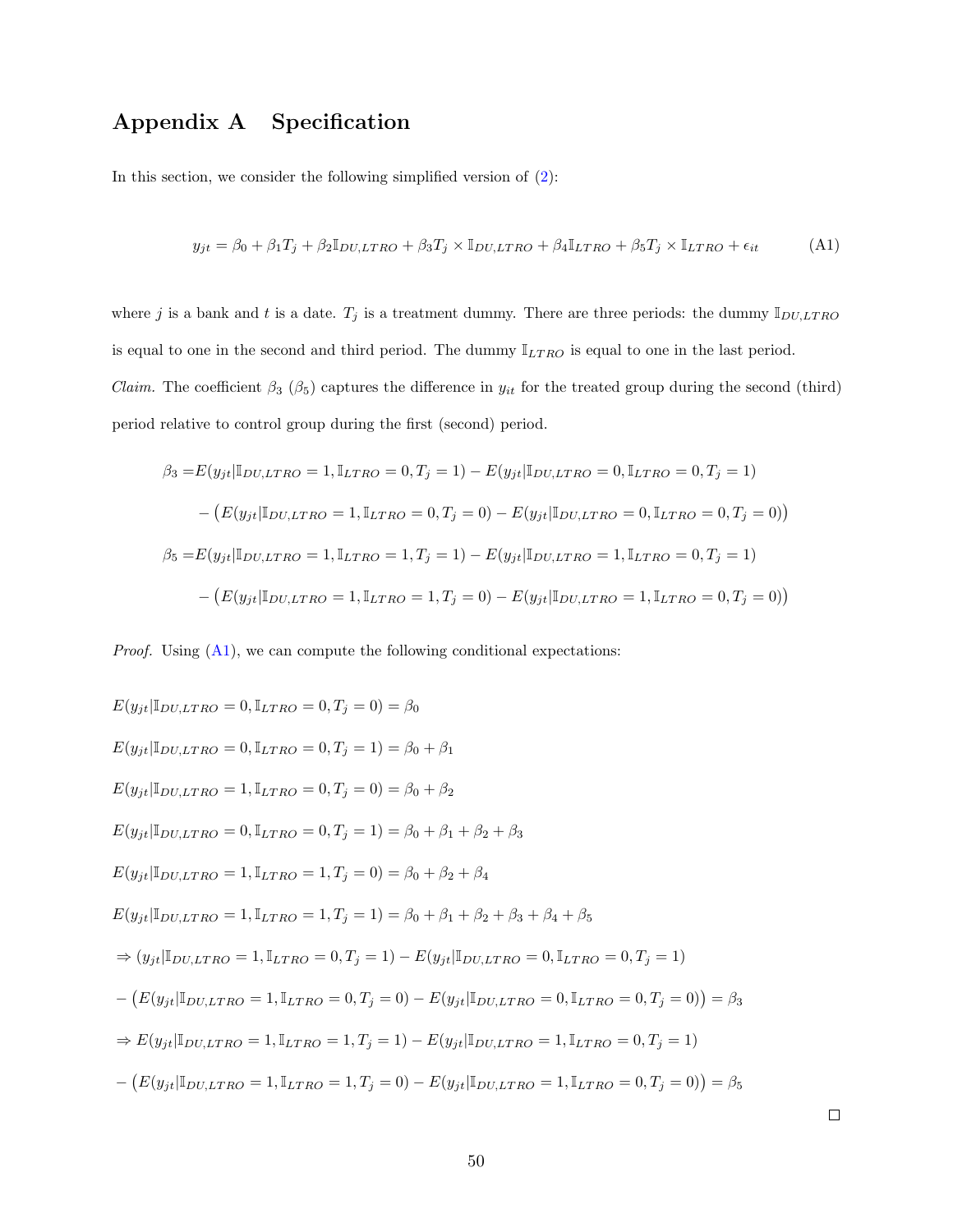# <span id="page-51-0"></span>Appendix B Additional Figures



Figure B.1: Italian Bank and Sovereign Credit Risk. The top left figure shows the Italian sovereign 5-year USD-denominated CDS spread. The top right figure shows the Italian 10-year government bond yield. The bottom left figure shows Italian banks' equity prices (MSCI Italian Financials Index). The bottom right figure shows mean Italian banks' CDS spread using data on the six major banks with CDS spreads available on Bloomberg for the entire sample. The vertical dashed line corresponds to the LTRO announcement on December 8, 2011. Source: Bloomberg.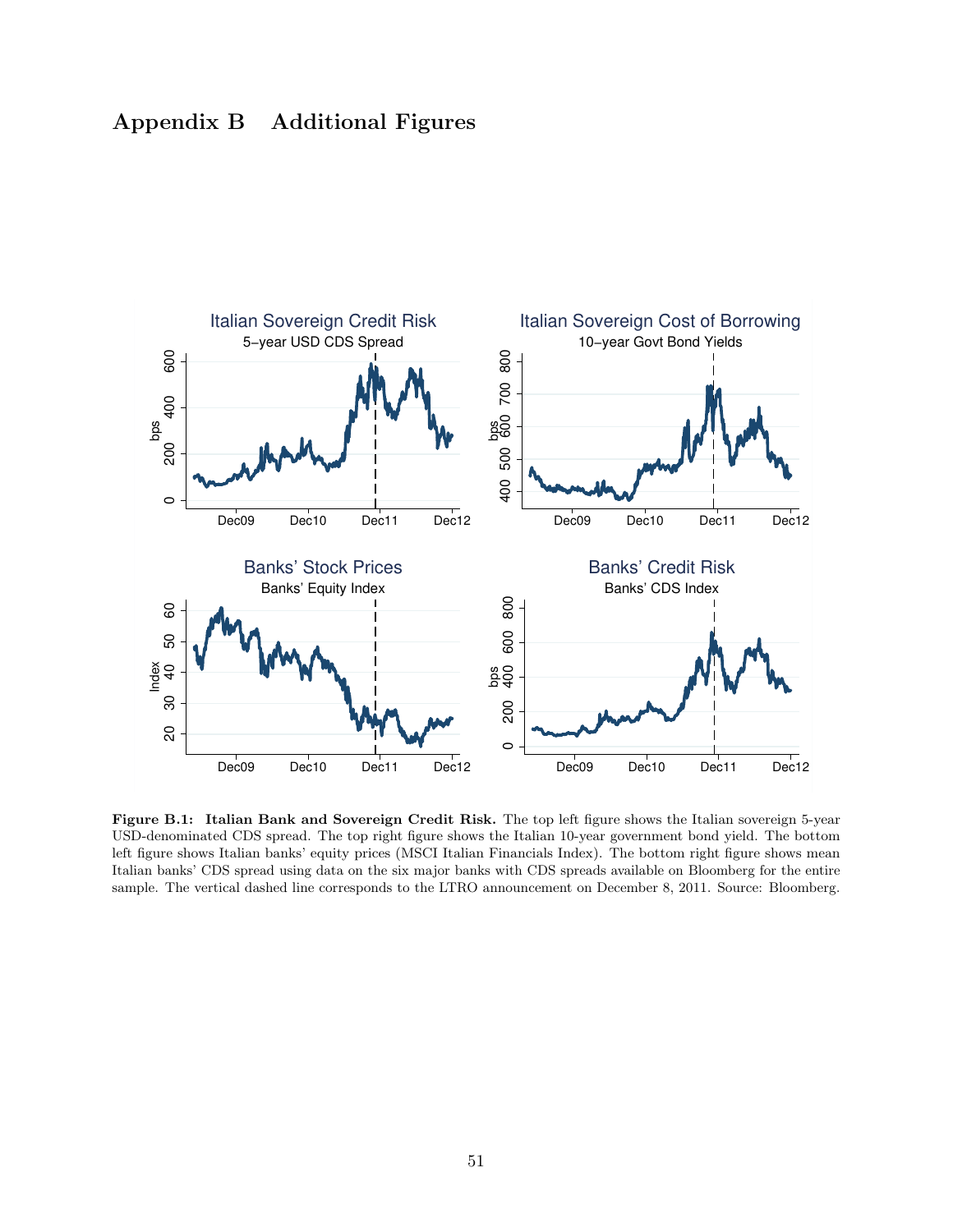<span id="page-52-0"></span>

Figure B.2: Bank Funding Sources. This figure shows the time series evolution of various sources of bank funding during our sample period. The dashed vertical lines correspond to December 2010, June 2011, December 2011, and June 2012. They delimit the normal, dry-up, and intervention periods. The four panels show household deposits, firm deposits, domestic interbank funding, and bond financing, respectively. Quantities are in billion euro. Source: Bank of Italy.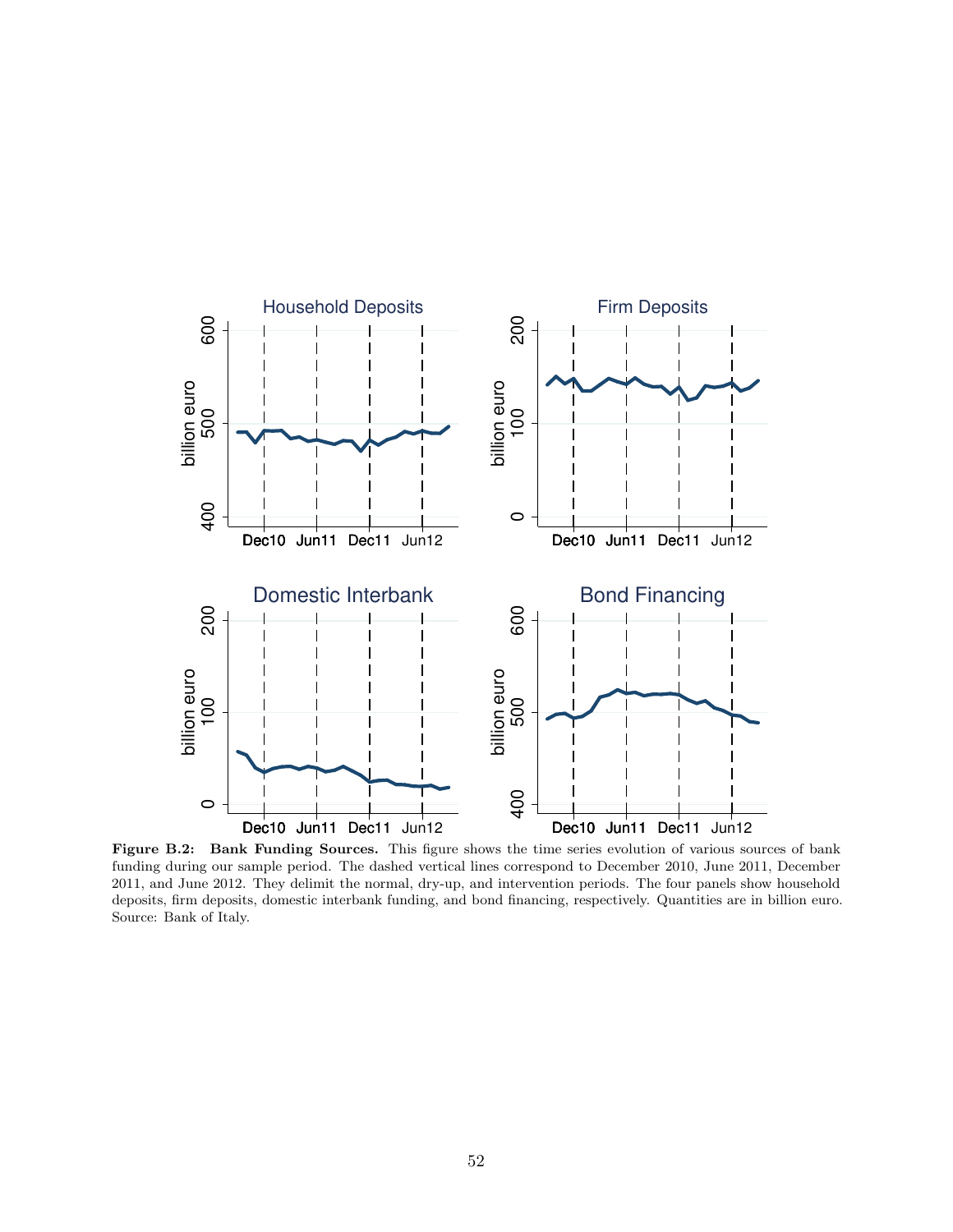<span id="page-53-0"></span>

Figure B.3: Outcome Variable: Time-Series Evolution. This figure shows the time-series evolution of our outcome variable during the normal, dry-up, and intervention periods. The top panel shows the time-series evolution of the change in (six-month) credit growth to firms by exposed and non-exposed banks. Exposed (non-exposed) banks have exposure to the dry-up above (below) median. The bottom panel shows the difference between the two time-series in the left panel during the same sample period. Source: Bank of Italy.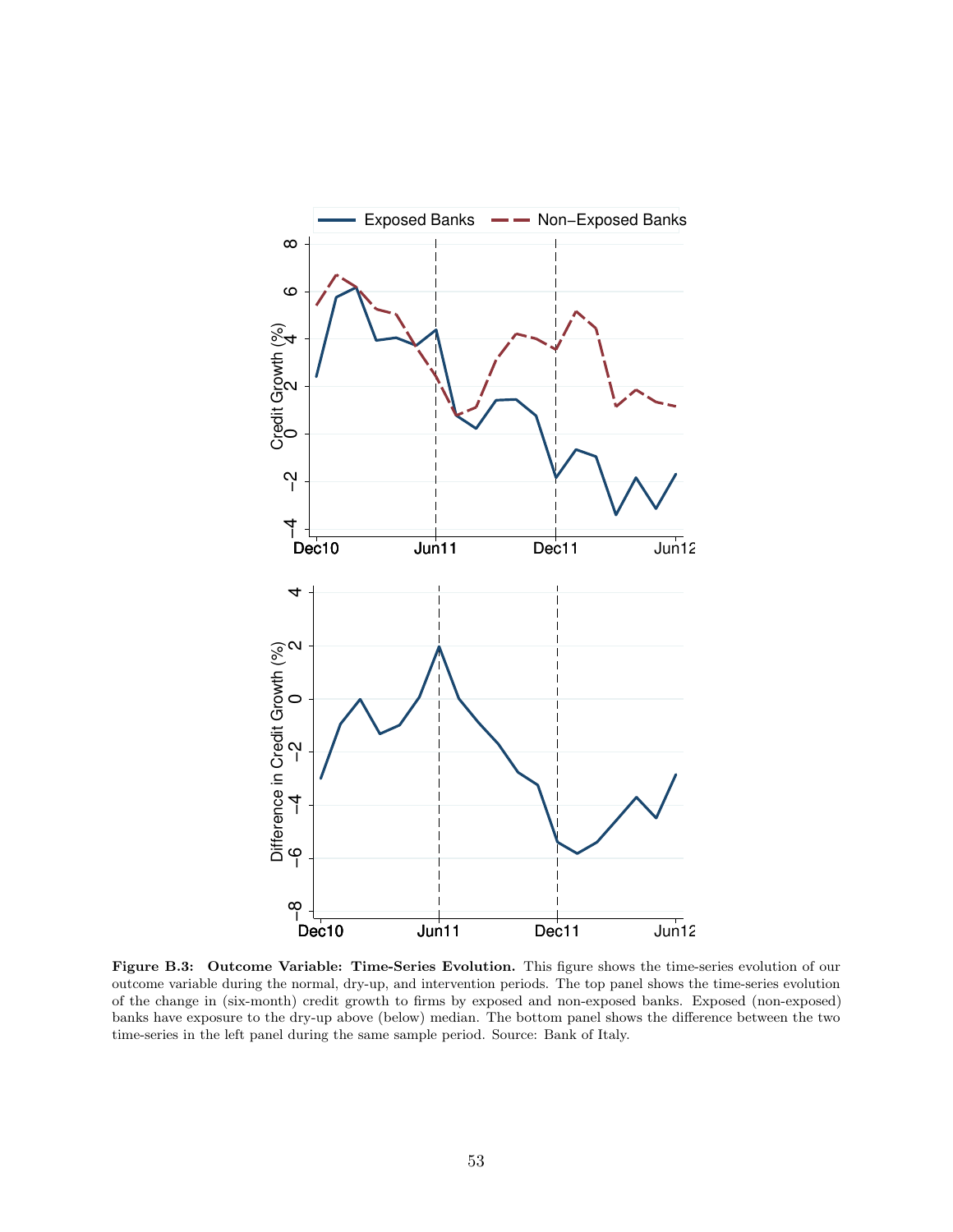<span id="page-54-0"></span>

Figure B.4: Erosion of ECB Eligible Collateral During the Dry-Up. This plot shows the time-series evolution of available (not pledged) ECB eligible collateral divided by total ECB eligible collateral. The solid (dashed) line shows the share of available ECB eligible collateral from December 2010 to June 2012 for exposed (non-exposed) banks. Exposed (non-exposed) banks have exposure to the dry-up above (below) median. The two vertical dashed lines delimit the dry-up period. Collateral (in percentages on the y-axis) is haircut adjusted. Source: Bank of Italy.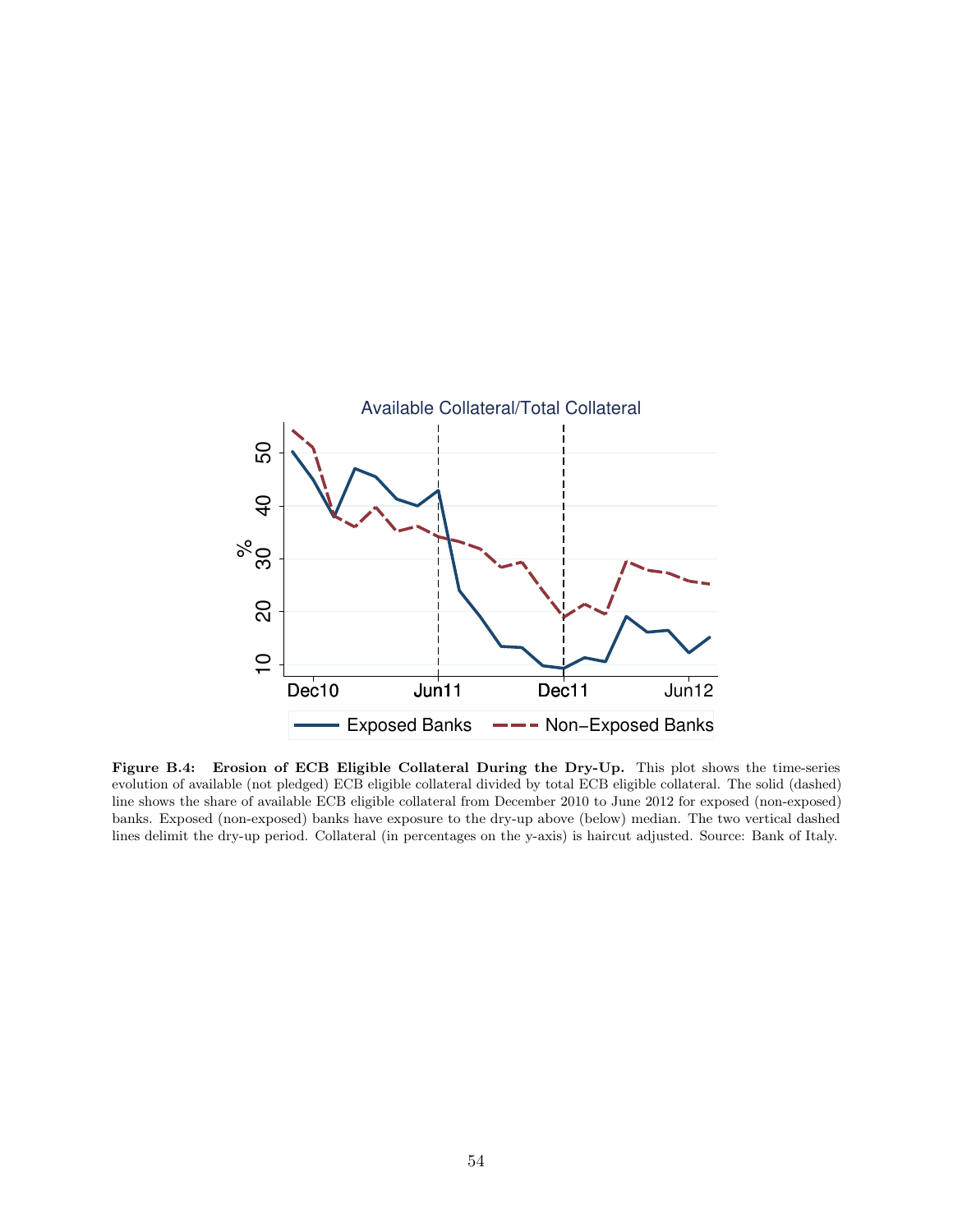<span id="page-55-0"></span>

|                    | Wholesale Funding Dry-Up |             |             |             |             |             |  |  |  |
|--------------------|--------------------------|-------------|-------------|-------------|-------------|-------------|--|--|--|
| $Exposure_{Jun11}$ | $-0.439***$              | $-0.425***$ | $-0.403***$ | $-0.400***$ | $-0.411***$ | $-0.405***$ |  |  |  |
|                    | (0.116)                  | (0.117)     | (0.121)     | (0.122)     | (0.120)     | (0.124)     |  |  |  |
| $LEV_{Jun11}$      |                          | $-0.097$    | $-0.068$    | $-0.091$    | $-0.092$    | $-0.093$    |  |  |  |
|                    |                          | (0.101)     | (0.108)     | (0.118)     | (0.116)     | (0.117)     |  |  |  |
| $ROA_{Jun11}$      |                          |             | $-0.011$    | $-0.014$    | $-0.025$    | $-0.024$    |  |  |  |
|                    |                          |             | (0.014)     | (0.016)     | (0.016)     | (0.017)     |  |  |  |
| $T1R_{Jun11}$      |                          |             |             | $-0.018$    | $-0.043$    | $-0.042$    |  |  |  |
|                    |                          |             |             | (0.018)     | (0.020)     | (0.020)     |  |  |  |
| $NPL_{Jun11}$      |                          |             |             |             | $-0.147*$   | $-0.145*$   |  |  |  |
|                    |                          |             |             |             | (0.078)     | (0.080)     |  |  |  |
| $Large_{Jun11}$    |                          |             |             |             |             | $-0.576$    |  |  |  |
|                    |                          |             |             |             |             | (2.850)     |  |  |  |
| Observations       | 73                       | 73          | 73          | 73          | 73          | 73          |  |  |  |
| R-squared          | 0.168                    | 0.178       | 0.185       | 0.188       | 0.229       | 0.229       |  |  |  |

# Appendix C Additional Tables

Table C.1: Wholesale Market Exposure and Dry-up. This table presents the results from a cross-sectional regression. The dependent variable is the change in total wholesale market funding between June 2011 and December 2011 (normalized by total assets in June 2011). The independent variables are the exposure to the foreign wholesale market defined in [\(1\)](#page-18-0), leverage, return on assets, tier 1 ratio, non-performing loans ratio, and a dummy equal to one if a bank belongs to a banking group with assets greater than  $\epsilon$ 500. All independent variables are measured in June 2011. \*\*\* p<0.01, \*\* p<0.05, \* p<0.1. Source: Bank of Italy.

<span id="page-55-1"></span>

|                    | Foreign Funding Wholesale Dry-Up |             |             |             |             |             |  |  |  |
|--------------------|----------------------------------|-------------|-------------|-------------|-------------|-------------|--|--|--|
| $Exposure_{Jun11}$ | $-0.283***$                      | $-0.291***$ | $-0.278***$ | $-0.277***$ | $-0.277***$ | $-0.263***$ |  |  |  |
|                    | (0.062)                          | (0.063)     | (0.065)     | (0.065)     | (0.066)     | (0.068)     |  |  |  |
| $LEV_{Jun11}$      |                                  | 0.055       | 0.072       | 0.062       | 0.062       | 0.059       |  |  |  |
|                    |                                  | (0.054)     | (0.058)     | (0.063)     | (0.064)     | (0.064)     |  |  |  |
| $ROA_{Jun11}$      |                                  |             | $-0.006$    | $-0.008$    | $-0.008$    | $-0.007$    |  |  |  |
|                    |                                  |             | (0.008)     | (0.008)     | (0.009)     | (0.009)     |  |  |  |
| $T1R_{Jun11}$      |                                  |             |             | $-0.007$    | $-0.009$    | $-0.008$    |  |  |  |
|                    |                                  |             |             | (0.018)     | (0.020)     | (0.020)     |  |  |  |
| $NPL_{Jun11}$      |                                  |             |             |             | $-0.009$    | $-0.003$    |  |  |  |
|                    |                                  |             |             |             | (0.043)     | (0.044)     |  |  |  |
| $Large_{Jun11}$    |                                  |             |             |             |             | $-1.303$    |  |  |  |
|                    |                                  |             |             |             |             | (1.556)     |  |  |  |
| Observations       | 73                               | 73          | 73          | 73          | 73          | 73          |  |  |  |
| R-squared          | 0.226                            | 0.237       | 0.245       | 0.247       | 0.247       | 0.255       |  |  |  |

Table C.2: Foreign Wholesale Market Exposure and Dry-up. This table presents the results from a crosssectional regression. The dependent variable is the change in foreign wholesale market funding between June 2011 and December 2011 (normalized by total assets in June 2011). The independent variables are the exposure to the foreign wholesale market defined in [\(1\)](#page-18-0), leverage, return on assets, tier 1 ratio, non-performing loans ratio, and a dummy equal to one if a bank belongs to a banking group with assets greater than  $\epsilon$ 500. All independent variables are measured in June 2011. \*\*\*  $p<0.01$ , \*\*  $p<0.05$ , \*  $p<0.1$ . Source: Bank of Italy.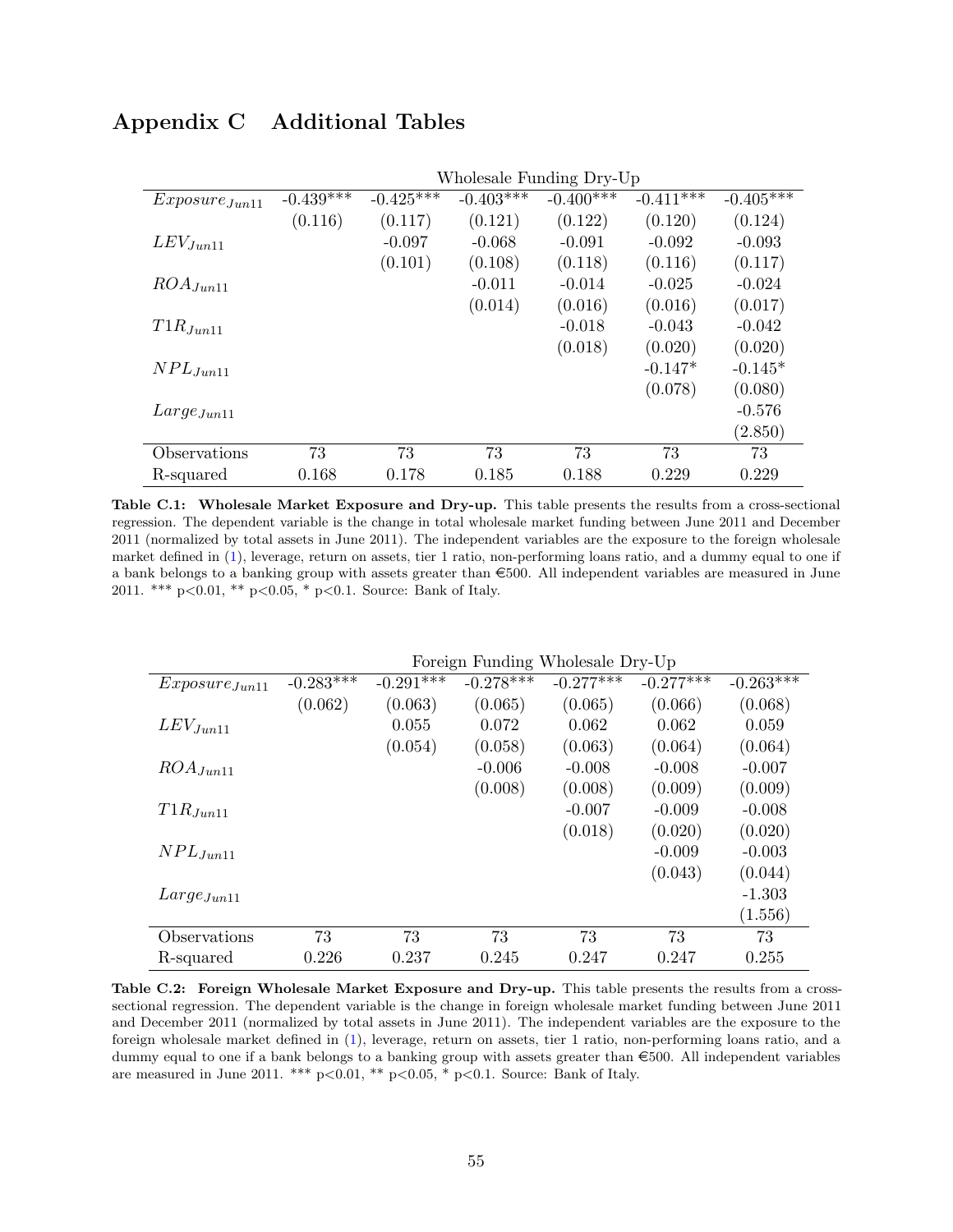<span id="page-56-0"></span>

| PANEL A                |                            |                  |         |         |         |       |       |
|------------------------|----------------------------|------------------|---------|---------|---------|-------|-------|
| <b>EXPOSED BANKS</b>   |                            | $\mathbf{Jun10}$ | Dec10   | Jun11   | Dec11   | Jun12 | Dec12 |
| Total Assets           | $\in$ billions             | 10.2             | 10.5    | 11.0    | 11.4    | 12.9  | 12.9  |
| Leverage               | Units                      | 13.5             | 14.2    | 13.2    | 13.4    | 14.0  | 13.9  |
| Tier 1 Ratio           | Units                      | 8.9              | 8.7     | 9.1     | 9.4     | 10.4  | 10.8  |
| Risk-Weighted Assets   | %Assets                    | 71.7             | 70.6    | 71.2    | 69.3    | 64.3  | 60.8  |
| Non-performing Loans   | <i><b>%Liabilities</b></i> | 8.1              | 8.0     | 8.6     | 8.9     | 10.8  | 11.7  |
| Private Credit         | $\%$ Assets                | 64.7             | 66.8    | 68.9    | 69.1    | 69.4  | 69.4  |
| - Credit to Households | $\%$ Assets                | 15.9             | 16.6    | 17.1    | 17.7    | 17.5  | 18.0  |
| - Credit to Firms      | $\%$ Assets                | 40.5             | 42.3    | 43.7    | 44.7    | 44.1  | 42.8  |
| Securities             | $\%$ Assets                | 13.9             | 13.6    | 14.2    | 14.9    | 20.0  | 18.5  |
| - Government Bonds     | $\%$ Assets                | 3.3              | 5.1     | 7.1     | 7.7     | 12.3  | 15.0  |
| Cash Reserves          | $\%$ Assets                | 0.4              | 0.4     | 0.4     | 0.4     | 0.4   | 0.5   |
| <b>ROA</b>             | Profits/Assets             | 0.2              | 0.3     | $0.2\,$ | $0.2\,$ | 0.2   | 0.1   |
| Central Bank Borrowing | $\%$ Assets                | 0.4              | $3.1\,$ | 1.8     | 7.2     | 11.0  | 10.8  |
| Household Deposits     | $\%$ Assets                | 27.4             | 26.6    | 24.7    | 25.5    | 24.5  | 25.0  |
| Wholesale Funding      | $\%$ Assets                | 11.0             | 10.9    | 12.2    | 11.5    | 11.7  | 10.9  |
| <b>Bond Financing</b>  | $\%$ Assets                | 19.3             | 20.6    | 22.8    | 19.3    | 16.9  | 16.5  |

| PANEL B                  |                |       |       |       |       |       |         |
|--------------------------|----------------|-------|-------|-------|-------|-------|---------|
| <b>NON-EXPOSED BANKS</b> |                | Jun10 | Dec10 | Jun11 | Dec11 | Jun12 | Dec12   |
| Total Assets             | $\in$ billions | 1.2   | 1.1   | 1.3   | 1.1   | 1.4   | $1.6\,$ |
| Leverage                 | Units          | 10.8  | 10.9  | 10.8  | 10.4  | 11.4  | 11.6    |
| Tier 1 Ratio             | Units          | 12.5  | 11.7  | 11.4  | 12.3  | 12.8  | 12.5    |
| Risk-Weighted Assets     | $\%$ Assets    | 68.4  | 70.1  | 68.0  | 69.8  | 65.7  | 64.3    |
| Non-performing Loans     | %Liabilities   | 8.3   | 8.5   | 8.7   | 9.2   | 10.9  | 11.9    |
| Private Credit           | $\%$ Assets    | 64.1  | 67.5  | 70.1  | 71.1  | 71.5  | 76.1    |
| - Credit to Households   | $\%$ Assets    | 18.8  | 19.3  | 20.0  | 19.7  | 19.6  | 20.2    |
| - Credit to Firms        | $\%$ Assets    | 42.4  | 45.0  | 47.0  | 49.1  | 48.8  | 51.2    |
| Securities               | $\%$ Assets    | 15.4  | 14.5  | 14.0  | 16.1  | 23.4  | 20.6    |
| - Government Bonds       | $\%$ Assets    | 4.7   | 5.6   | 6.2   | 7.9   | 15.8  | 15.5    |
| Cash Reserves            | $\%$ Assets    | 0.5   | 0.6   | 0.5   | 0.6   | 0.5   | 0.6     |
| <b>ROA</b>               | Profits/Assets | 0.1   | 0.2   | 0.1   | 0.2   | 0.1   | 0.2     |
| Central Bank Borrowing   | $\%$ Assets    | 0.0   | 0.0   | 0.0   | 2.1   | 12.2  | 12.5    |
| Household Deposits       | $\%$ Assets    | 38.1  | 35.7  | 34.9  | 33.8  | 33.8  | 34.6    |
| Wholesale Funding        | $\%$ Assets    | 1.6   | 1.6   | 1.6   | 1.6   | 1.7   | 1.5     |
| <b>Bond Financing</b>    | $\%$ Assets    | 20.5  | 20.1  | 20.2  | 17.0  | 14.4  | 13.9    |

Table C.3: Exposed and Non-Exposed Banks: Time-Series Evolution. This table shows cross-sectional medians of selected balance sheet items during the period from June 2010 to December 2012.The top panel (bottom panel) shows medians for the subsample of exposed (non-exposed) banks. Exposed (Non-exposed) banks have a June 2011 exposure to the foreign wholesale market (above) below median. This table extends [Table](#page-19-0) [2](#page-19-0) to capture the time-series dimension. Source: Bank of Italy.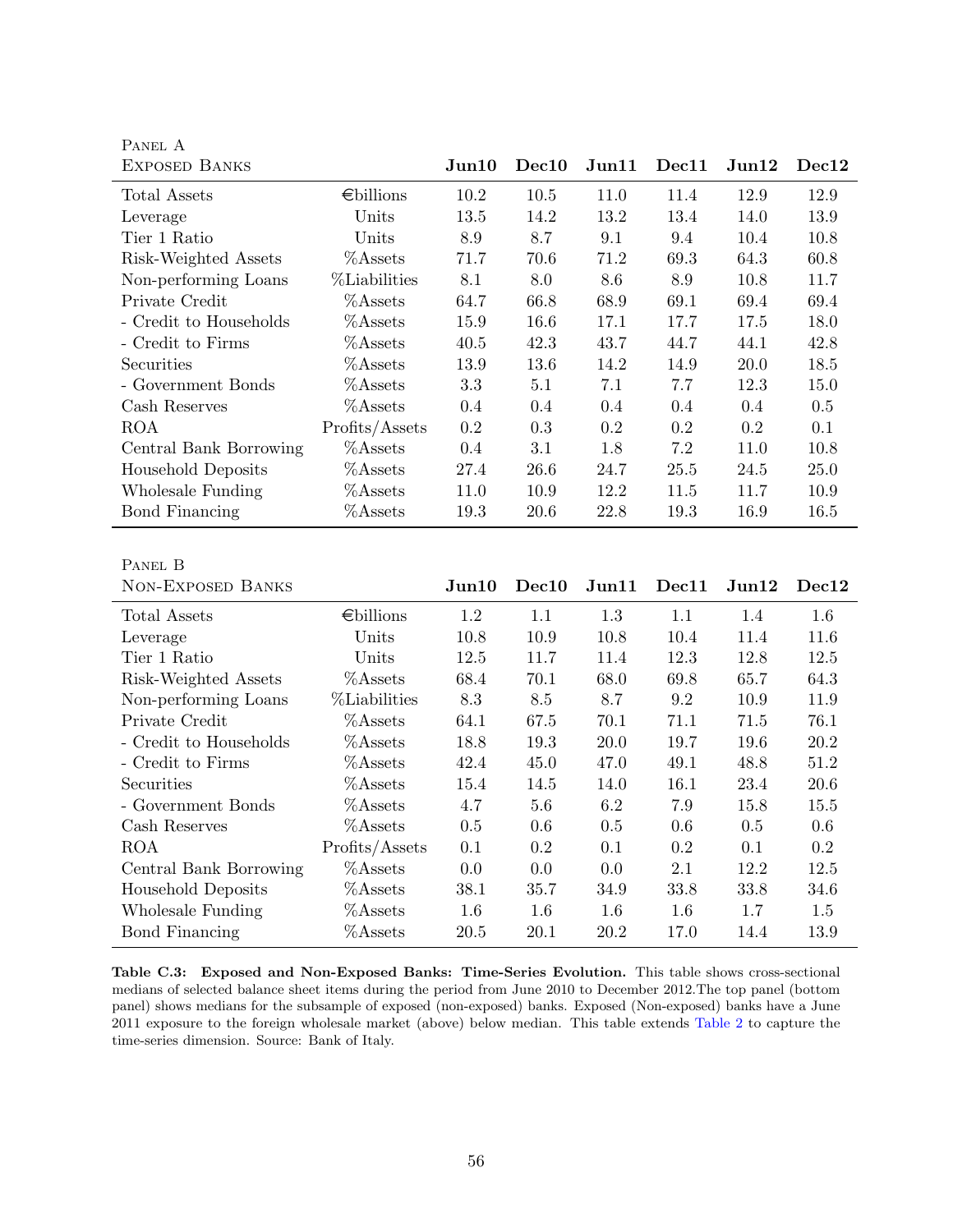<span id="page-57-0"></span>

|                                                      | Private Credit | Government Bonds | Private Credit | Government Bonds |
|------------------------------------------------------|----------------|------------------|----------------|------------------|
| $\overline{Uptake^{Total} \times \mathbb{I}_{LTRO}}$ | $0.129***$     | $0.442*$         | 0.001          | $0.829***$       |
|                                                      | (0.054)        | (0.244)          | (0.127)        | (0.089)          |
| $LEV_{Jun11} \times \mathbb{I}_{LTRO}$               | $-0.101$       | $-0.159$         | 0.372          | $-0.433**$       |
|                                                      | (0.139)        | (0.323)          | (0.255)        | (0.180)          |
| $ROA_{Jun11} \times \mathbb{I}_{LTRO}$               | $-2.209$       | $16.849**$       | $-1.496$       | $-3.269*$        |
|                                                      | (2.013)        | (6.586)          | (2.537)        | (1.614)          |
| $T1R_{Jun11} \times \mathbb{I}_{LTRO}$               | 0.050          | $-0.074$         | $0.083**$      | $-0.049*$        |
|                                                      | (0.082)        | (0.295)          | (0.038)        | (0.025)          |
| $NPL_{Jun11} \times \mathbb{I}_{LTRO}$               | $-29.796*$     | 43.839           | $-9.423$       | $-10.380**$      |
|                                                      | (15.659)       | (34.931)         | (11.085)       | (5.033)          |
| $Large_{Jun11} \times \mathbb{I}_{LTRO}$             | 1.903          | $-6.617$         |                |                  |
|                                                      | (1.192)        | (4.069)          |                |                  |
| Time FE                                              |                |                  |                |                  |
| Bank FE                                              |                |                  |                |                  |
| Sample                                               | Exposed        | Exposed          | Non-Exposed    | Non-Exposed      |
|                                                      | Banks          | <b>Banks</b>     | Banks          | <b>Banks</b>     |
| Observations                                         | 468            | 481              | 468            | 468              |
| R-squared                                            | 0.994          | 0.875            | 0.954          | 0.937            |

Table C.4: Transmission of LTRO Liquidity by Exposed and Non-Exposed Banks. This table shows the results from a difference-in-differences regression during the period from June 2011 and June 2012. The unit of observation is at the bank-month level.  $\mathbb{I}_{LTRO}$  is a dummy equal to one in the intervention period from January 2012 to June 2012. The independent variable in columns (1) and (3) is the total private credit normalized by total assets in June 2011. The independent variable in columns (2) and (4) is the holdings of government bonds normalized by total assets in June 2011. In columns (1) and (2) the sample includes banks with an exposure to the dry-up above median. In columns (3) and (4) the sample includes banks with an exposure to the dry-up below median.  $Update^{Total}$  is the total LTRO uptake divided by assets in June 2011,  $LEV$  is leverage,  $ROA$  is return on assets,  $T1R$  is the Tier 1 Ratio,  $NPL$  is non-performing loans ratio, and Large is a dummy equal to one if the bank has assets above  $\epsilon$ 500 billion. Standard errors clustered at the bank level in parentheses. \*\*\* p<0.01, \*\* p<0.05, \* p<0.1. Source: Bank of Italy.